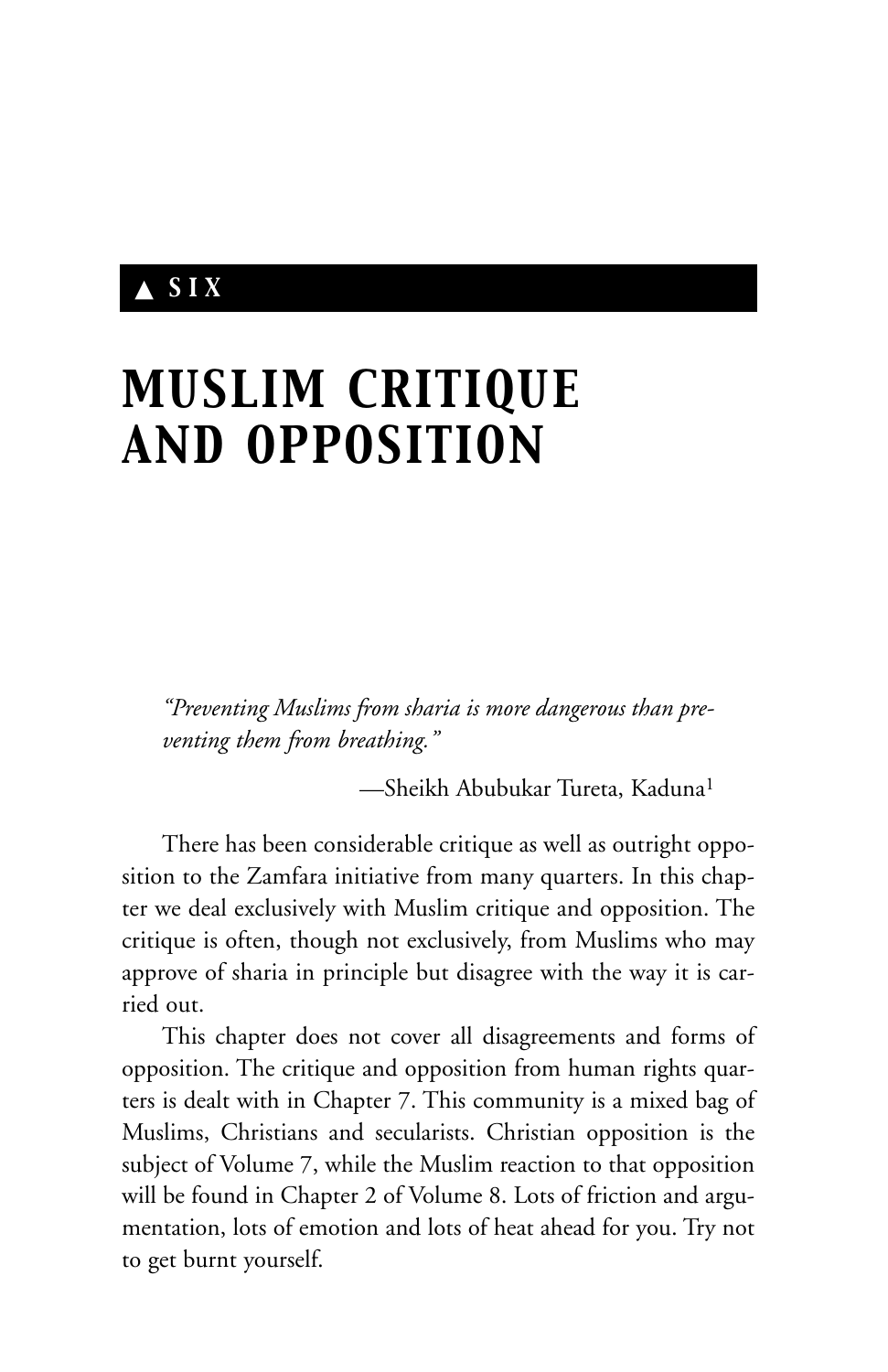#### ▲ *Tone, Attitude, Atmosphere* \_\_\_\_\_\_\_\_\_\_\_\_\_\_\_\_

I begin by alerting you to the tone and attitude many Muslims display towards those critical of or opposed to either sharia itself or aspects of the issue. Already back in 1989, Juwariyya Badamasuyi asserted that "sharia is indispensable to Muslims and humanity at large. Those who do not understand the Muslim mind and express surprise at the insistence of Muslims to be governed by sharia, should take note of this background."2 May Nigerian and other opponents stand up and take notice. It is a veiled threat: Don't mess with sharia!

There are many motives or reasons for Muslims to oppose sharia. However, proponents often interpret such opposition in dark, murky ways and in intolerant terminology. They are sure that there is something deeply disturbing about such Muslims. It is never conceded that they may have legitimate and genuine reasons for their opposition. Abdulmalik Mahmud, for example, commented on this feature in the late 1980s and thought it a pity. He was not surprised that non-Muslims hate and condemn the sharia, but for Muslims to hold the same attitude is "a very respectable pity." There are Muslims who "are doing their best and using all the means at their disposal to disrespect, tarnish the image of sharia and discourage and prevent its application." Some of these are "judicial officers," who out of "their selfish interests or their ignorance" have participated in this campaign. Such officers have been appointed by the authorities for the very purpose of undermining good order and oppressing the people. "Illiterate Muslims have been misled" by the media "to believe that the legal systems of non-Muslim countries are better than that of their own." It is sometimes "Muslims themselves who condemn sharia so as to gain acceptance from the enemies of Islam."3

Safianu Rabiu represents another aspect of this common unhappiness with critiques and opposition. In a previous setting we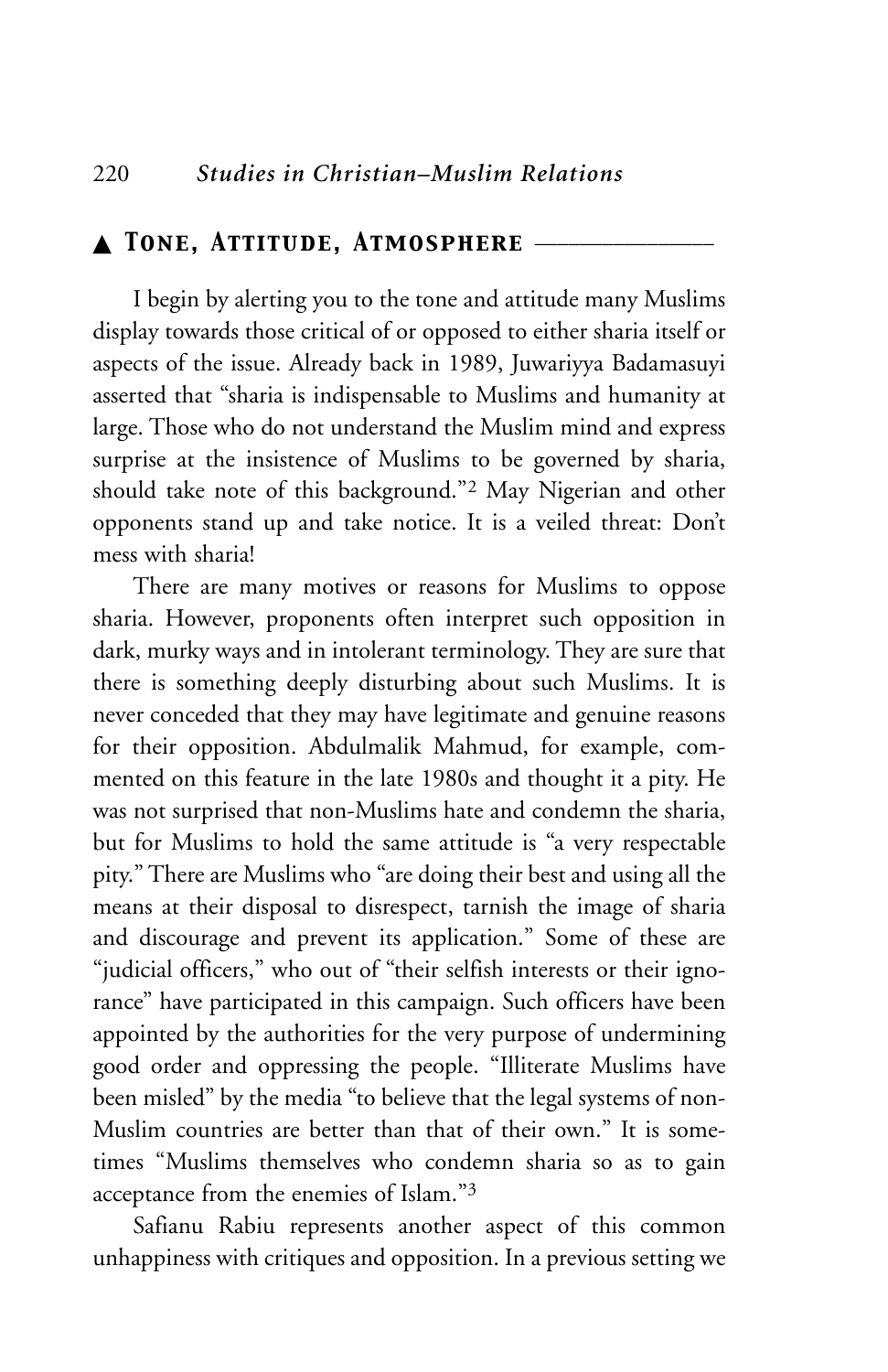saw that he is enthralled with the historical achievements of Islam and its culture. For that reason, he is dumbfounded about opposition to the glorious sharia. "Those who do not share in these values or prefer other ideologies ought to be able at least understand us." Taking into consideration these profound contributions of Islam to society, "it is clear that the campaign is not against anything but against Islam. What the Nigerian antagonists of sharia are doing is nothing but aping anti-Islamic rhetoric from other misguided people who are determined to mislead the world."4Added to a veiled threat we now have an attitude of contempt for antagonists, who are merely misled apes of imperialists.

M. Mustapha treats us to some rather vile accusations. He writes bitterly about "the deliberate distortion, misrepresentation and invention of falsehood about sharia" and suggests that people do so for religious, ideological or political reasons. There are historical reasons why some groups have deliberately lied about sharia and distorted some facts associated with the system. Some of these have their origin in the distant past; others are more recent. The lie that the punishments being meted out under sharia are notorious and barbaric is usually the result of looking into the system in isolation (i.e., looking at a part of Islam aside from the whole). Some of the claims put up by the antagonists of sharia are baseless and lack evidence to back up their opposition against the barbaric nature of sharia as [it is] being argued. He suggests that such opponents dislike the fact that Islam does not allow adultery and crime!5

Saleh Maina is one of many who praise Governor Sani highly for the steps he took. He "deserves to be congratulated not only for his pioneering efforts toward the fulfillment of the aspirations of every true Muslim, but also for calling the bluff of non-Muslims, nominal Muslims, hypocrites and other enemies of Islam who have mounted a vicious opposition to the adoption of sharia."6

The operative words are "enemies" and "hypocrites," and from there the language descends into the abyss of the darkest and,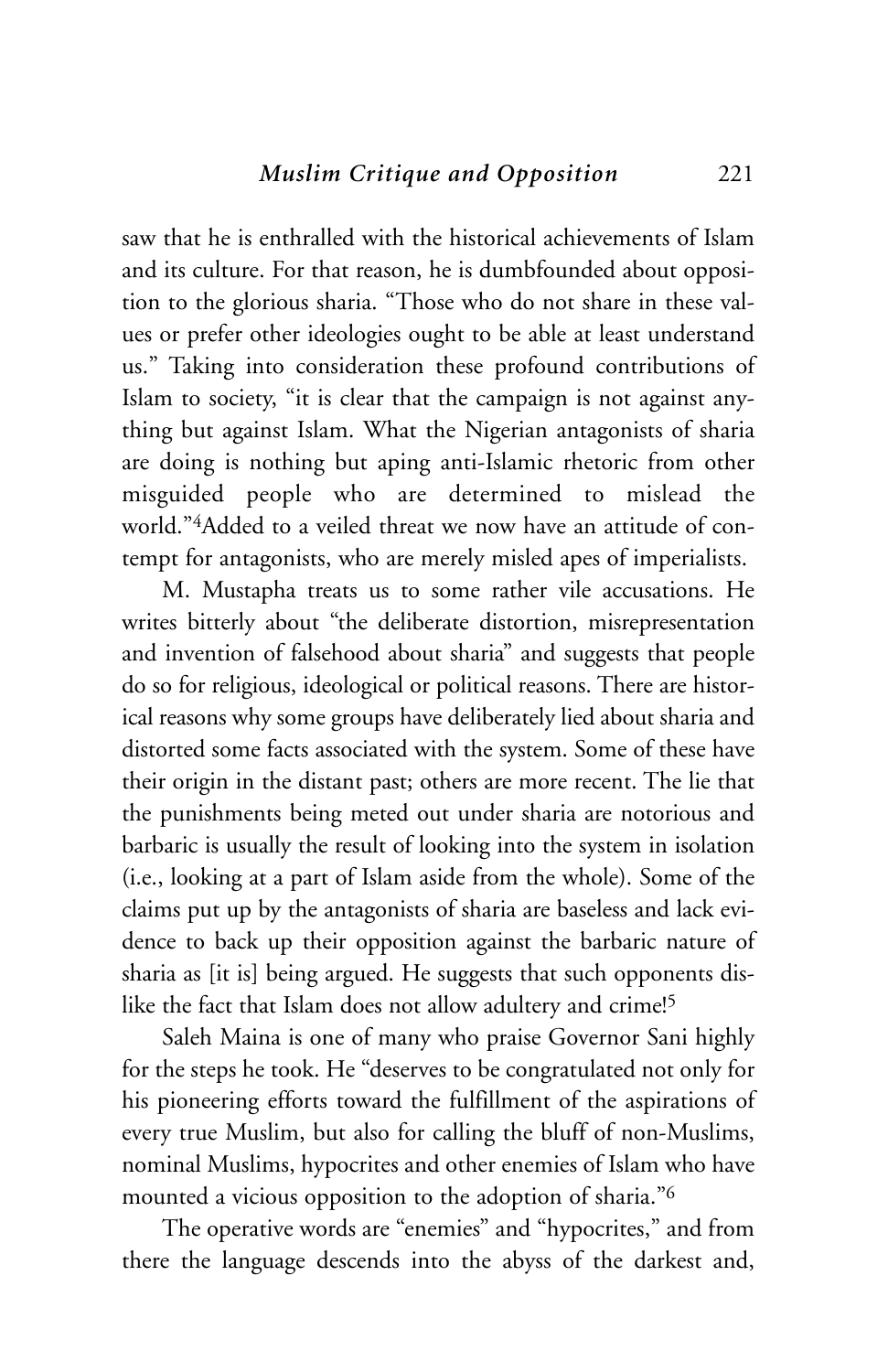sometimes, vilest of language. The aggressiveness that generally typifies Nigerians surfaces frequently in these pages. When someone describes his opponent "as a wobbling underdog suffering from delusion, schizophrenia and megalomania," well, then the gloves are off. The sharia issue can degenerate into personal vendettas. Abubakar Muhammad is another example, as he describes sharia opponents—in this case, "Christians"—as "unrepentant evildoers, mean spirited with terrible hatred of Muslims and Islam."7

Sanusi is one Muslim writer who attracts such violent language.<sup>8</sup> He has more than the normal share of detractors. Their public communications with each other often deteriorate into personal insults and vendettas. For a typical exchange I invite you to turn to one of Danladi Mohammed's Gamji articles. He accuses Sanusi of "making very sweeping statements." He is offended that Sanusi accused him of "intellectual dishonesty." Sanusi allegedly eulogized Britain as a welfare state, while he dismissed Muslims disdainfully as nations of *Kuffar* (unbelievers)."9 Sanusi referred to another article by Danladi Mohammed as a "prolixious tirade." Allegedly, "most of the time" Sanusi "engages in ego trips to respond to his critics by quoting bizarre groups." Sanusi is said to think "everybody should be a philosopher before he reads what he (Sanusi) writes." In addition, "He wrote that he could afford to be arrogant." "Sanusi is proud of something, but ego will not allow him to cool his emotion and then approach it from a position of maturity." Sanusi claimed that he was in "intellectual engagement with the intellectually challenged."10 Hope you're enjoying the ringside seat!

Sanusi sees himself a critic of the current sharia campaign but as basically favouring sharia itself. However, Ja'far Adam regards him an outright enemy of sharia. Their disagreements have inspired a number of sharp, not to say "vicious," articles by the two as well as by other writers who took sides.11 While Sanusi aligns himself with certain Muslim scholars on sharia and does not reject sharia per se, Adam, through sermon and radio presentations, allegedly sought to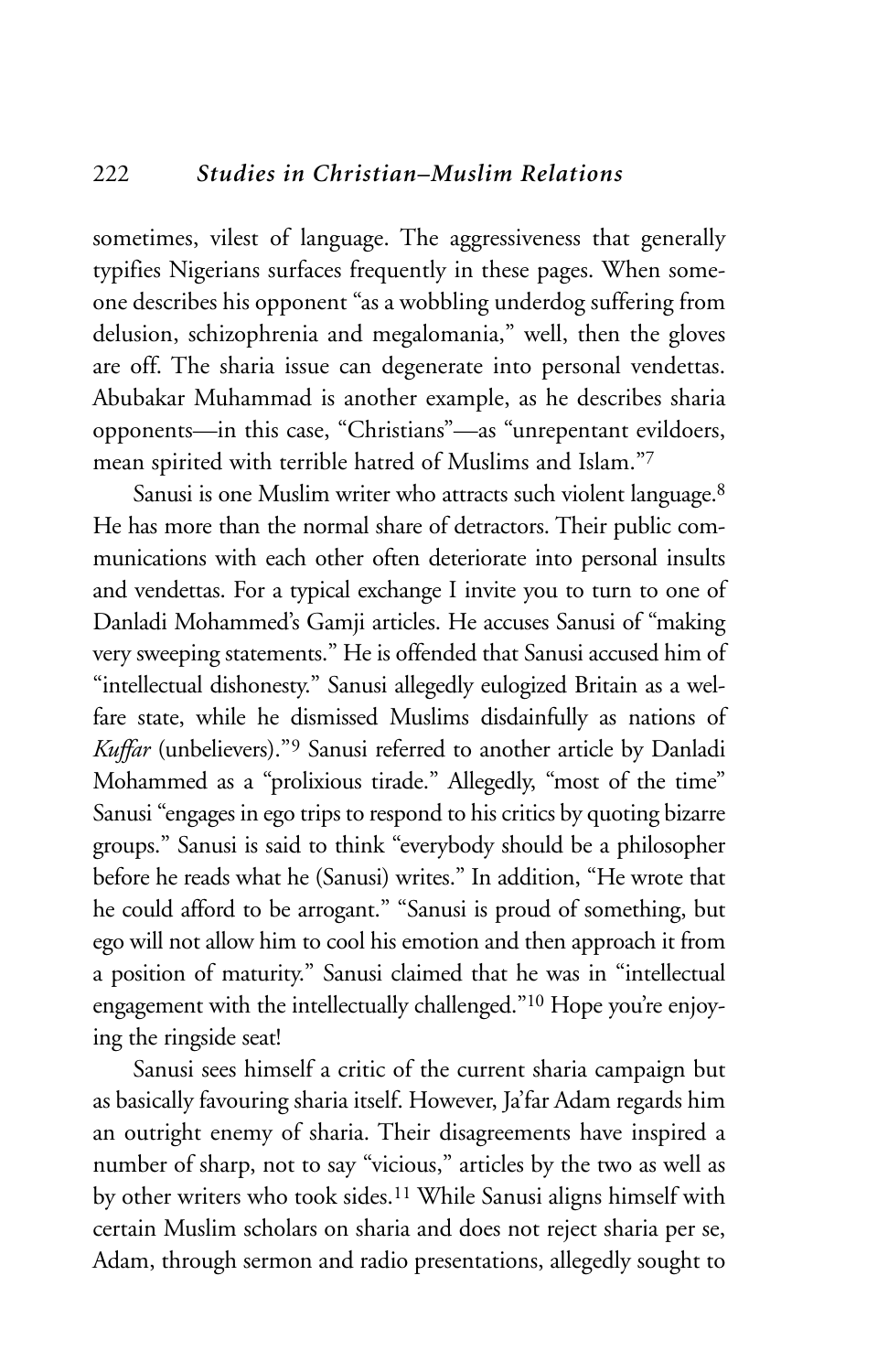incite the Kano population against him, labelling Sanusi "a hypocrite, lover of Christians and enemy of sharia." "My first crime," recalls Sanusi, "was to let Muslims know that the conviction of Safiya Hussaini and her sentencing to death by stoning was not Islamic nor even Maliki law,12 but a complete travesty thereof." And then, "a final word," dripping with contempt: "There are people who can be cowered, bamboozled or intimidated by glorified *almajirai*. I am not one of them."13 The contempt is mutual.

Isa Muhammad Inuwa, a Kano-based correspondent for the German radio station *Deutsche Welle*, was so angry at Sanusi's treatment of Ja'afar that he published a rejoinder that expressed red hot anger, using the vilest terminology. He described Sanusi "as a wobbling underdog suffering from delusion, schizophrenia and megalomania; desperately seeking cheap recognition through heretic discourses, fictitious arguments and all sorts of bunkum"—and that is only the beginning.14 Well, I warned you!

Muhammad Sarki's comment is to the point: "I can't understand why certain individuals do not appreciate the superiority of truth and objectivity over emotional outbursts and slander in their writings. Why is it difficult for us to be articulate and civil in our public writings?"15 I recall the lines of a hymn based on Psalm 122, "How good and pleasant is the sight, when brothers make it their delight to dwell in blest accord." Sharia seems to render such Muslim brotherly accord difficult to maintain as did theological differences among Christians some centuries ago.

#### ▲ *Sharia Implementation Authority* \_\_\_\_\_\_\_\_

There are some who deny politicians like Governor Sani and his colleagues the authority or right to initiate sharia campaigns. El-Zakzaky declared that the Governor is not in a position to establish a sharia regime, since he is himself under the authority of the secular constitution.<sup>16</sup>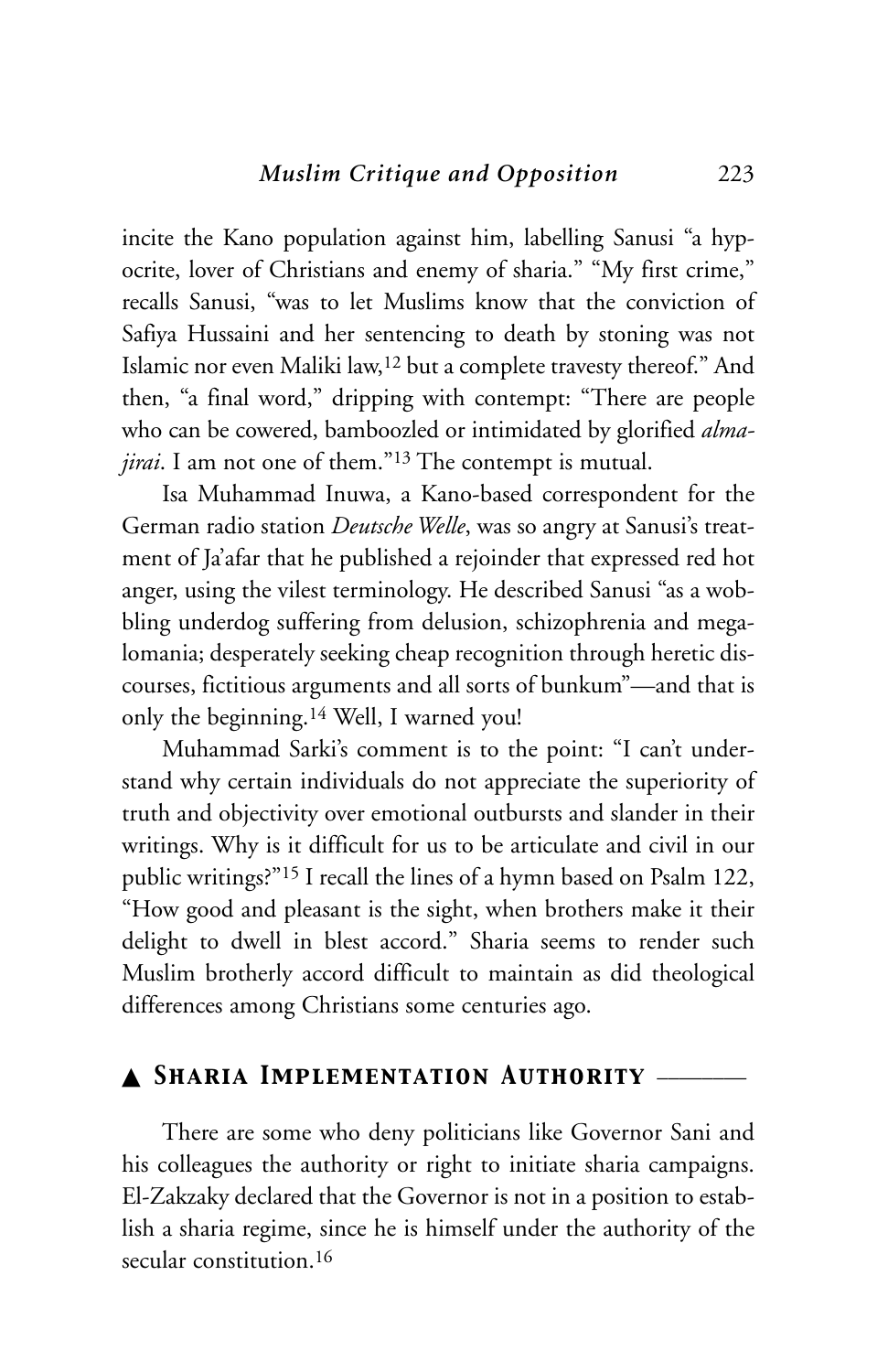In the context of Kaduna State with its large Christian population, Obassa chimes in:

*Sharia is not for politicians to implement as they have a specific tenure. It is the brevity of their tenure that has made them the most unfit to champion sharia. The Zamfara experiment still remains what it is—experimentation. It has just been started with the government putting the cart before the horse and people are already shouting "Hooray!" Until Zamfara state succeeds in making sharia a success after four years of the initiator, Ahmed Sani, it will be very risky for other states to take a cue from his (mis)adventure. For it may turn out to be a flash in the pan.*<sup>17</sup>

Kano State illustrates Obassa's point. Sharia was started by Governor Kwankwaso, but the 2003 elections saw him replaced by Shekarau. Such a short time in office. So little time to achieve anything or set direction. Both of them supported sharia but in almost opposite ways that will be explained later. I wonder what Obassa would say today in January 2006, six years later. The yeast of the sharia has been working its way through the cultures of some sharia states. Chapter 4 shows us some of the results so far, but it remains to be seen whether it is more than a flash in the pan. The jury is still out.

Abdulrazaque Bello-Barkindo asked, "If sharia and democracy had a baby, what would it look like?" No doubt, like Zamfara. Because of sharia, Zamfara is a popular state. It is the "poster state of sharia." However, if you listen carefully to both rulers and ruled, "it is high time that the 'game' give way to the truth." And what is this truth?

*The governor's hands are up in frustration, soliciting help from wherever. He fears that reversing his October 20th, 1999, decision will hurt his pride. The record of most leaders of the sharia states shows that their faith in their ability to run sharia states is*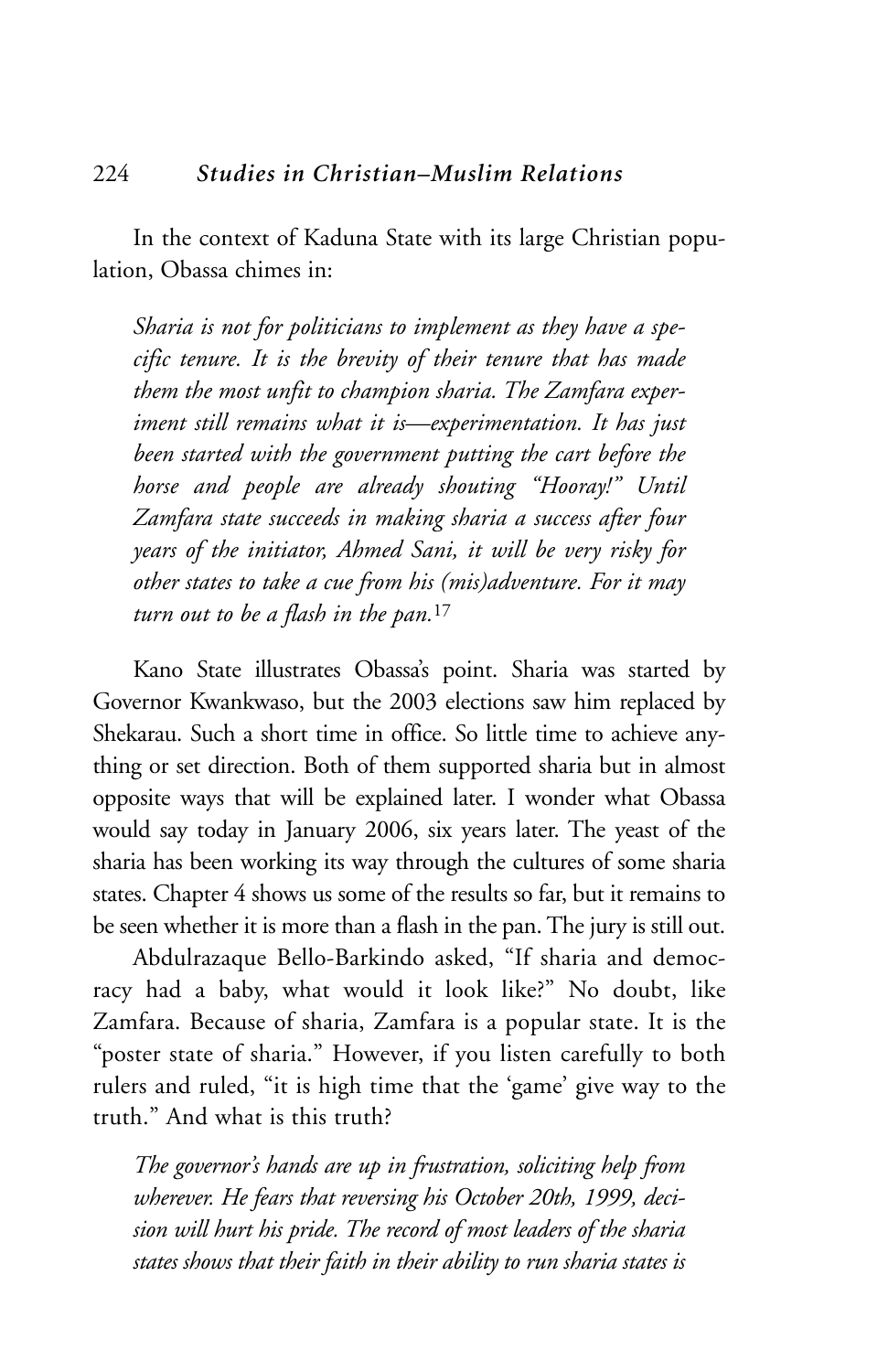*mainly fantasy. This is because there is never a dull moment in the sharia states. They are lurching from crisis to crisis major and minor and they are hitting the headlines with sickening frequency. When they are not having a tough time explaining a legal lacuna, they are explaining an uprising and when they are not doing so, they are battling other Muslims who do not believe in their convictions. From the purchase of arms or an executive aircraft for a sharia governor to the purchase of limousines for traditional rulers, to the victimization of political opponents and the unjustifiable creation of local government councils for political reasons, these people do not give us any reason to count them as serving Allah in the way they run our affairs. After all those actions that seem incongruent with the Qur'an, we dare ask where to draw the line between the bluff of those who claim to be sent by Allah to govern and those other twenty-four "heathen states" and Abuja. One is left to wonder if Ahmed Sani has ever considered studying other sharia democracies around the world. If he had looked at the way things are in Iran today…*<sup>18</sup>

So, while there are many supporters and admirers of Governor Sani for his bold move, there are others who deny him any favourable status. He is a politician with all that entails. That status disqualifies him in the eyes of some for such radical religious measures. He and his ilk simply do not have what it takes.

# ▲ *Caution, Opposition to and Disagreement with Sharia Implementation* \_\_\_\_\_\_\_\_\_\_\_\_\_\_\_\_\_\_\_\_

#### 1. PRE-ZAMFARA CAUTION

Disagreement about and opposition to sharia in its various forms has existed among Nigerian Muslims for at least two centuries. It surfaced during the days of Usman Danfodio in the early 19th century. One sheik wanted the Egyptian and Syrian models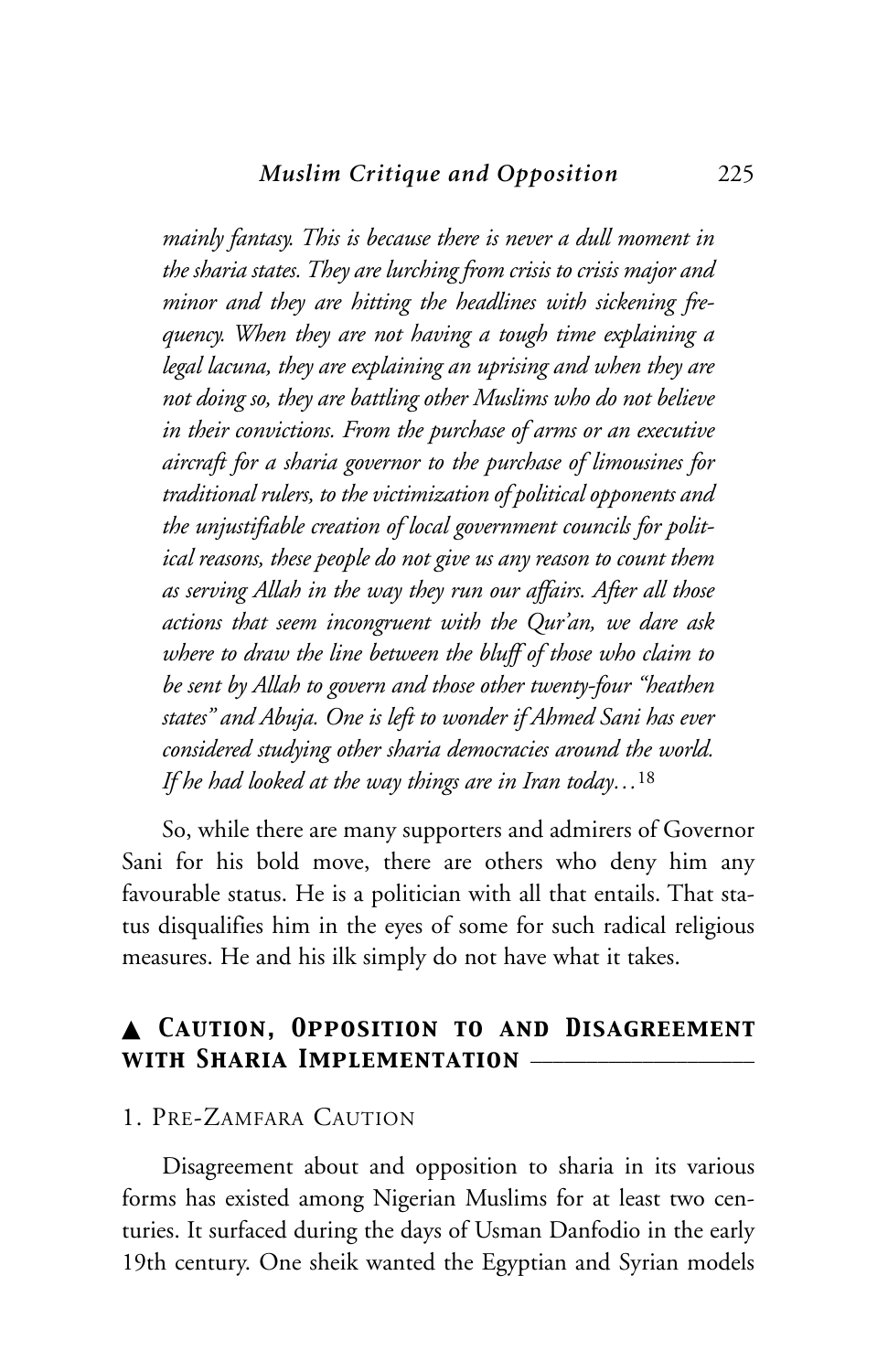considered for the new Sokoto Sultanate. Danfodio rejected foreign models and insisted on basing his enterprise on three sources: the Qur'an, the *Sunnah*, and—note well!—"the circumstances of his time and place." In one of his books, Danfodio wrote that the decision of reformers "may not necessarily be the same in every age, because judgment emanates from the circumstances underlying it." These statements would place him on the side of the contextualists we will hear more about. The Danfodio version of Islam has always favoured the oppressed and opposed the oppressor and delinquent. Danladi Muhammed concludes therefore that "the content of the tradition is radical and dynamic."19

Prophetic warnings were uttered already back in the late 1980s that putting the sharia back in place would raise up many hurdles both from within and without. Muhammad Asad warned, "We should not underestimate the difficulties that will confront us should we decide to give to our polity the contents and forms demanded by Islam. For one, thing, it is no easy task to achieve a truly Islamic polity after the centuries of debasement and slavery which have sapped the strength of the Muslim community and undermined its social morale." He then proceeded to forecast problems that have in fact emerged from Westernized Muslims, from conservative Muslims and from the West itself.

As to Westernized Muslims, they

*have lost their cultural self-confidence. Many of them find it difficult today to avoid thinking in Western terms of "state" and "nation" and to think in Islamic terms instead. They blindly follow Western patterns of thought in the naive belief that everything which comes from the West must be more "upto-date" than anything which Muslims could produce out of themselves. This conviction leads them to an irresponsible application of Western political concepts.*

The problem with conservative Muslims is that they "insist on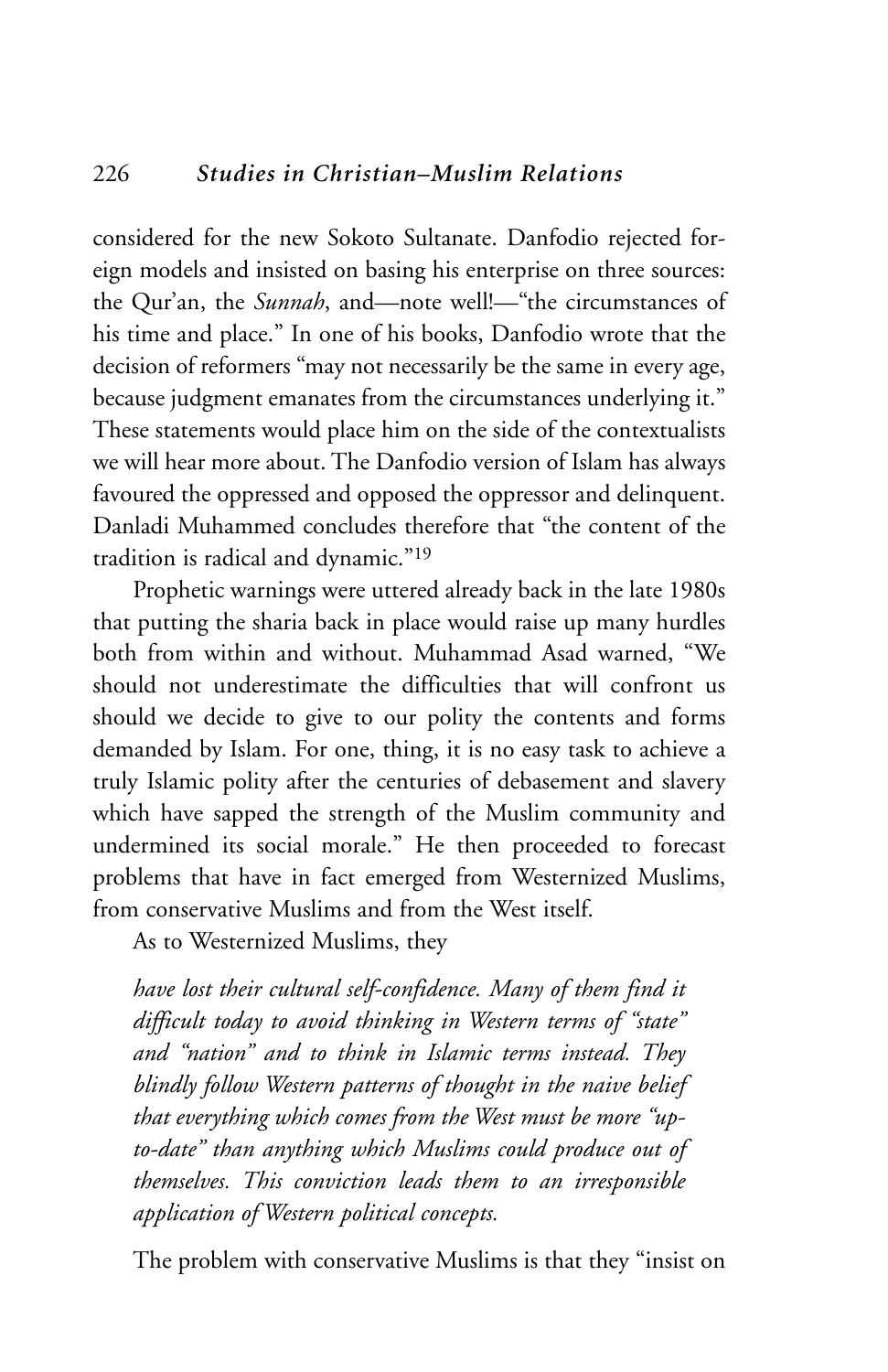the maintenance of all traditional forms" that are based "not so much on the real values of Islam as on the social conventions evolved in the centuries of our decadence." They hold the "assumption that Islam and the conventions of Muslim society are one and the same thing." Thus,

*everything that implies a departure from the conventions evolved in the course of our history, both with regard to our social habits and our approach to the problem of state and government, goes against Islam. Therefore, it would be the duty of an Islamic state to give permanence and legal sanction to all the social forms in which we have hitherto been living. In other words, these conservative elements seem to take it for granted that the survival of Islam depends on the maintenance of the very conditions that, because of their sterile rigidity, now make it impossible for Muslims to live in accordance with the true tenets of Islam.*

*Their unwillingness to concede the necessity of any change in our social concepts and habits drives countless Muslims to a helpless imitation of the West. Their insistence that a modern Islamic state would have to be an exact replica of the "historic precedents" of our past is apt to bring the very idea of the Islamic state into discredit and ridicule.*<sup>20</sup>

We will meet up with all these types as we move along. You will readily recognize them.

The sharia task is seen as formidable. Replacing common law with sharia involves a total overhaul of society and its structures. Different writers call for the removal of all colonial vestiges, which would include the entire imposed legal system, the capitalist economy and the secular framework within which the country operates. And, of course, there is the need for radical reorientation of the Muslim ummah itself away from secularism. The hurdles and the extent of the task must indeed not be underestimated.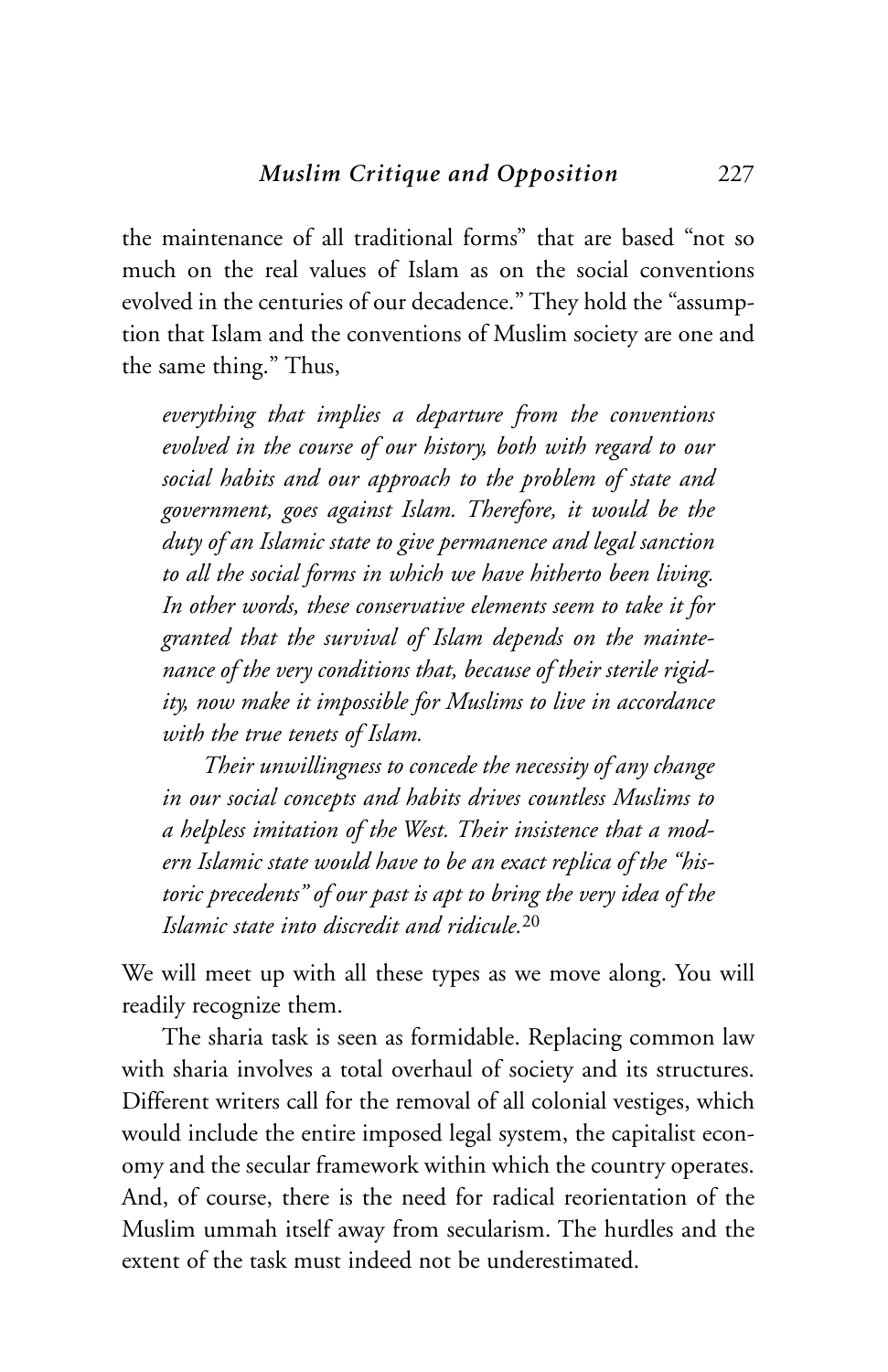## 2. OPPOSITION TO THE ZAMFARA INITIATIVE

By "Zamfara initiative" I mean the entire sharia establishment as it has spread over twelve northern states. Muslim opposition to those sharia regimes takes several forms. It is found in every layer of society, sometimes in surprising nooks, including many members of the elite, teachers of Arabic and the poor, the very ones who initially clamoured for it.

Some very prominent personalities expressed their reservations at an early stage, if not about the sharia itself, then about the way Zamfara has pursued it. Shehu Shagari, a former civilian President, warned that the multi-religious nature of Nigeria should be taken into consideration. Mohammed Maccido, Sultan of Sokoto and president of the Nigeria Supreme Council for Islamic Affairs (NSCIA), spoke of the danger in the way Zamfara was pursuing the issue, without defining the danger.<sup>21</sup>

Justice Sabo Suleiman Darazo, chief judge of Bauchi State and holder of many high legal positions in the state over the years, was asked what he thought of sharia courts "clamping death sentences on convicts of offences like adultery." His response was that this had never been the case in Bauchi state before. He definitely was not in favour of the practice. "It is due," he explained, "to not applying the law properly. Islamic laws have procedures which are very strict and it is very difficult to prove most of these offences." Besides, as both a lawyer and a Muslim, he felt that "we have passed the time that death sentences should be given for such offences."22 We have here another hint that the issue of context and timing are among the determining factors when applying sharia, a point we will hear more about.

# 3. POLITICAL MOTIVATIONS

There is a variety of alleged and actual political motivations on both sides of the sharia fence. Some insist that Governor Sani and others have gone into the sharia business primarily for political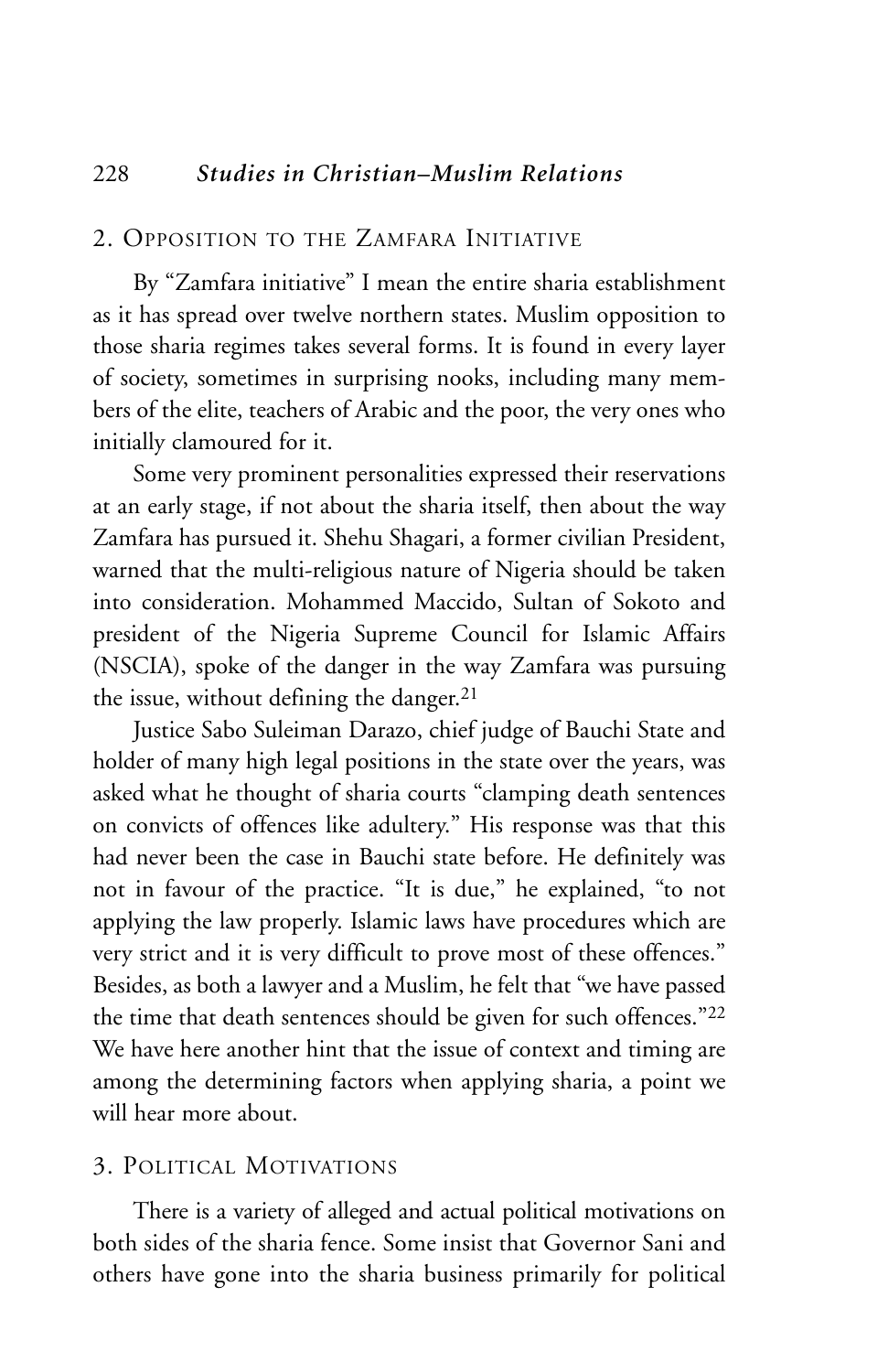reasons and that those are their only reasons. It could be that they judged that pushing sharia would help them win elections. It could be an effort to destabilize a government at either state or federal level. Destabilizing theories have been around for long, not all associated with sharia. There was talk in the air of an attempt to topple Obasanjo by Nigeria's mafia,23 a group of Kaduna-based political and business elite. Others allege that some critics oppose sharia for political reasons, even as they accuse sharia proponents of politics!

The accusation that Sani's motivation is primarily political is frequently heard. He experienced general opposition from various quarters right from the outset, from Muslims as well as Christians, from politicians and even from his northern colleagues. Some of the latter was latent. Hear his story:

*Even in the northern states, when I started this programme, some people tried to hijack it for their own political goals, instigating trouble. There was trouble simultaneously in my state and in Kaduna.*<sup>24</sup> *Unfortunately for them, nothing happened here, because we have been living in relative peace with the Christians before. The troubles were instigated with a view to blaming the sharia for them. All the governors in the north, except Zamfara, were pushed into implementing the sharia by their own people and not necessarily by their convictions. They came out totally against me initially and so they find it difficult to come to me or to accept any suggestions that may be helpful in their own programme. They do not want to copy from our own programme lest they be accused of copying from us. It is not possible for me to try and advise the Kaduna State Governor or the Sokoto State Governor, because they will try to show that they know a better way of handling their own situation.*<sup>25</sup>

It seems the Governor exaggerated the situation. Niger State had been careful: It had sent delegations to Zamfara, Sokoto and Kano "to compare notes."26 The Kano State Government sent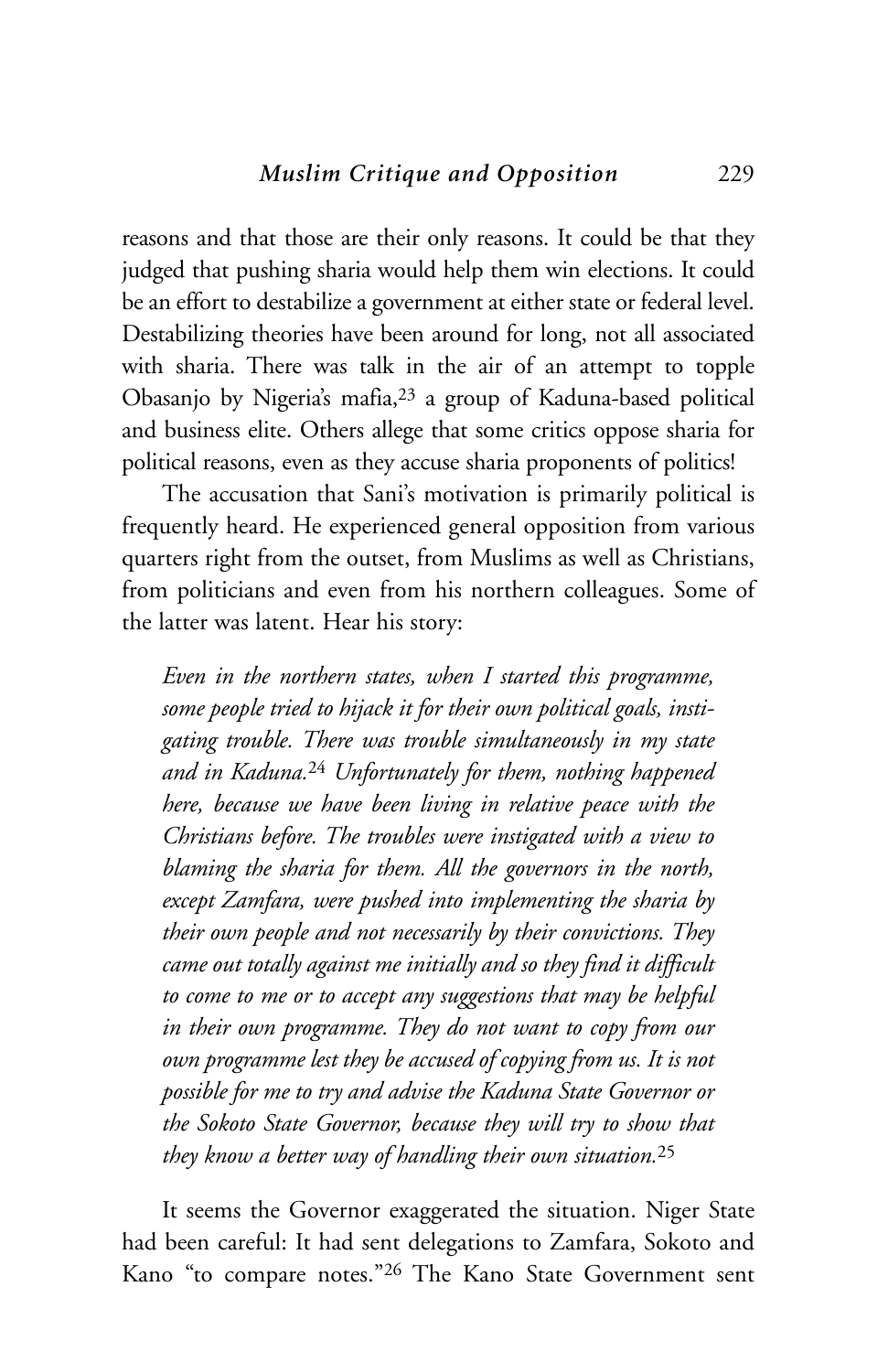Aminu Inuwa, the Director General of the state Public Complaints and Anti-Corruption Directorate, to visit his Zamfara counterpart. The purpose was "to see for himself how far Zamfara Government has coped in the fight against corruption and protection of the people's rights." It was also to determine whether Kano State could adopt its methods. Apparently there is a greater willingness to learn from each other than Governor Sani had expected earlier.27 The fact that Kano elected a governor in 2003 who belongs to the same political party as does Sani may have helped break the ice.

In spite of Sani's disclaimers, sharia opponents continue to claim that it is primarily a political rather than religious project. This has been heard from President Obasanjo down to the rank and file. Aliyu Atta, a former Inspector General of the police, said that "the clamour for sharia is no more than a political gimmick. They are just trying to make political noise. The governors are only campaigning for a second term in office." Suleiman Salawu, a politician from Kwara State, believed that "for people like Sani, it is essential for Nigeria to remain in crisis for them to be relevant."28 Hmm…

Yakubu Hassan, Chairman of the Kaduna State branch of the Izala group, gave a more sinister kind of motivation. Commenting on the 2000 sharia riot in Kaduna, he claimed that it was perpetrated not by true Muslims or Christians, but by "enemies of the sharia." "Some of these officials were part of the campaign for the actualisation of sharia many years ago, but now that they are in government, they have abandoned the struggle." In other words, this is opposition to sharia on the part of Muslim politicians and officials, former advocates, for their own political and economic benefit.29

Though Abdullahi Bego does not appear to adhere to the destabilization theory, he does agree that there are serious "political undertones." The struggle for and against sharia has "largely been a contest for political space. The Amina Lawals and Jengebes<sup>30</sup> "are merely symbols of the struggle among elites and contending political forces to win the day." The ordinary people "remain at the receiving end of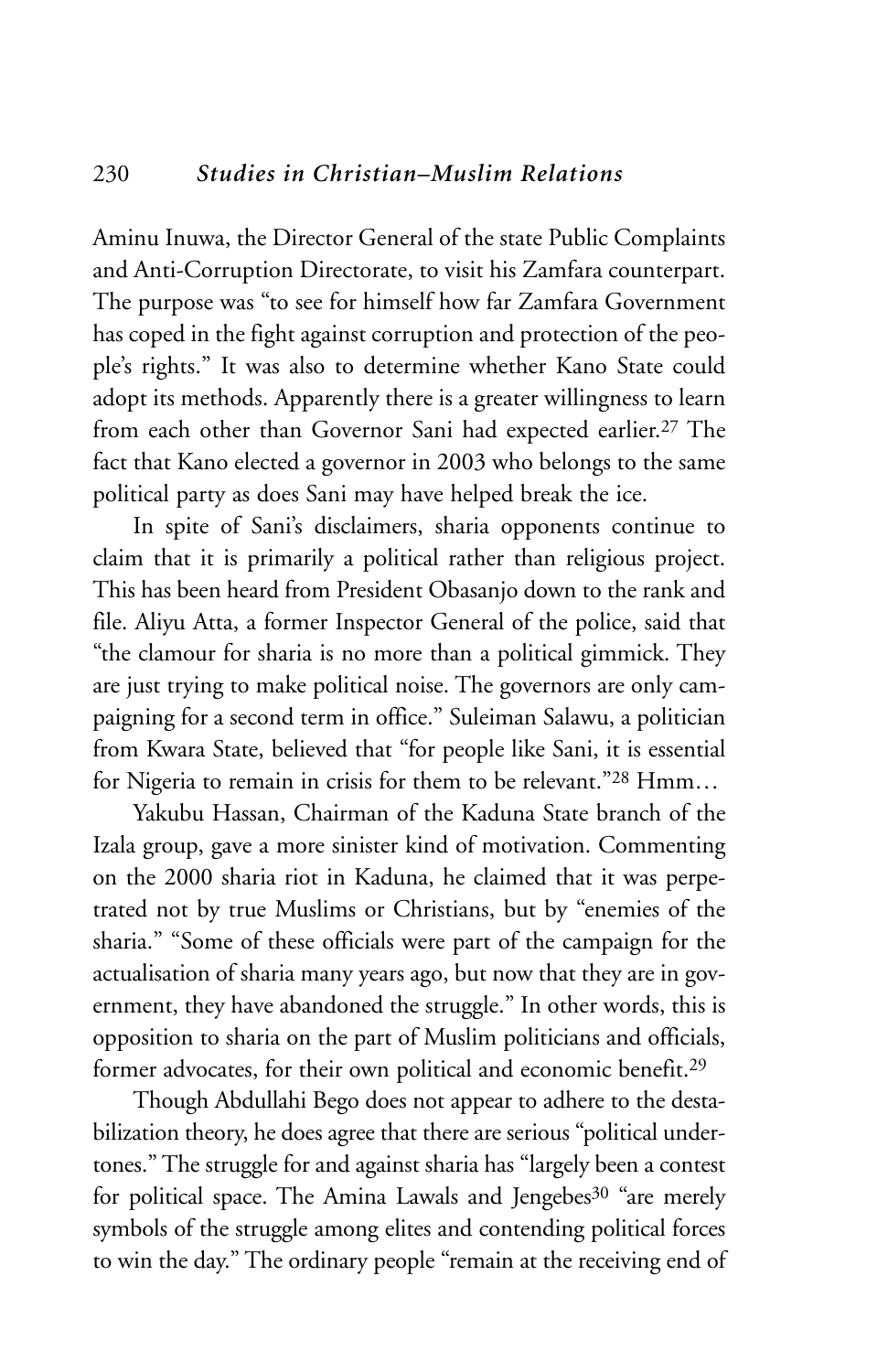this contest." The sharia governors merely use sharia as "a tool for gaining new or lost political grounds." In spite of all that, opponents "should be honest enough to admit the outpouring of popular Muslim support throughout the sharia implementing states when it was introduced." Judging from the tumultuous welcome it received from the people, it was a democratic development that "cannot be dismissed as unpopular or barbaric." "If Muslims want to be governed by sharia, then they should be allowed in a democratic state to have the right to their religious practice." The problem is that so much of the movement does have these political undertones.<sup>31</sup>

The destabilization theory also had currency down south. Chigozie Ndulaka of *The Guardian* reported the following:

*The sharia question yesterday got a royal frown, as Oba of Ikorodu Alaiyeluwa Oba S. A. Oyegusu said the introduction of the Islamic legal code was a gimmick to confuse and destabilize the nation. Speaking at the weekend during a press conference to mark his 30th anniversary on the throne, the Ayangburen of Ikorodu disclosed that he had thwarted a move by an influential Abeokuta man to introduce sharia in Lagos State, adding that he did not want people to bring confusion in the state. "We will refuse any action to introduce or bring confusion in Lagos state," he stressed. Oba Oyegusi, who likened the introduction of Sharia to flogging a dead wood, also said: "Sharia is only meant to destabilize the government which is being headed by a Yoruba person."*<sup>32</sup>

The year 2003 was an election year. With the Christian presidential incumbent Obasanjo running again, the BBC predicted that the north would be a major battleground and that the sharia would be a major focus during the exercise.33 In an interview with Yaya Abubakar, who was running for President, Jide Ajani asked him about "the albatross of sharia" that was seen hanging around the neck of Buhari, another presidential contender. A candidate's reputation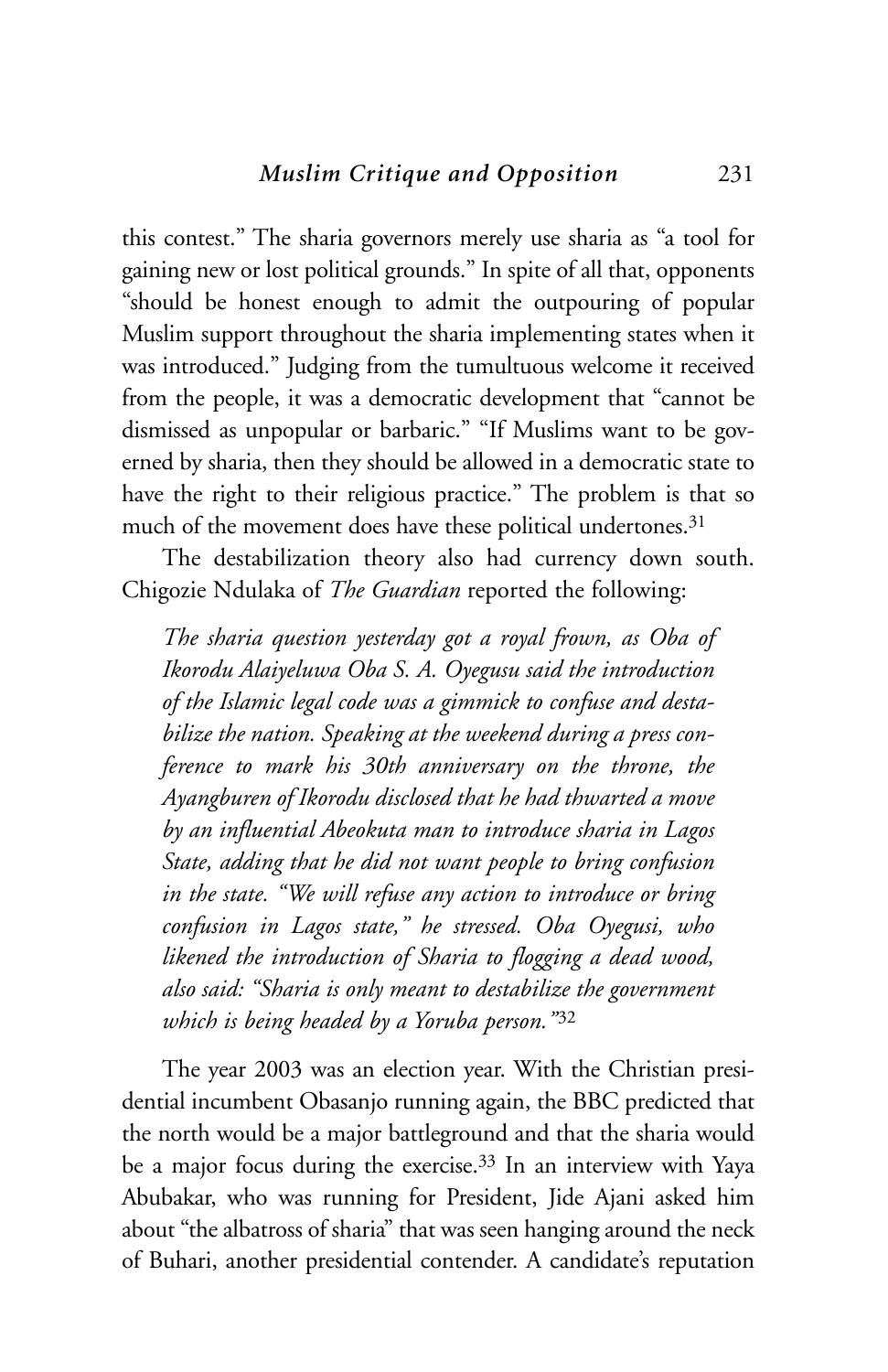vis-à-vis sharia, it was thought, was determinative for many votes. Certainly, Paul Odili, in his lengthy state-by-state preview of northern elections, attributed much weight to the sharia factor.<sup>34</sup>

During the same election period, Don Etiebet, Chairman of the party fielding Buhari for President, was interviewed by senior editors of *Vanguard*. The interview was largely concerned with the sharia question. Etiebet had to make it very clear that his was not a sharia party and that, if the party were to be voted in, it would not enthrone sharia. Bashir from *Vanguard* insisted that it was a burning question to many voters. Thus, even if a party did not make an issue of sharia, the media and the people still were anxious enough to need reassurance. And so we found Buhari assuring the electorate that he would not impose sharia on anyone, even though sharia is constitutional. Furthermore, he believed strongly in the supremacy of the constitution, one that allows sharia but not as an imposition. He reminded his audience that during his time as military head of state "nobody was taken before a sharia court" and no sharia judge appointed to the Supreme Court.35

Similarly, the party supporting Obasanjo condemned "the use of religion in politics."36 Such language in that particular context referred especially to sharia. However, Habib Yakoob wrote in *Vanguard* that "the north has gone beyond this era of sentiments. I think they are tired of having to be used through the exploitation of religion." Likewise, Tanko Yakassai, former advisor to former President Shagari, denied that sharia was still a contentious issue for voters.<sup>37</sup>

Abubakar Muhammad reacted to the political interpretations. Opponents claim that "re-enacting the sharia is something the Muslims have 'concocted' for political reasons." Obasanjo has called it "political sharia, whatever that means." Muhammad exploded, "Never mind all this crap is happening in a country, where the fact remains the constitution has fully endorsed and allows Nigeria the freedom of choice, freedom of expression, and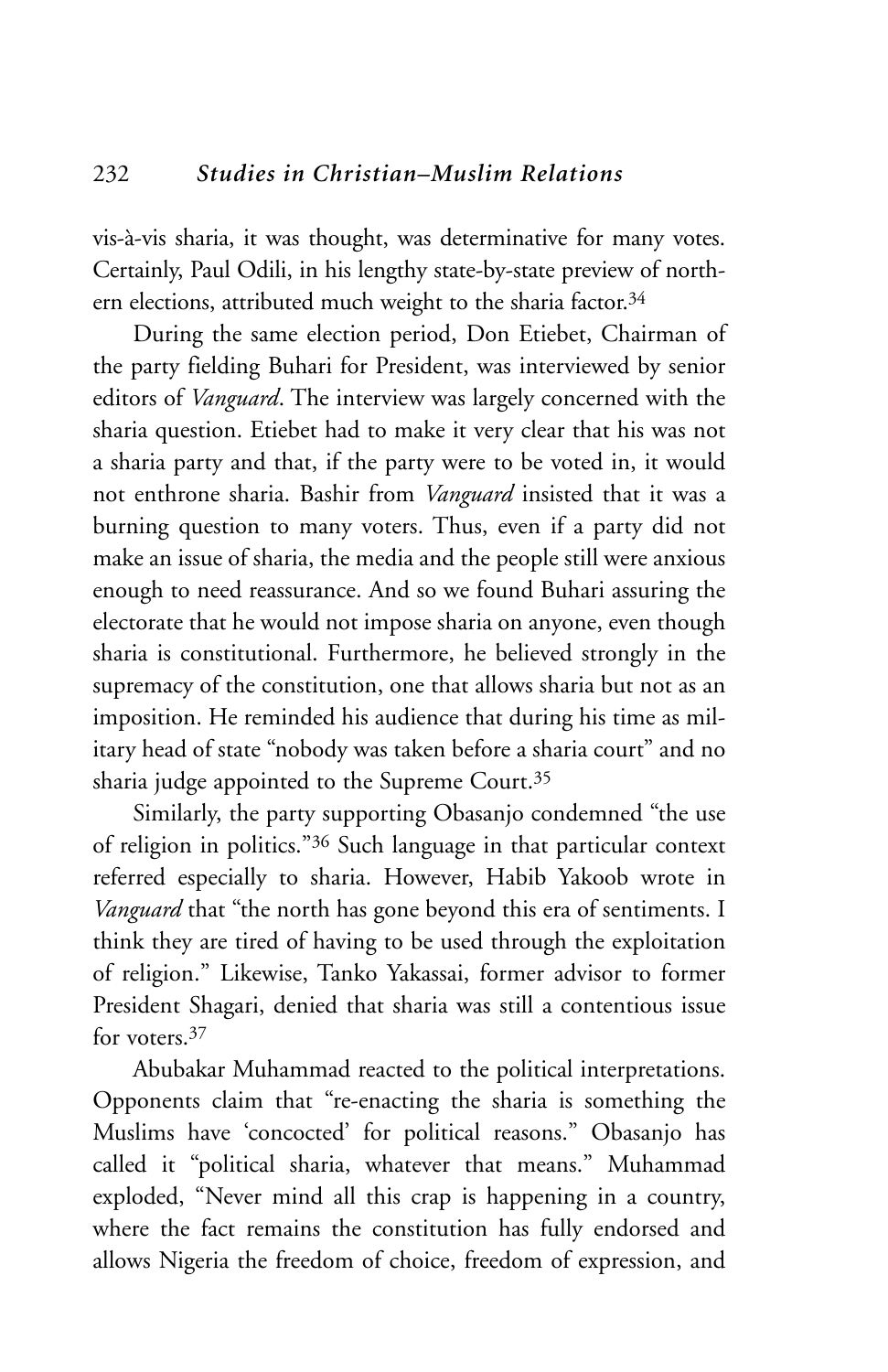above all the freedom to practice one's religion without fear or hindrance." He then delved into pre-Nigerian sharia history that far predates even the Danfodio revival and that sharia opponents "deliberately refuse to understand."38

And then there were those who magnanimously suggested that Sani may have somehow been overwhelmed by forces over which he had no control and from which he could not extricate himself. One source indicated that Sani "may have meant well, but the sharia project has been hijacked."39

Governor Shekarau of Kano had his own sharia struggle. Part of it was a difference of opinion about the nature of sharia and its implementation. That part will be treated in its own section further on in this chapter. But he was also plagued by ugly political turmoil. Yakasai described the parties that opposed Shekarau. They included—and remember now what I wrote about vituperative language—"parasites," "retrogressive elements," "remnants of the decadent class" from the previous administration. There is a tradition in Kano of the elite's dogged determination to "bring down all progressive governments." These were the anti-sharia forces that have always opposed "poverty alleviation."

The opponents also included "disgruntled Wahabist Ulama" who were dissatisfied with Shekarau's sharia strategy "because of their extremism and intolerance and the fact that they have not been given permanent appointments in the sharia bodies." Their concern was that the "punitive aspects of sharia" were not carried out to the degree they demanded. This development should be noted, since it is often alleged that the push for sharia comes from the ulama and from Wahabism. In Kano, it would appear, the ulama and Wahabist extremists were marginalized. They joined the opposition by aligning themselves with unhappy politicians to create "virulent campaigns of hatred."40

Muslim opposition is often said to arise from the elite and power-brokers. Bappa Abdulkadir, an insurance professional from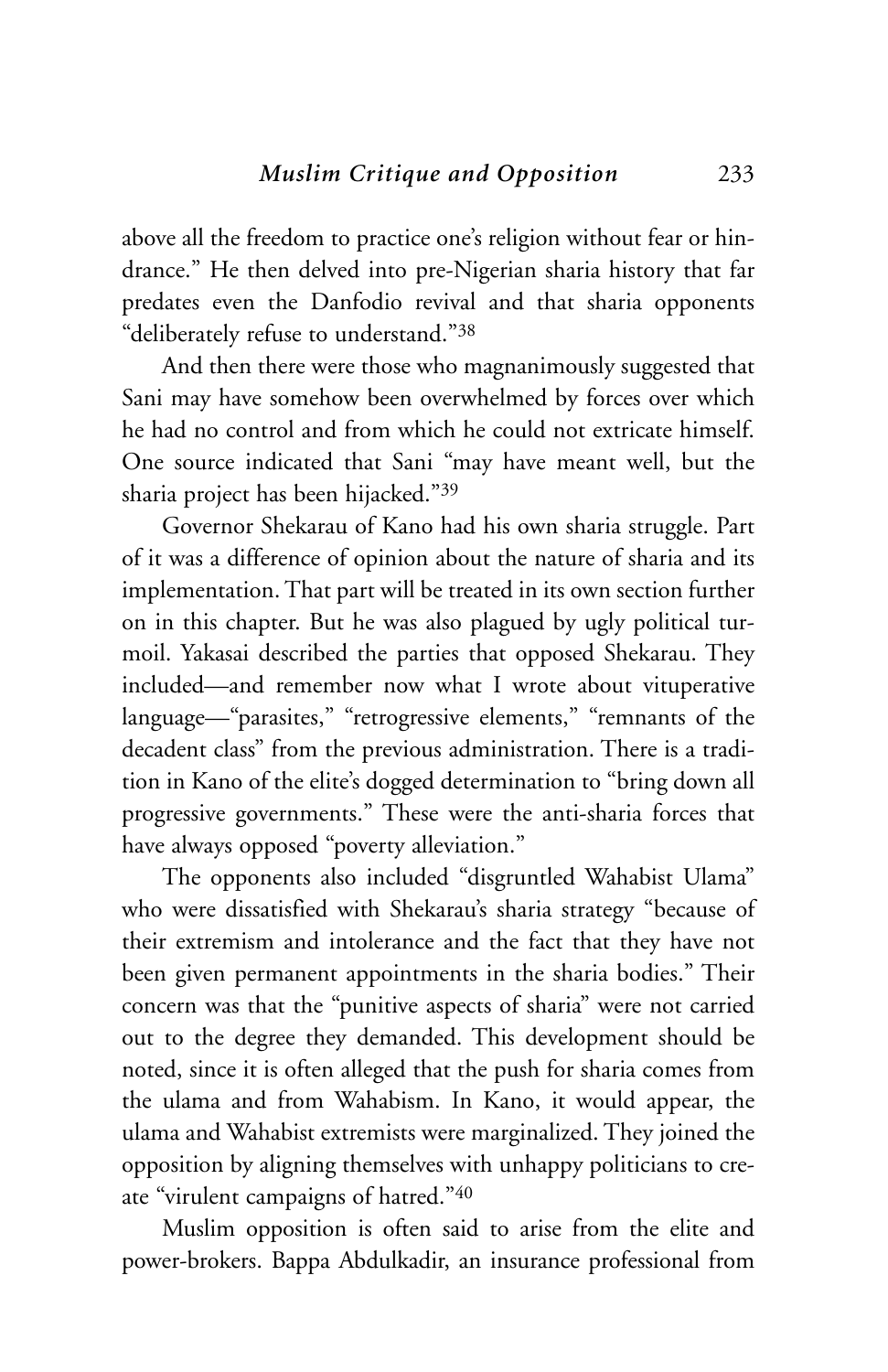#### 234 *Studies in Christian–Muslim Relations*

Kaduna, wrote an article on the subject. Though the quality of the article leaves much to be desired, he did explain this type of opposition quite extensively. There are those who oppose Governor Sani by hook and by crook for their own political and other advantages. Abdulkadir calls these attempts a "campaign of blackmail," "crude blackmail" at that. They criticized Sani for misspending money. They suggested that federal funds have disappeared and that others are spent in the attempt to establish the sharia instead of on development projects for the people. Theirs, he alleged, "is a calculated attempt to dent the image of the governor"; they "are out to incite people against the government." They accuse Sani of using sharia "as his political weapon to destroy people or any person who tries to oppose the corrupt tendencies of the government." Sani is also alleged to be using sharia as a diversionary tactic from his failures. They further allege that the Governor has not sufficiently prepared the state and its people for the new regime and they tune in to the wider circle of critics who insist the new sharia regime is unconstitutional. Some try to destroy his reputation by calling him "fundamentalist." These "new breed politicians" are only interested in publishing "imaginary lies" without checking their facts. They are more interested in themselves and their issues than in the welfare of the people. Abdulkadir concludes, "We all know that the sharia project may not go down well with the Zamfara elite or the so-called powerbrokers." He suggests they should be ignored. They will soon get tired and then "they will find something else to shout about."41

One example of opposition typical of opposition parties is that of National Vice Chairman (North West) of the Peoples Democratic Party (PDP), Senator Bala Tafidan Yauri. I reproduce his highly unfavourable comments as reported:

*While speaking on the Islamic legal system at the weekend in Zamfara, Senator Bala Tafidan Yauri flayed the manner of implementation of the Islamic law in the state. According to the*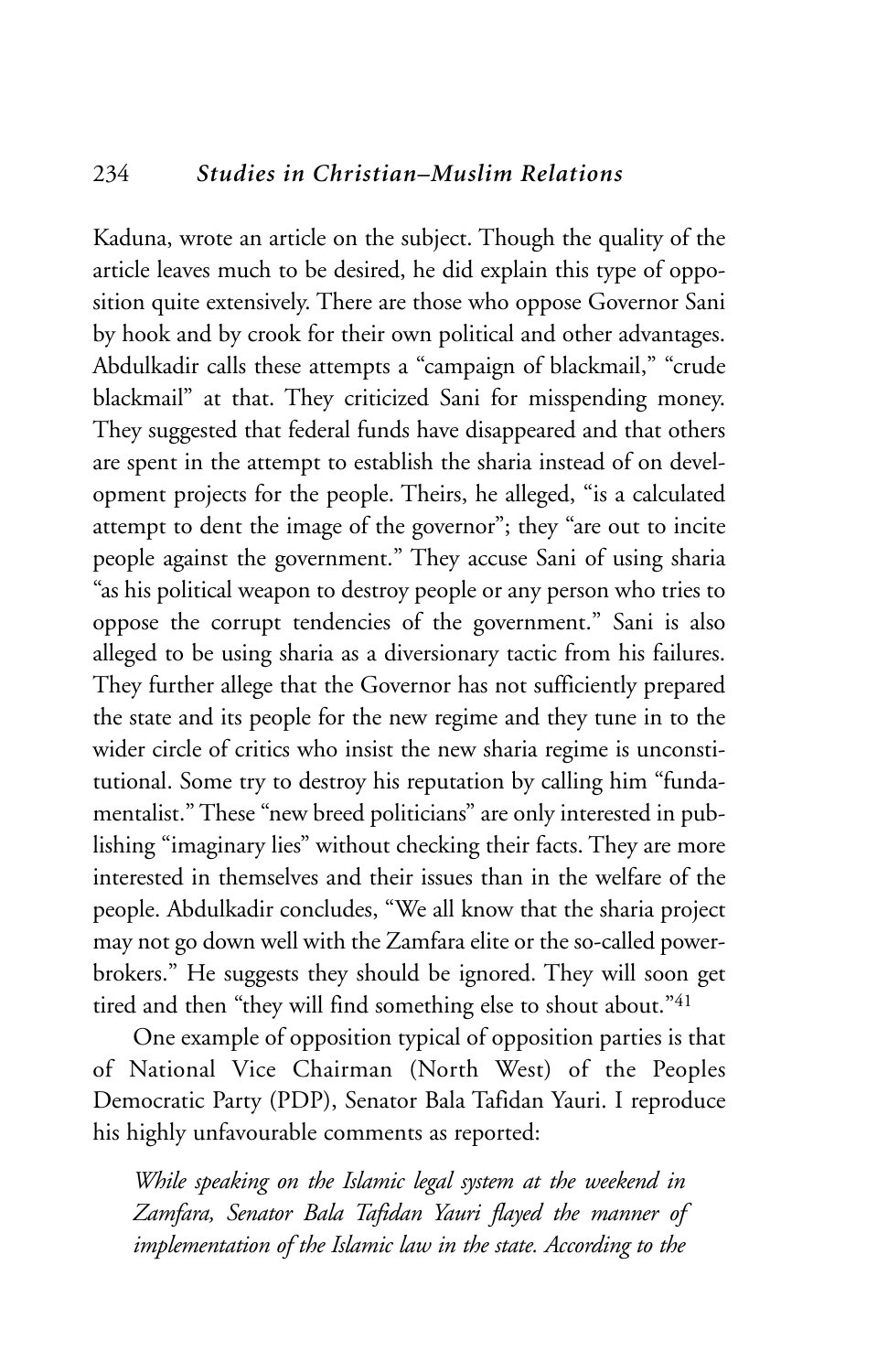*PDP chieftain, the type of sharia being implemented in Zamfara is adulterated and full of deceit. He said the state government ought to pay serious attention to the provision of basic amenities, to avert a situation where people would be easily tempted to run foul of the law. Tafida said, "PDP as a party is not against sharia, but not the so-called sharia as being implemented in Zamfara where reports said that it is easier to get a gallon of petrol in Gusau than a clean bottle of drinking water." He explained that "water supply in Gusau has been non-existent. Look at destitutes everywhere. People hardly get three square meals."*<sup>42</sup>

Osa Director of TELL magazine tells of another Zamfara politician who pleaded anonymity. He described Sani's actions as "diversionary," but claimed he could not openly say this, for he would be regarded as anti-sharia. He feared for the economic future of the state, for business is in the hands of non-indigenes, who are likely to leave if sharia is enforced strictly. There were already rumours of some banks preparing to leave the area. Akinkuotu reported that in Kano and Kaduna this process had already started with southernowned businesses closing and banks experiencing a run.<sup>43</sup> Sani's response was that he would transfer his money to Habib bank that promised to stay and to start Islamic banking practices.<sup>44</sup> Actually, the business people in question are mostly southern Christians.

One popular opinion had it that the sharia was a gimmick to dethrone President Obasanjo by causing confusion and violence. Some called it Obasanjo's "time bomb." Shettima rejected this theory as nonsense. Obasanjo does not need the sharia to undo him. His time bomb is the country's "endemic corruption and crushing poverty." He then referred to the scandal of a federal minister who merely "honourably resigned" after he could not account for N320 million earmarked for roads and subsequently became the deputy coordinator for the campaign to re-elect Obasanjo. He also rejected those "who stay put in some cosy countries" and speculated on the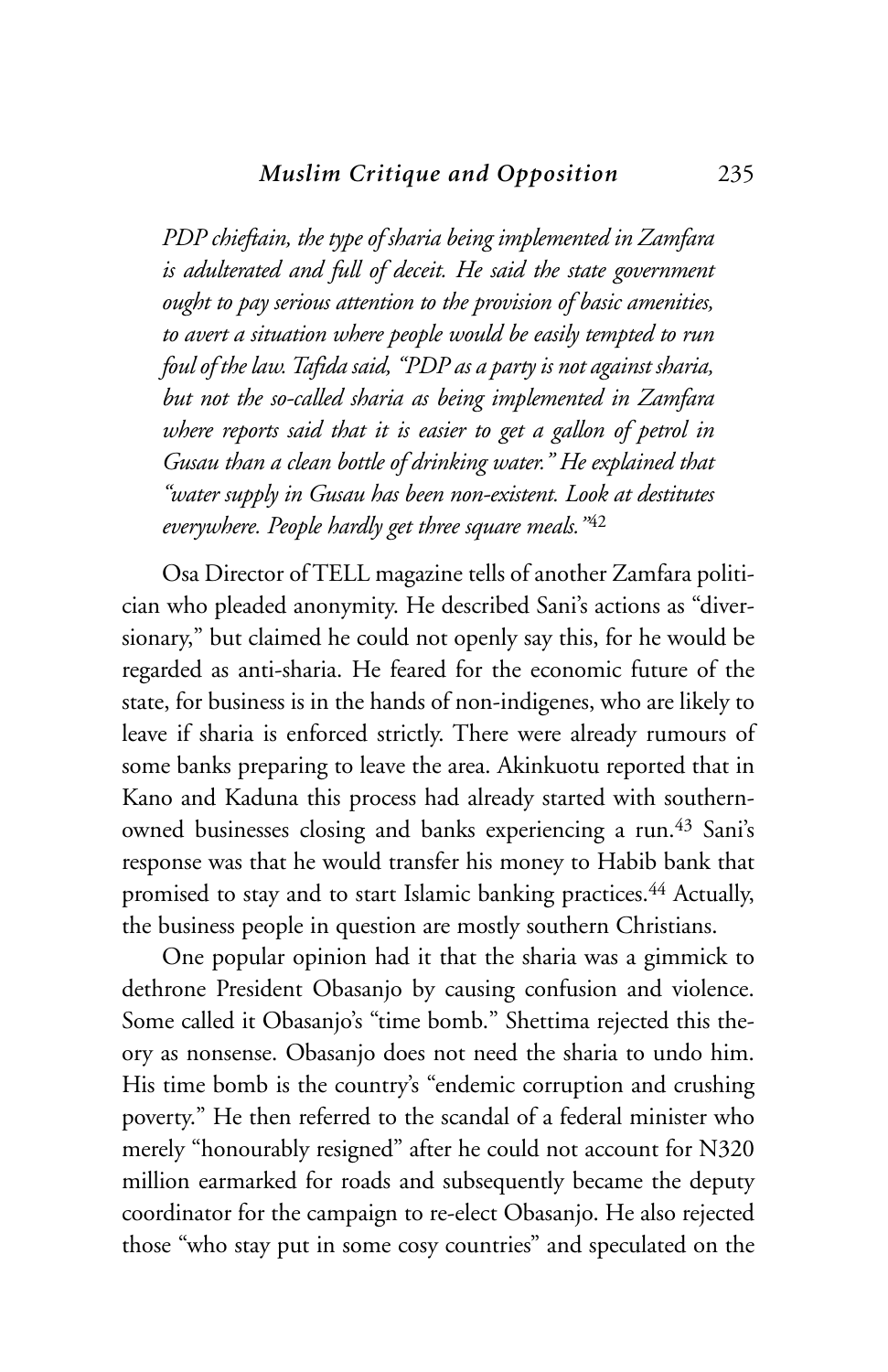basis of media reports and "some unfounded assumptions" that sharia states must be "havens of violence and conflict" by definition.

In his interview with Adegbite, Mumuni asked Adegbite to comment on the alleged "political undertone to the adoption of sharia" and on the destabilization theme of a "grand design by some powerful interest groups in the North to derail the administration" of Obasanjo. Adegbite dismissed this charge. "People who are saying that are trivialising a very serious matter. The application of sharia is an obligation on every Muslim individual and community. It has nothing to do with politics."45

Kumo similarly rejected this charge. He called it "a preposterous and mischievous proposition" that probably Obasanjo himself does not believe. In fact, he suggested that the "Muslim elite, whose leadership in the matter has been unedifying, have made only feeble efforts on its behalf," precisely "because there is not too much political mileage in it."46

According to Kurawa, a different kind of opposition to sharia is being practised in Yoruba land. Some Muslim governors allegedly "have been pursuing anti-Islamic agenda." Bola Ahmed Tinubu of Lagos State has returned mission schools to their original owners. Lamidi Adeshina has adopted a "clearly anti-sharia posture." Why have these Muslims pursued such policies? The reason is that the political power in their states resides with anti-Muslim Christians. These governors are thus forced to placate their Christian populations.47

Sanusi foresees that, after all is said and done, the solution to the sharia turmoil and debate will eventually be found "not on the basis of theological arguments, but in the realm of politics and the political,"48 with politics in this context seen as a legitimate and positive arena.

#### 4. CORRUPTION

Corruption has infiltrated every aspect of Nigerian life. There is hardly an edition of a newspaper, magazine or Nigeria-oriented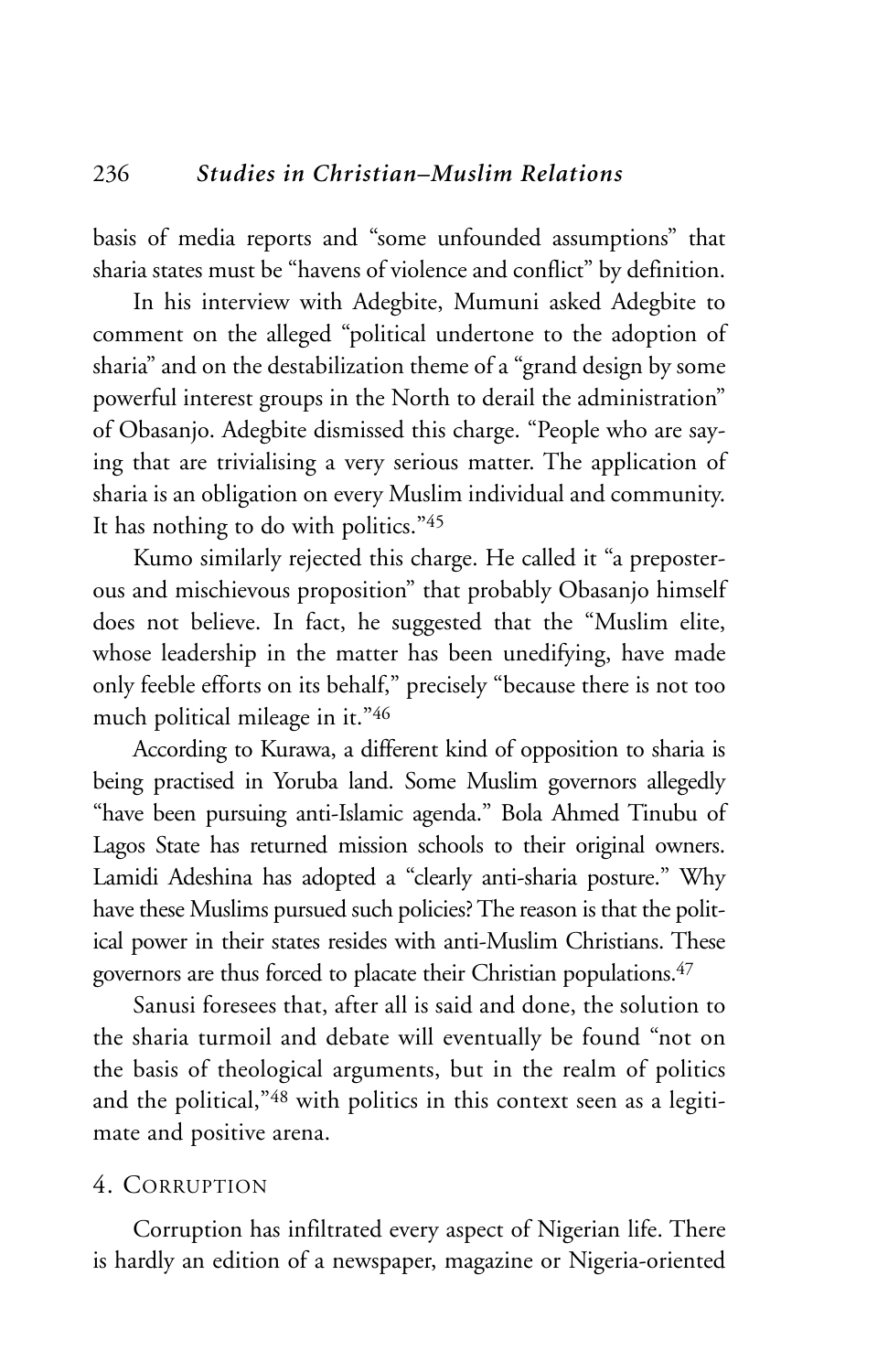Web site that does not feature one or two stories of corruption. If I had included all of them in the "Corruption" folder on the *Companion CD*, it would have to be a separate disk altogether. Nigerians have come to expect every person in authority to be corrupt. Thus it could only be expected that the charge of corruption would be raised early in the sharia game. Indeed, it was commonly believed and said that sharia governors show no "benchmark for probity and commitment to the provisions of sharia laws themselves." They have not used the billions of nairas received from the Federal Government for the benefit of the people.<sup>49</sup>

During May 2005, the Zamfara State branch of PDP, the party in national power but in opposition in Zamfara, talked as if it had been politics as usual under Governor Sani. The PDP Zamfara secretary, Bala Bello Maru, announced plans "to stage a million-man multi-party march to protest the neglect of the state, looting of public treasury and grossly ineffective leadership." "This misrule and the squandering of our resources are totally unacceptable to our people and must be stopped. We will no longer stand by to watch Yerima run Zamfara State as a private enterprise." Sani allegedly "embarked on a bogus project known as Zamfara State Integrated Development Programme in order to pull wool over the face of our esteemed citizens and facilitate the diversion, misappropriation and reckless spending of our resources through bogus and nonviable projects." He is also said to have presented "fat cheques" to local government chairmen for roads and other projects that never materialized. However, the funds "have been withdrawn from the banks."50

Jazuli Lawal calls Sanusi his mentor who alerted him to problems with the current sharia campaign. He sees the campaign as an attempt "to gain acceptance from the teaming electorate, who were deprived of western education, resulting in a poor understanding of the concept of true democracy." Lawal admires the late Aminu Kano, a Muslim politician who long opposed the "criminal attitude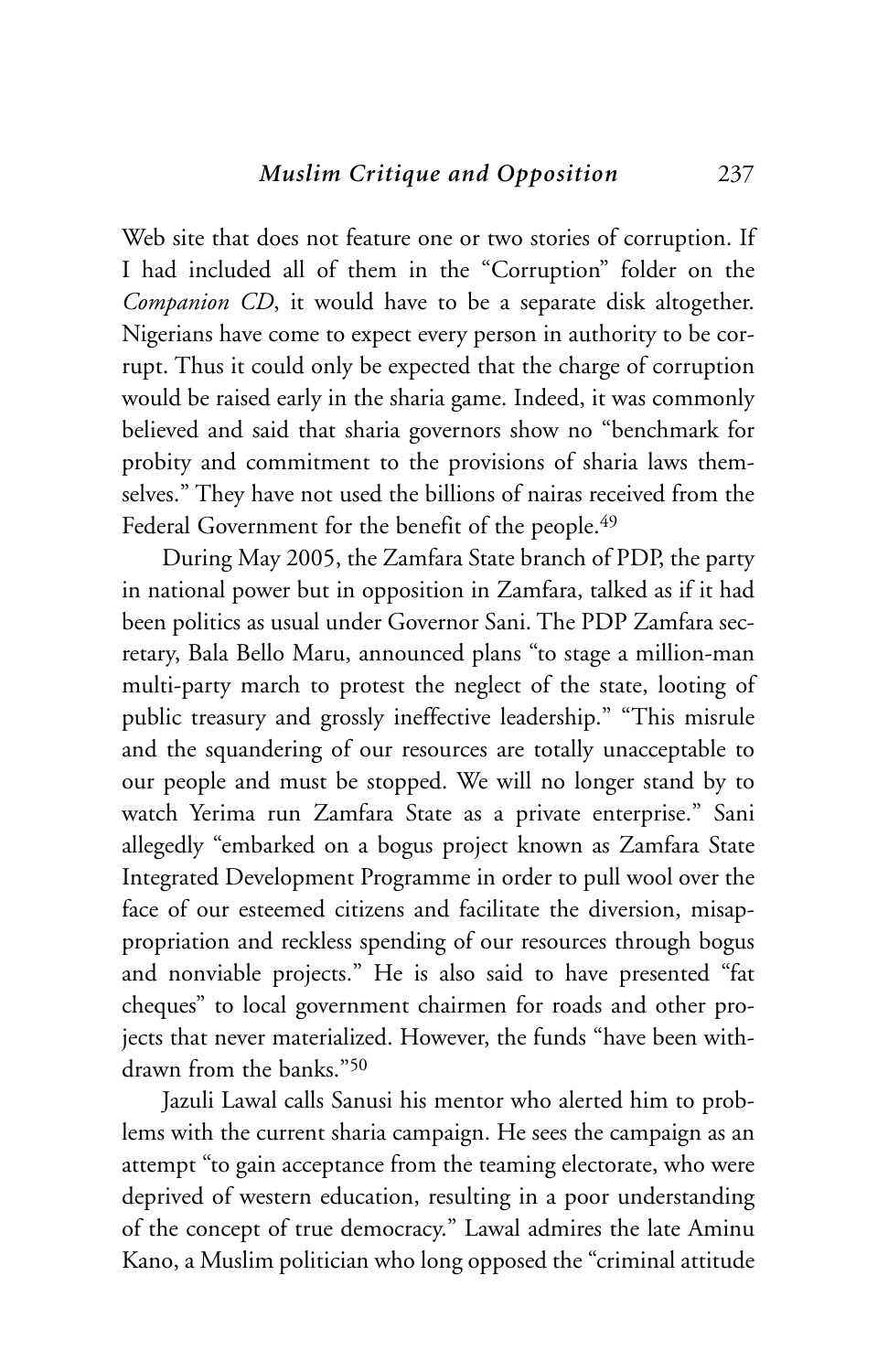of our ruling class," to which, according to Lawal, Sani belongs. Referring to Sani, Lawal writes,

*How can we reconcile the behaviour of an ex-civil servant who, out of greed and selfishness, enriches himself and after retirement joined a political party as well as won an election to claim the implementation of Islamic sharia without declaring all the [funds he] accumulated illegally or returning the looted funds back to the public treasury. Under Islamic law, we agitate for the amputation of hands, while we do worse than an ordinary thief. Does that really portray our sincerity of intention and the adoption of the right attitudes among us?*

Broadening his accusation of corruption and mismanagement to the entire northern Muslim elite, Lawal refers to the mismanagement of funds collected for the renovation of the national mosque in Abuja. "Their acts of indecency prompted the [Christian!] President to take over the management and rehabilitation of the mosque." What gives such leaders the credibility needed to establish a sharia regime? In times of economic hardship, states Lawal, a "true proponent of sharia" should first address the economy and the "massive corruption." As it is, the Muslim elite engages "in diversionary propaganda" and makes a "hypocritical commitment to sharia while mismanaging the economy in such a way "that would make the implementation of sharia unjustifiable." He agrees with Sanusi, El-Zakzaky and others who hold that "full application of sharia succeeds, rather than precedes," the necessary conditions.51 He echoes numerous Muslim writers, who, over the course of some decades, repeatedly make the same allegation.<sup>52</sup>

Dahiru Maishanu, a Nigerian living in London, published a commentary about the combination of corruption, power and religion, including sharia, that is simultaneously both very humorous and very sad. He writes it in the form of a personal letter to an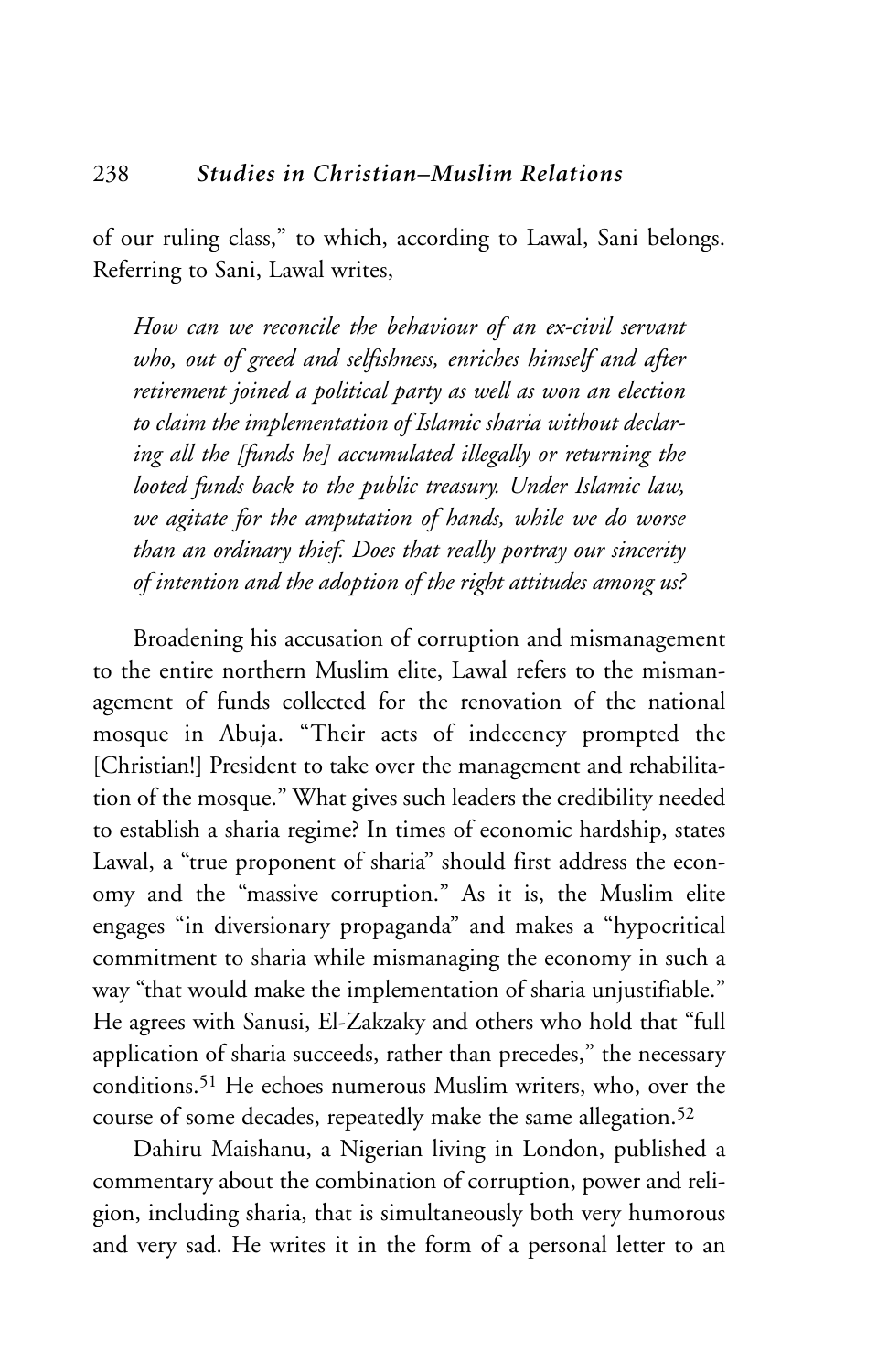imaginary cabinet minister in the government of Tony Blair of the U.K., named David Blunkett. You need to know that Blunkett keeps an imaginary mistress by the name Kimberly. The writer pretends to be a core member of the Nigerian elite, sometimes referred to as the Mafia. He explains to Blunkett how Nigerian power-brokers operate:

*Let me introduce you to a few of our divide-and-rule tactics that have managed to see us in firm control over the decades. It is simple: We use religion, ethnicity, tribalism, nepotism, resource control, politics and many other issues to do this.* 

*Don't be scared when I mention religion, for here in Nigeria we have perfected the method of using it to turn people against people to our benefit. We have over the years systematically created inter-religious crises between the followers of the two main religions and sectarian, intra-religious strife (as you have in Northern Ireland) with enormous human and material casualty and consequences to our advantage.* 

*Did I hear you use the word sharia? This is one aspect where you will salute our genius. When you come to Nigeria, I will take you on a tour to all the states of the federation including the so-called sharia states. I will not only take you to one of those sharia states, I will also provide you with booze unlimited and as many Kimberlys as you and members of your entourage would like to have and nothing will happen. We have introduced a lot of ingenious strategies to ensure that only the downtrodden in the society are sharia-compliant, while we, the leaders, satisfy our kleptomaniac, immoral and sexual desires without hindrance.*

*We use government houses and offices to give contracts and public funds to our selves and our cronies. We use government facilities to sleep with our mistresses; some of us even use government facilities and funds to sponsor gay relationships*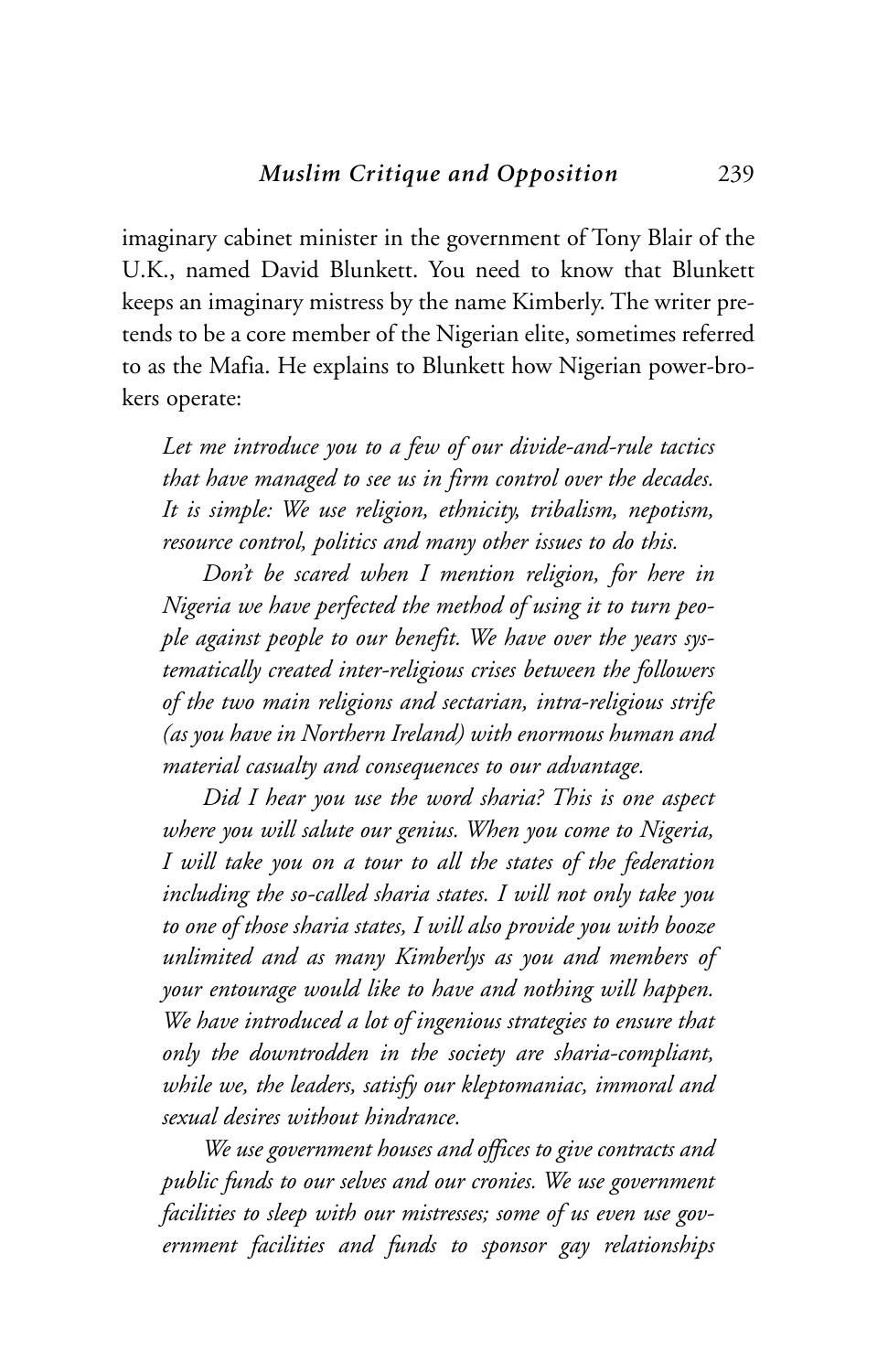*whether in sharia or non-sharia states. My dear Blunkett, no policeman or hizbah operative will dare come to the government house to enforce sharia no matter what atrocity is being committed in that house. They only do as directed by us and disturb the poor masses like Safiyah.*<sup>53</sup>

*We have created a lot of rifts, acrimony and deep suspicion between the followers of the two main religions and the many tribes in the country. We have also created dangerous flashpoints in the country where we remotely control the occurrences of religious and tribal clashes at will. It is only we, the leaders, that have the ability and tools to ignite trouble in Kaduna, Kano, Kafanchan, Lagos, Ife, Modakeke or Jos and we are always ready to do this at the slightest of provocation.*

A few paragraphs further, Maishanu continues:

*Honourable Minister, look around you in north and central London; you find our loot scattered all over the place. From Victoria to Kensington through the West-end, properties owned by "us" are too numerous to count or valuate and they are on the increase continuously, thanks to your accommodating system. In my country today, one must own a property in a choice area of London and have foreign bank accounts before he can truly count himself as one of us. Again thanks to your accommodating system, money laundering rules are bent to the floor in order to accommodate our smartly (ill-gotten?) acquired wealth in your banking and financial systems. Let me use this medium to ask you to thank whoever is responsible in your country for this act of magnanimity and co-operation. You can see your economy is better off with us! In'it?*

*On the political front, I will like to report to you that we have just completed the comprehensive desecration of the polity after stealing virtually all the mandate there is in our*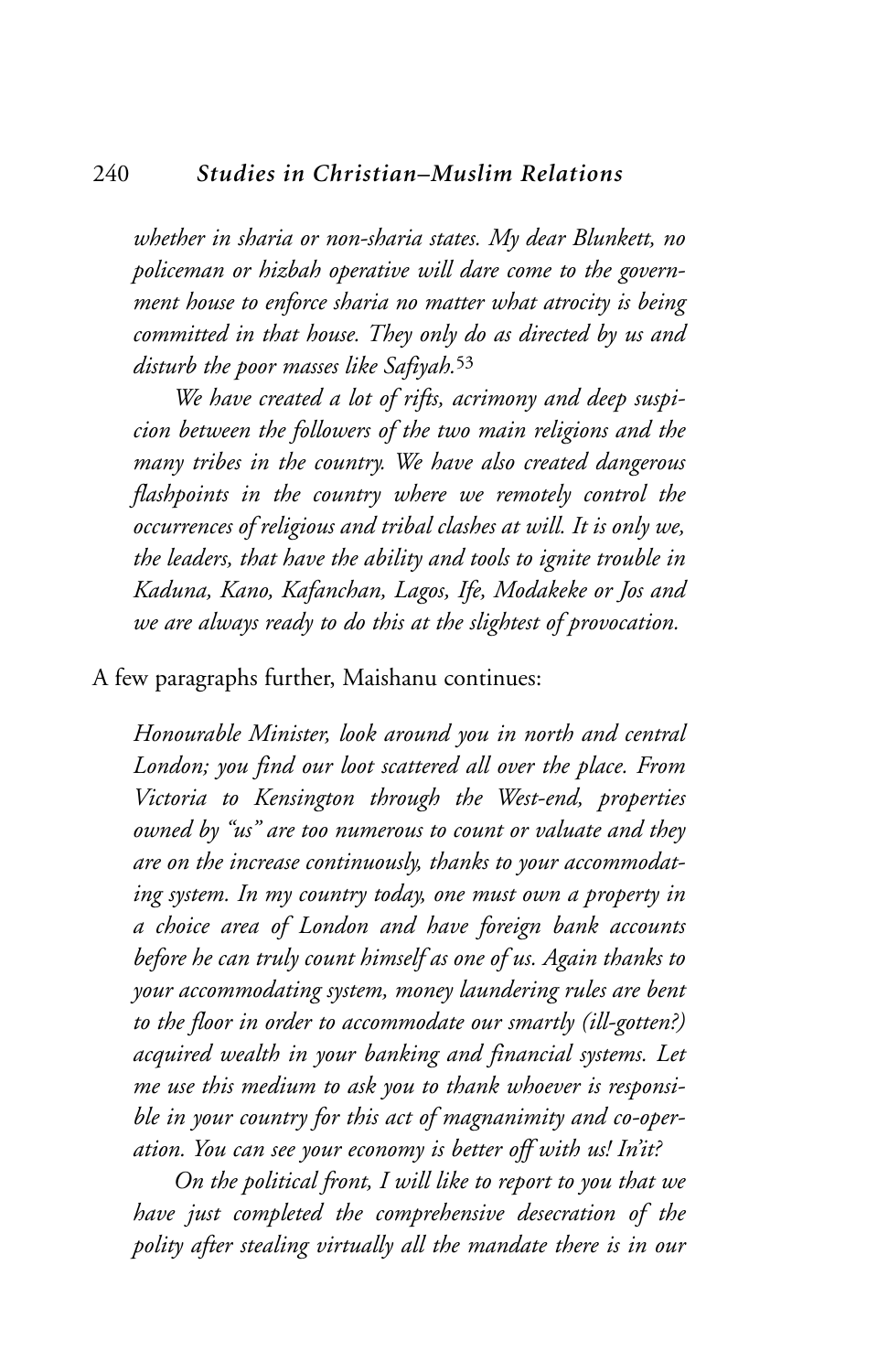*electoral system. I can also promise a photo finish action of electoral thievery and fraud never seen before, come the year 2007. The constitution would have to be rewritten if need be in order to accommodate our wishes and ambitions. Our Head Boy may even borrow your parliamentary system for a while in order to achieve his ambition for a third term of office. For us politics is a means to the end; it is the shortcut to riches, fame and power.*<sup>54</sup>

#### 5. SECULAR MUSLIMS

Ibrahim Sada of ABU observed at the Jos Conference—see further down for conference details—that among Western-educated Nigerians it has become "axiomatic" that "religion ought not to interfere with political life. While the principle of 'secularism' is automatically identified with 'progress,' every suggestion to consider politics and socio-economic planning under religion is dismissed out of hand as reactionary."55

The now late Muslim-Marxist Yusufu Bala Usman, formerly a historian at ABU, was a straddle figure between the pre- and Zamfara periods.56 From earlier volumes in this series, we know that he put much stock in the manipulation theory of religious riots in Nigeria.57 This held also for the sharia issue. Commenting on the Kaduna riots of 1987,58 thus during the "pre" period, Usman wrote,

*Our experience of the current events and all the evidence available to us, have convinced us that the violence and arson of the last seven days was not the brain of the hooligans. It is, however, believed to be the latest stage of a campaign which started about ten years ago, in the so-called "Sharia Debate," in the Constituent Assembly in 1976-77. At that time it [the sharia debate] was aimed at creating political constituencies for political leaderships, whose records showed that they had nothing to*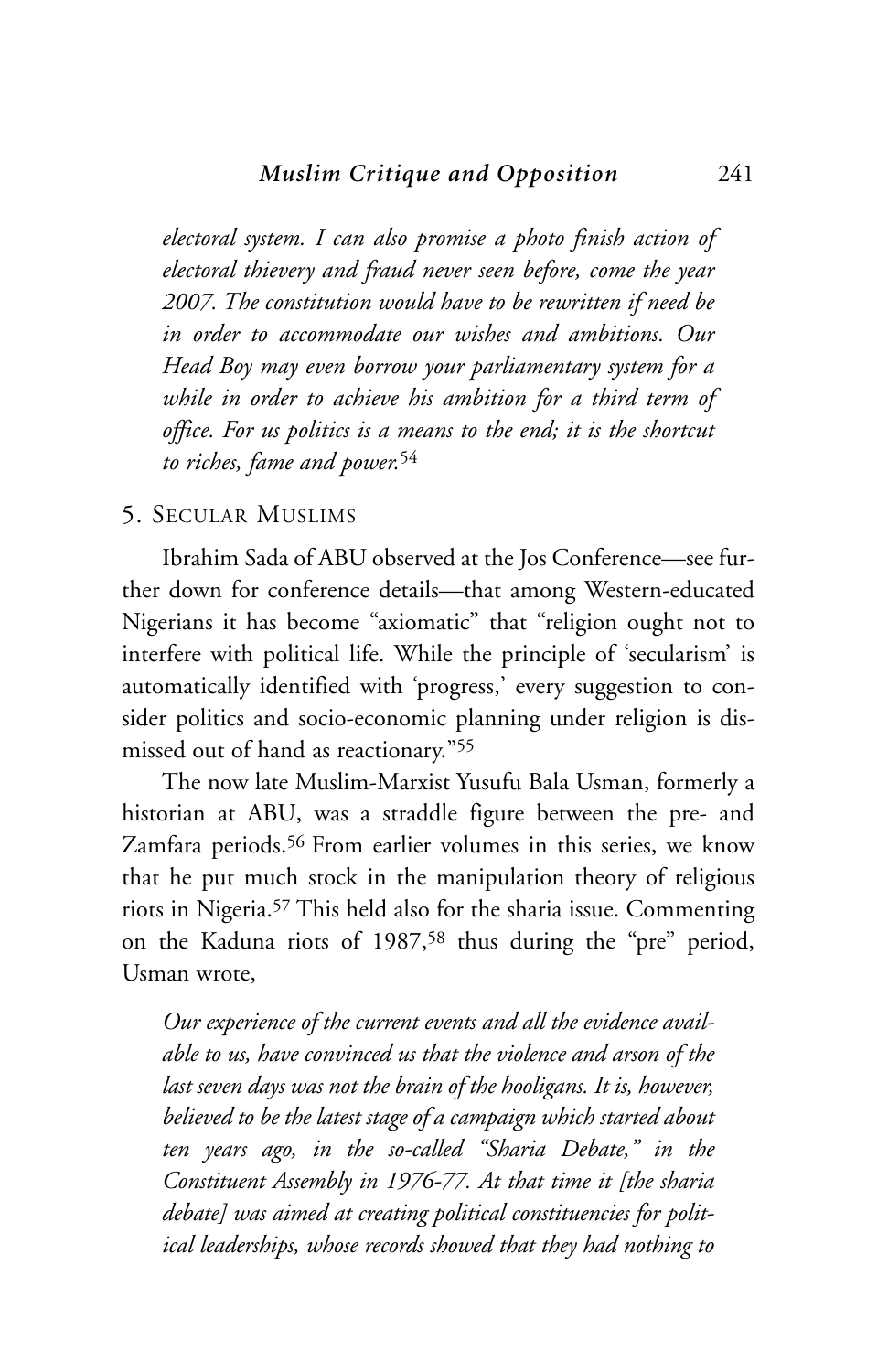#### 242 *Studies in Christian–Muslim Relations*

*offer our people. This strategy failed and therefore they now turn again to the manipulation of religious sentiments and religious symbols to cover up their complete bankruptcy and failures.*<sup>59</sup>

For Usman, political considerations, especially manipulation, were prior to all else in the sharia debate of his days. This, it should be clear, was his observation of the actual situation. It was not a recommendation of a desirable practice. That is merely how religion in fact is usually used. For him Islamic religion spelled justice above all other social concerns.

Returning to the Zamfara era, during the course of personal email correspondence between Ajetunmobi, whom we met in earlier chapters, and myself, he indicates that he has done some "deeper thinking." He does not absolutely object to sharia, but in today's multicultural situation neither sharia nor any other religious law can possibly manage the confusion. In this context, he concludes that "it is not possible for any country to adopt religious law as the law of that country." This conclusion is based on the oft-stated Muslim rejection of compulsion in matters of faith. How can this rejection stand if "one religion imposes its law on a society where people of other religions and denominations also live?"

There is a second Muslim principle that must also play a role here: Islam demands absolute fairness and justice. Thus, if Muslims adopt sharia in Muslim-majority countries, then they have also to allow countries with other majorities to impose theirs on those countries. That's a notion of fairness on the part of a Muslim I have not come across before. This, he suggests, will cause endless "confusion and anarchy." He writes, "In view of the overriding concept of there being no compulsion in matters of faith, my own position now is that most of Islam and most of Christianity and most other religions in the world can be practised without their religion being the law of the country. A believer of any religion can practise his beliefs even under secular law." A religious person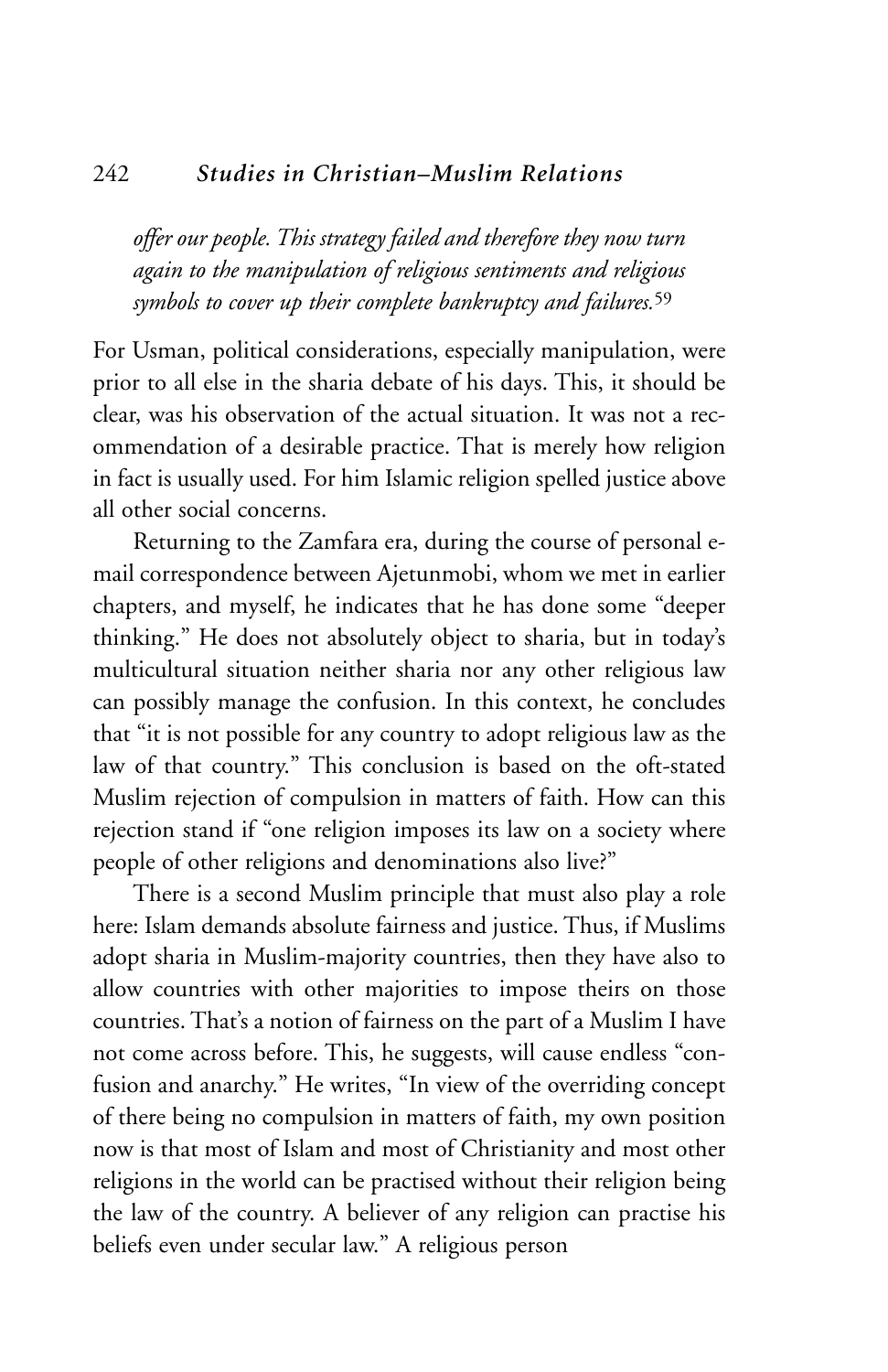*can abide by truth without any state law interfering with his ability to speak the truth. He can observe his prayers and perform his acts of worship without the need of a specific law being passed by the state to permit him to do so. The 'us versus them' vision of Islam, exponentially exaggerated by Osama Bin Laden's demented Wahabism and others, derives not from the Quran but from a world view that is ten centuries out of date.*

In response to my challenge to his optimistic expectations of secularism, Ajetunmobi explains that his optimism with regard to secularism is based on his view of the human origin of sharia:

*The freedom to profess, propagate, practise and exercise, or to denounce or to cease to believe or change one's belief is protected absolutely under secular law. In my view, the very essence of secularism is that absolute justice must be practised regardless of the differences of faith and religion, of colour and group. Therefore, if a society is permitted to live according to its own religious aspirations, why should the religious law concerned be made the law of the land?*

*Islam does not promote intellectual paralysis but respect for the use of the mind. So, I do believe that time will convince many a Muslim that sharia has a human basis that developed gradually, and therefore that our understanding of it must be compatible with and affected by the knowledge of our time, and that it is there that we will find healing answers to our problems.*<sup>60</sup>

In all Muslim countries, according to Kurawa, "the most articulate opponents of the sharia" are Muslim secularists. In the case of Nigeria, they demand that governments give more priority to lift up the poor than to sharia implementation. They accuse sharia governors of ignoring the living conditions of the poor. Secularists often quote Usman Danfodio in their arguments, but wrongly so,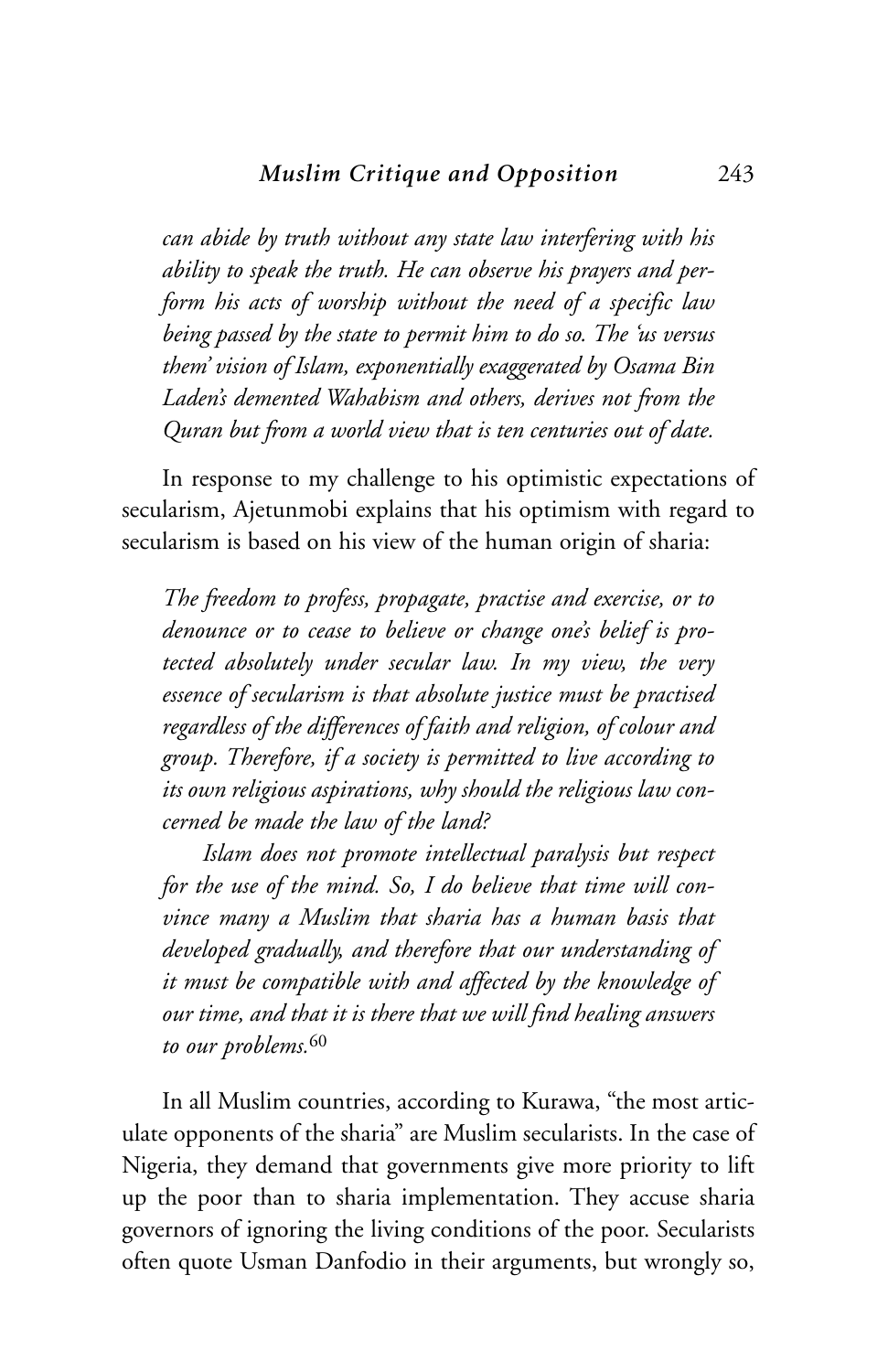says Kurawa. Islam is balanced: it emphasizes the material and the spiritual. Secularism, including its Muslim adherents, "elevates material fulfillment" over spiritual needs. However, Danfodio "did not postpone the sharia until all material needs had been satisfied. He never elevated the material over the spiritual needs."61

Aisha Isma'il was Federal Minister of Women Affairs and Youth Development in 2000. The *NN* ran an interesting story about her that I reproduce almost in full.

*Hajiya Aisha Isma'il Thursday denied a National Concord (NC) lead story which quoted her as having predicted that "sharia will fail" in Nigeria. According to the NC, the minister said at her press briefing in Abuja Tuesday that sharia's legal system would fail in most of the northern states, "because of the high rate of poverty, greed and disease in the country." The minister was also reported to have described sharia adoption as "an unnecessary development capable of destabilising democratic governance in the country."*

*But in a statement in Abuja Thursday, Aishatu Isma'il clarified that "sharia has been in the Islamic north in the last 100 years or so, since the time of Shehu Dan Fodio. You must have noticed that the people clamouring for sharia are the poor and oppressed members of that society. My understanding is that those people are clamouring for reforms of the implementation structures within a society that has become exploitative and oppressive." According to her, "Sharia has actually given women their rights, over four hundred years before. But Nigerians should concentrate right now on serious and more threatening issues facing this country, which I believe are absolute poverty, illiteracy, disease and insecurity."*

*"Rather than dissipate energy on sharia that has been in existence for a long time and in the constitution, a more engaging exercise should be a focus on removal of poverty, disease,*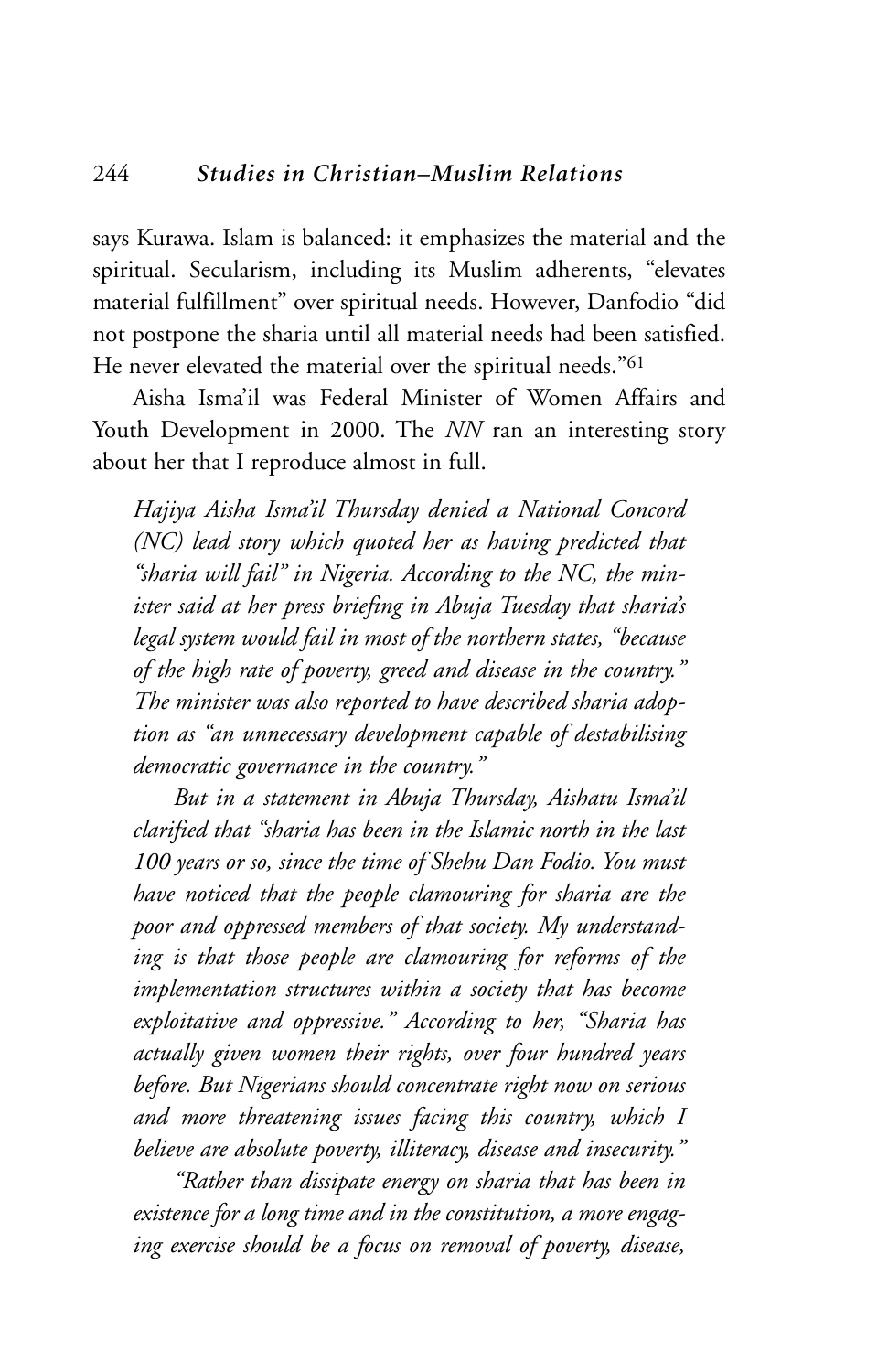#### *Muslim Critique and Opposition* 245

*illiteracy and insecurity, without which the constitution that defines our relationships cannot effectively operate. Neither can our hard-won democracy thrive or even operate, nor can sharia be properly implemented.*"<sup>62</sup>

Sa'adatu Ahmad from Zaria was in "total dismay" upon reading Isma'il's original letter in *NC* and promptly sent an article to *NN* with the title "No, *Hajia*,63 No!" Since Ahmad's is a well-written article that covers a wide range of sharia concerns, I have included it as Appendix 29. Ahmad wrote that it is "unfortunate" that this letter was written by a Muslim. It represents "the height of illogicality and ignorance." In short, the sharia is the very instrument needed to achieve the purposes Isma'il thinks more necessary. Our man-made laws have only let us down and created our present crisis. "I am sure," wrote Ahmad, "it is only those people who want the old order to continue despite its proven fruitlessness that are condemning the introduction of Islamic law. I don't want to believe that Hajia is one such person." How can Isma'il consider sharia a threat to democracy? Unless, of course, "she is afraid of losing her ministerial appointment on account of sharia implementation. The only ones that may suffer from its application are those self-centred individuals whose only motive is to loot the public treasury, enrich themselves, build gigantic, tastefully furnished apartments and drive around in flashy cars. I don't want to believe that Hajia is one such person."64

You may remember from earlier in this chapter how Muhammad Asad described Westernized secular Muslims as obstacles to sharia. You may wish to reread them in this context. I am not so sure his description would apply to Bala Usman.

#### 6. DISTORTED AND PARTIAL IMPLEMENTATION

One problem that continues to arouse critique and opposition to the current sharia regime is that of distorted and partial implementation. It is meant to be wholistic and to reach into the very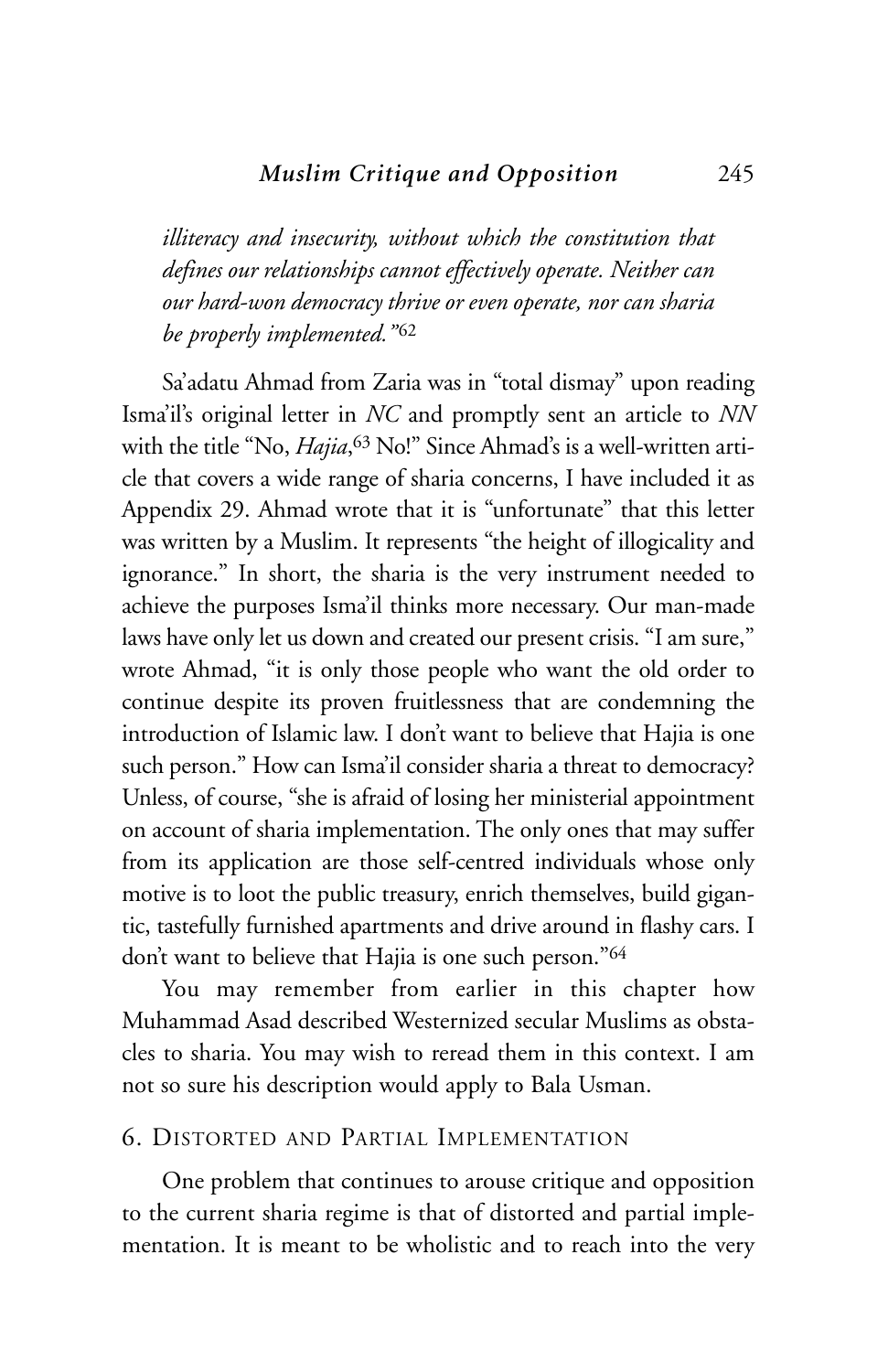roots of the society, but in fact it is often left at the surface. Furthermore, it assumes a society that is Islamic in all its structures and practices, but in fact is reduced to sensational practices such as amputation and stoning.

Abdullahi Bego, a Nigerian living in Tehran, approves in principle of the new sharia regime. "On its own merit, an Islamic society governed by sharia is the desire of every Muslim," he writes. That is the reason it was so enthusiastically welcomed by the people. A number of good things were immediately accomplished, like "the closing down of beer parlours and brothels and the reformation of many women of easy virtue." But—and this is a serious "but"—"the practical promise of sharia for an egalitarian society still remains a concept." Bego quotes from one Egbal Ahmad, who described the reality of the sharia enterprise "as an Islamic order reduced to a penal code, stripped of its humanism, aesthetics, intellectual quests and spiritual devotion." In spite of all the hoopla of sharia-related committees and the noisy *Hisba*, "the base is left largely untended, so that the beauty of sharia in reordering the political economy is masked for its penal justice." He charged that the sharia governors, by having portrayed

*a universal religion as limited only to the penal code, have done Islam incalculable damage. Islam is far more comprehensive and its world view far greater than merely concerned about cutting off the hand of Jengebe because he stole a cow. As a religion revealed for mankind, Islam aims to guide humanity to all imaginable levels of progress and perfection and to make man a true vicegerent of God on earth.* 

These governors have reduced the grand religion and have thereby "given up Islam to ridicule."65

Kabiru Saleh of Kaduna is spurred on by the case of Safiya, one of the women sentenced to stoning, to insist on a wholistic approach. Sharia must be applied in the context of sharia *siyasa*, Muslim poli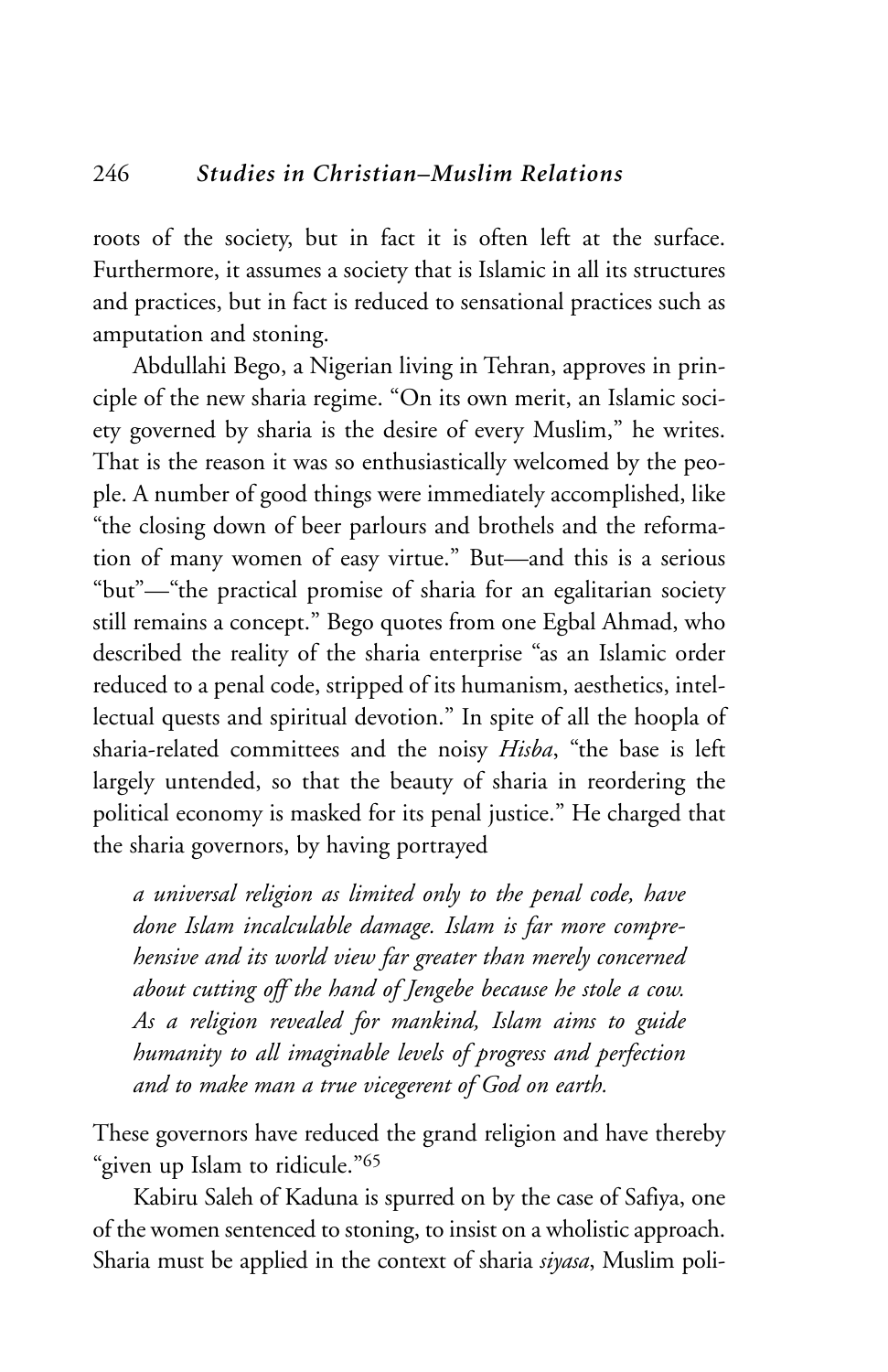tics, a term already explained in Monograph 5. "What we have today is just the legal aspect of sharia, which constitutes a very insignificant percentage of sharia, whereas *siyasa* is exceedingly wide as it encompasses matters not only of concern to law but also to the whole of government." He wonders whether "the legal aspect of sharia we are implementing today is possible or whether it can even exist in isolation without *siyasa*." "The legal aspect of sharia cannot exist in a vacuum. It has to exist in a system and if that system is contrary to divine law, there will naturally be chaos and disharmony."

Saleh displays a tendency found in many other writers as well, namely their insistence that sharia will work only in a utopia, in a near perfect society, though the term "utopia" is not used much. Referring to amputation, he writes:

*This injunction is meant to be promulgated in a full-fledged Islamic society, wherein the wealthy pay zakkat to the state and the state provides for the basic necessities of the needy and the destitute; wherein every township is enjoined to play host to visitors at its own expense for a minimum of three days; wherein all citizens are provided with equal privileges and opportunities to seek economic livelihood; wherein monopolistic tendencies are discouraged; wherein people are God-fearing and seek pleasure with devotion; wherein the virtues of generosity: helping the poor, treating the sick, providing for the needy prevail to the extent that even a small boy is made to realize that he is not a true Muslim, if he allows his neighbour to sleep hungry, while he has taken his meal.*

*In other words, it is not meant for a corrupt society where you cannot get a single penny without having to pay interest; where there are implacable money lenders and banks which, instead of providing relief and succour to the poor, treat them with contempt and where the guiding motto is "everybody for himself and the devil take the most"; where there are great*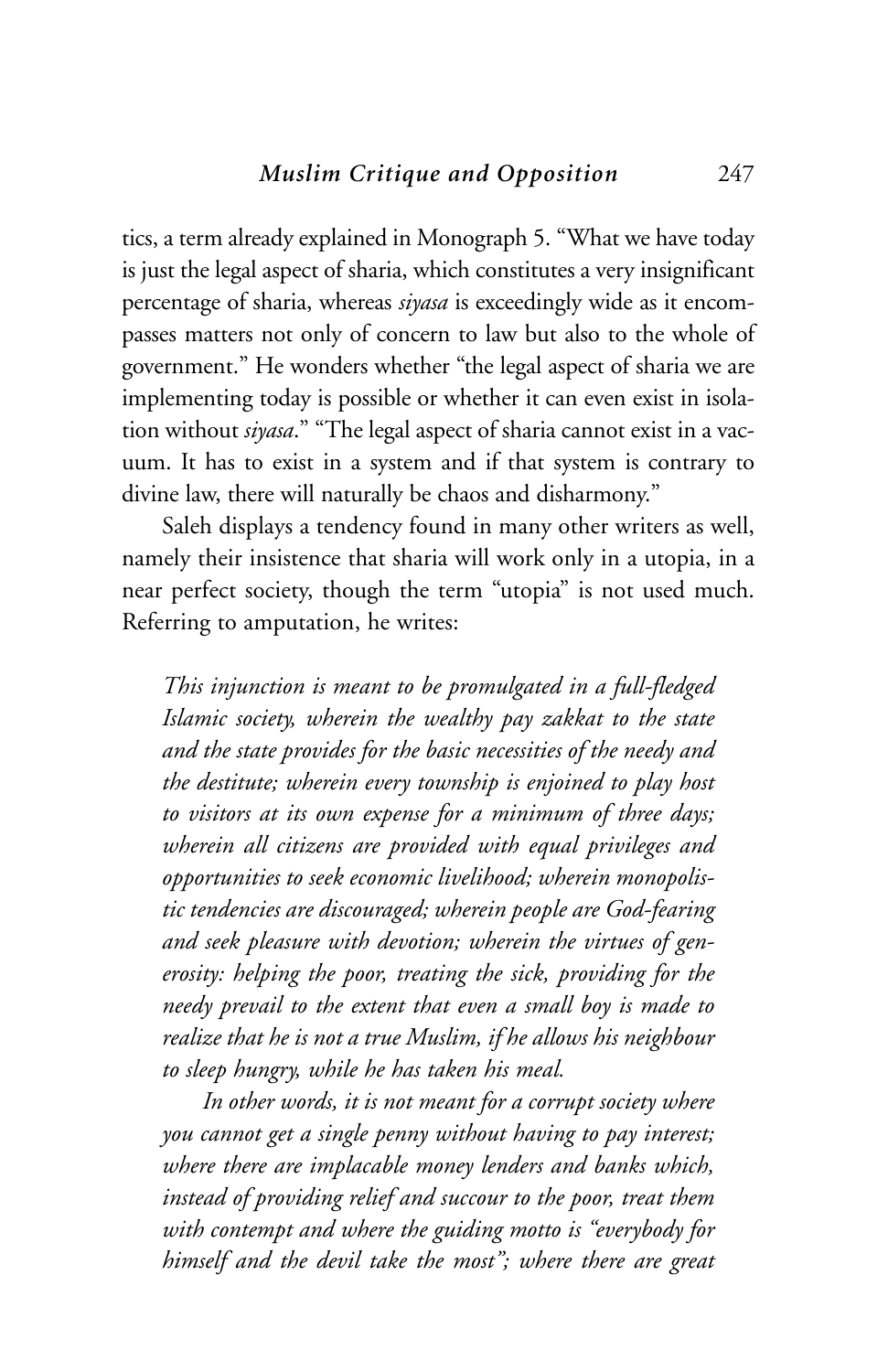*privileges for the privileged ones, while others are deprived even of their legitimate rights; where the economic system is propelled by greed and piloted by exploitation and only leads to the enrichment of the few at the cost of crushing poverty; where the political system serves only to prop up injustice, class privileges and distressing economic disparities.*

*Under such conditions, it is doubtful if theft should be penalized at all, not to speak of cutting of the thief's hands! Because to do so would amount to protecting the ill-gotten wealth of a few bloodsuckers, rather than awarding them adequate punishment!*

*Similar is the case of punishment for adultery and fornication. Islam prescribes a hundred stripes for the unmarried and stoning for the married partners in the crime. But, of course, that applies to a society wherein every trace of suggestiveness has been destroyed; where mixed gatherings of men and women have been prohibited; where public appearance of painted and pampered women is completely non-existent; where marriage has been made easy; where virtue, piety and charity are current coins; and where the remembrance of God and the hereafter is kept ever fresh in men's minds and hearts.*

*These punishments are not meant for that filthy society wherein sexual excitement is rampant; wherein nude pictures, obscene books and vulgar songs have become common recreation; wherein sexual perversions have taken hold of seminude parties that are considered the acme of social progress and wherein economic conditions and social customs have made marriage extremely difficult.*

Over against such an unfriendly society, according to Saleh,

*Islam aims at creating a society in which none is compelled by force of circumstance to steal. For in the Islamic social order, apart from the voluntary help provided by individuals,*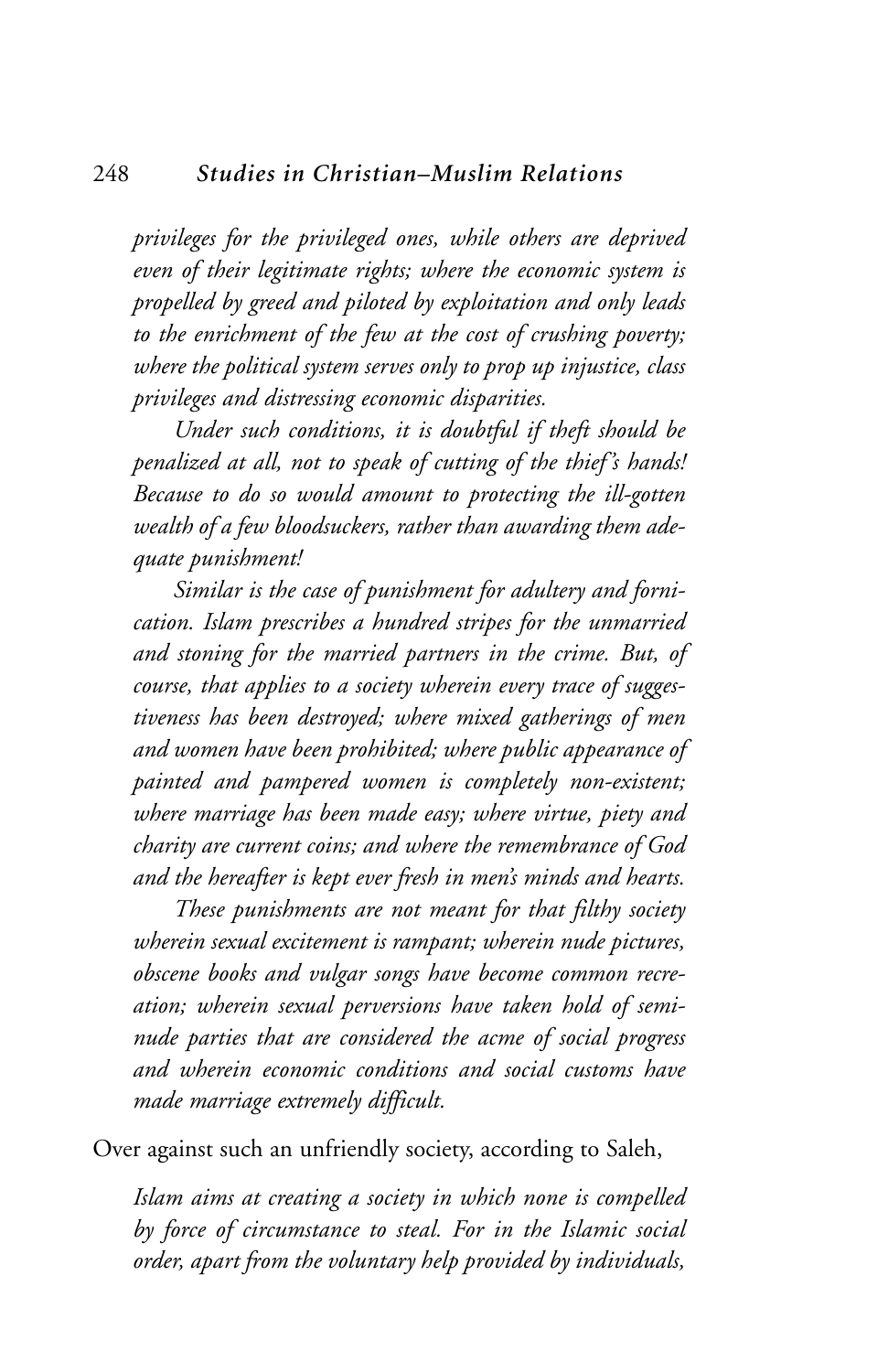*the states guarantee the basic necessities of life to all. But, after providing all that, Islam enjoins a severe and exemplary punishment for those who commit theft or adultery as their action shows that they are unfit to live in such a just, generous and healthy society and would cause greater harm to it if left unchecked.*

*In such a society, few people commit such sins as the society is characterized with faith and righteous actions. A guilty person usually flees from justice. The only force that can make a human being to voluntary submission to punishment or to confess his crime is faith. In Islam punishments are abandoned with the slightest doubt. Islam does not compel a judge or governor to seek out a guilty person. Rather, it places an urge within a guilty person to come forward for punishment.* 

To further buttress his case, Saleh brings up a number of stories from early Islam, a common practice among Muslims. These are stories that hold a kind of exemplary authority that people are expected to respect and obey. They lend a kind of situational ethic to Islam. Saleh asserts that the bedrock objective of sharia consists of "justice, equity, preventing corruption and promoting virtue." However, "the specific application is situational. Islam does not demand scrupulous and immediate application of its ruling." For example, Caliph Umar Ibn Khattab suspended the prescribed punishment for theft in a year of famine. Caliph Uthman "validated the right of inheritance of a woman whose husband had divorced in order to be disinherited. In these and other cases, prescribed procedures and penalties were suspended because of the extenuating circumstances."

Other opponents and critics also describe the applied sharia as exceedingly strict, unbending, legalistic. Jamilu Lawan addressed this issue. Unlike the Bible, the Qur'an insists on certain conditions and restrictions before a suspect can be punished. An adultery case requires witnesses. No one can be punished for theft until the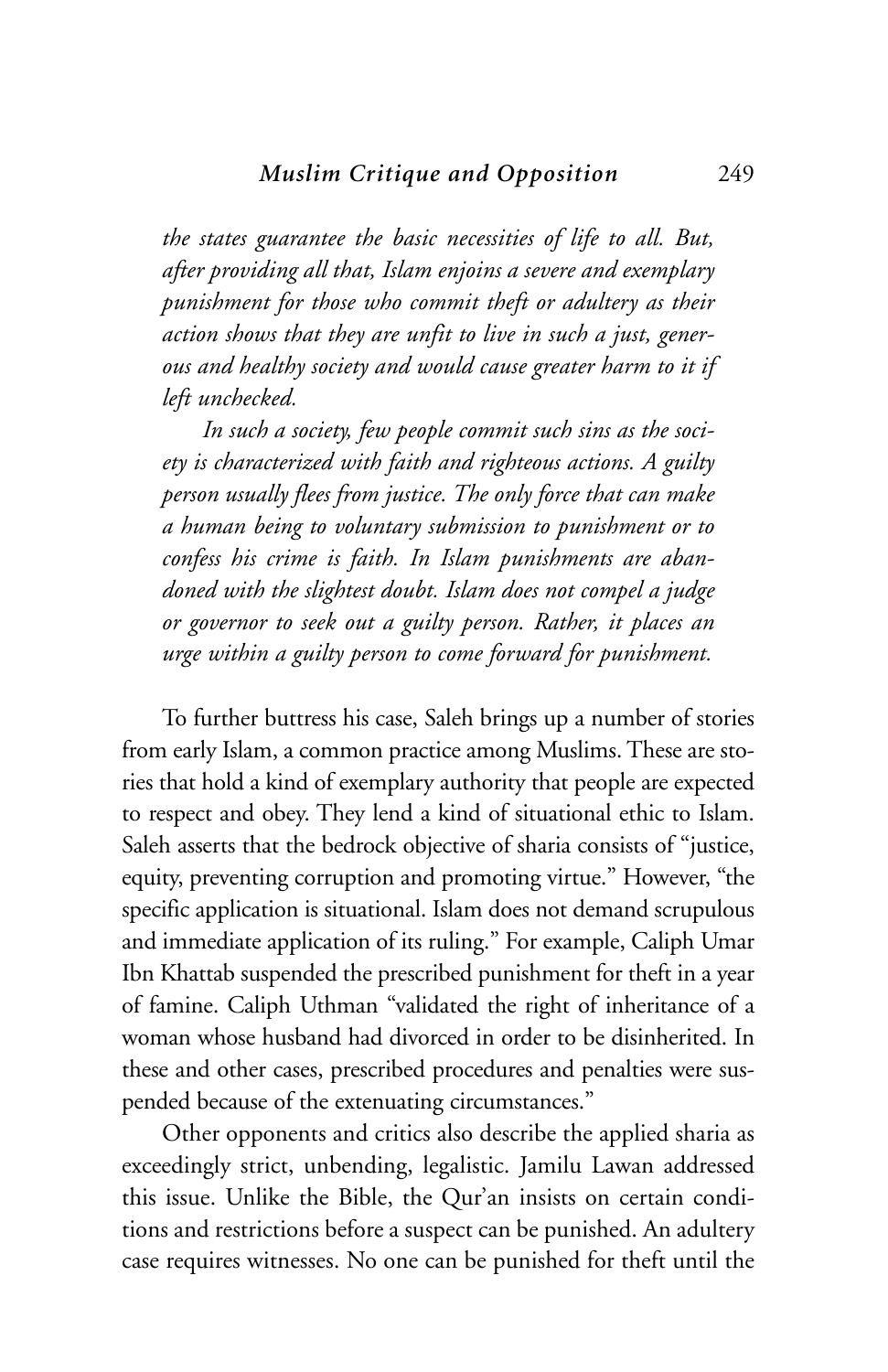age of the accused is determined along with the amount stolen and the conditions that drove him to the offence.<sup>66</sup>

True, it is in fact often applied in strict and legalistic ways that ignore the conditions and circumstances. Few judges are learned in the sharia way. Most of them have been trained for and have practised in the old sharia regime that was characterized by ignorance, corruption, legalism and discrimination. Many Muslim supporters of the new regime recognize that. It leads to bad and cruel sentences and to discrimination, especially of the poor. It also leads to subjecting non-Muslims to its judgments. No wonder that opponents often refer to this side of the story and dismiss sharia with a sleight of hand.

Hassan-Tom confessed that "most of us were deceived into believing that Sani and company were acting on sincerity and love for the Islamic law."

*We supported Governor Sani, not knowing that he will go against what the Khalifa did during hard times: suspending the chopping-off of hands for theft and ensuring the just collection and distribution of zakat. Governor Sani rather took interest in the cutting of hands of rural petty thieves, while to the knowledge of the whole world, he tolerated corruption in his ministries.*<sup>67</sup>

That is hardly the full sharia Muslims boast of.

After three years of sharia, Hassan-Tom asked what benefit sharia has been to Muslims, "apart from exposing the dubious leaders we have in our midst. God intends for Muslims through sharia the highest standard of love, moral decency, equality, social justice and, above all, spiritual development." He then went on to a litany of wrongs committed by sharia governors. In this "attempt to use religion to achieve some worldly objectives, we need to be careful not to draw Allah's wrath." "The point here is not the application of sharia, which we all cherish and that is why we are Muslims, but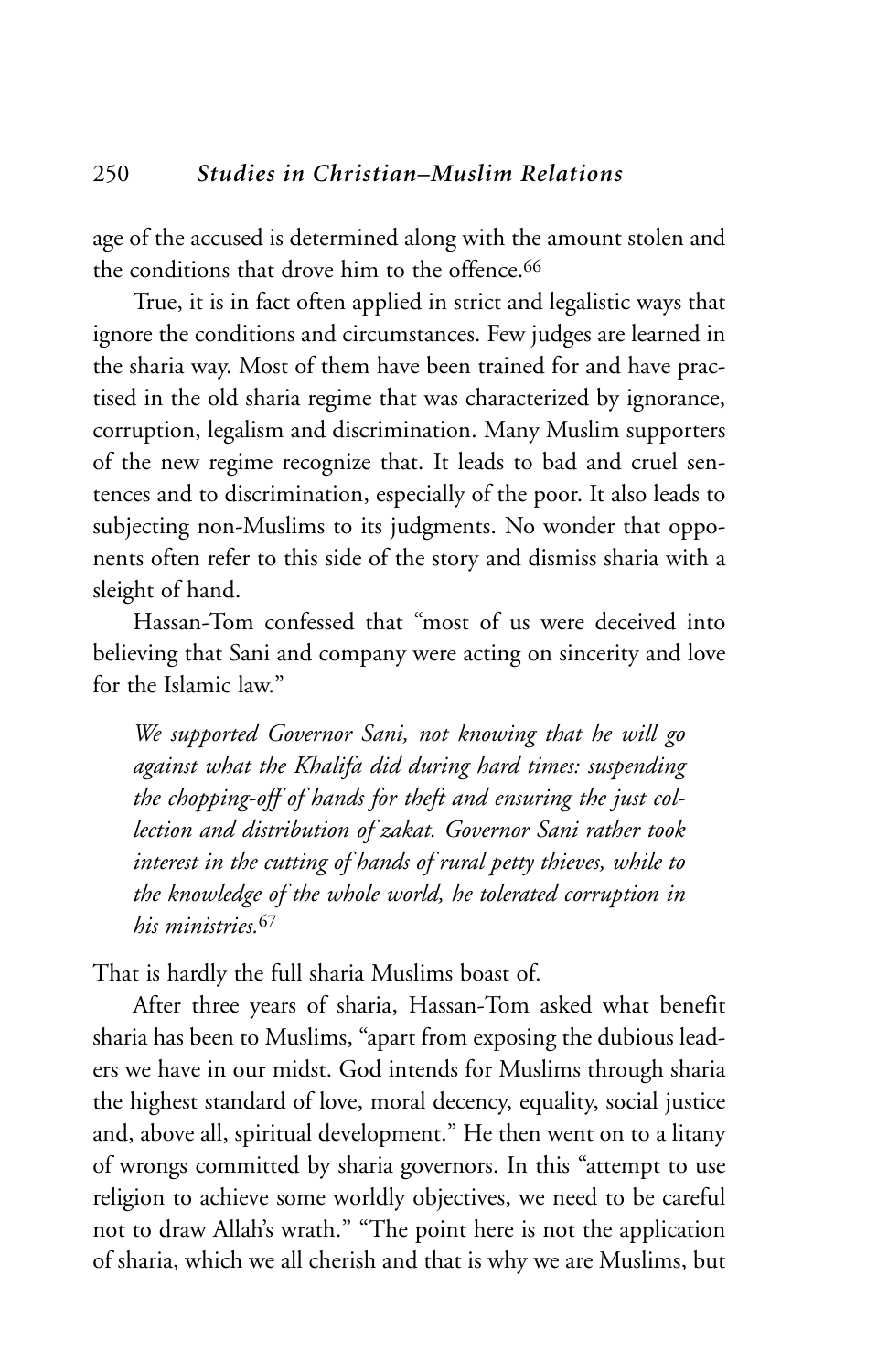rather the one-sided un-Islamic way in which the law is being implemented." The method of implementation "has done more harm than good, because their attempt is not at all focused on and is not even based on the foundation of which Allah prescribed sharia." To non-Muslims, "it confirmed their otherwise ignorant and unjustifiable thinking that Islam is oppressive and retrogressive." "The governors preferred to tread the path of insincerity and selfishness to the detriment of popular demand. It is now clear that all the sharia governors wanted to achieve is to capitalize on our sincere desire and love for sharia to achieve their self-centred agenda." Partial implementation of sharia amounts to no implementation. It goes against the grain of the sharia, for

*there is no halfway practice of religion in Islam. Our sharia governors should be mindful of the fact that sharia is not just about punishment, rather it is more about providing a conducive atmosphere for coexistence; it is about education; it is about employment creation; it is also about the provision of basic social services and above all, it is about peace. Our sharia governors should be mindful of the fact that before you implement any punishment under sharia, there are certain conditions for you to meet. For instance, before you chop off a man's hand for theft, you have to satisfy yourself that the thief in question is gainfully employed and is not stealing just to satisfy his hunger.*<sup>68</sup>

A major Muslim critique of the Zamfara-type sharia is that the conditions in the north are not conducive to an extended sharia regime. M. S. Mustapha argued that social and economic conditions have to be conducive to sharia. That is, justice must prevail so that no one has reasons to commit crime. For example, "The amputation of a confirmed thief would not be just, unless the state has provided the convicted thief with no excuse." A thief is to be punished only when he has no legitimate reason for his action.<sup>69</sup> In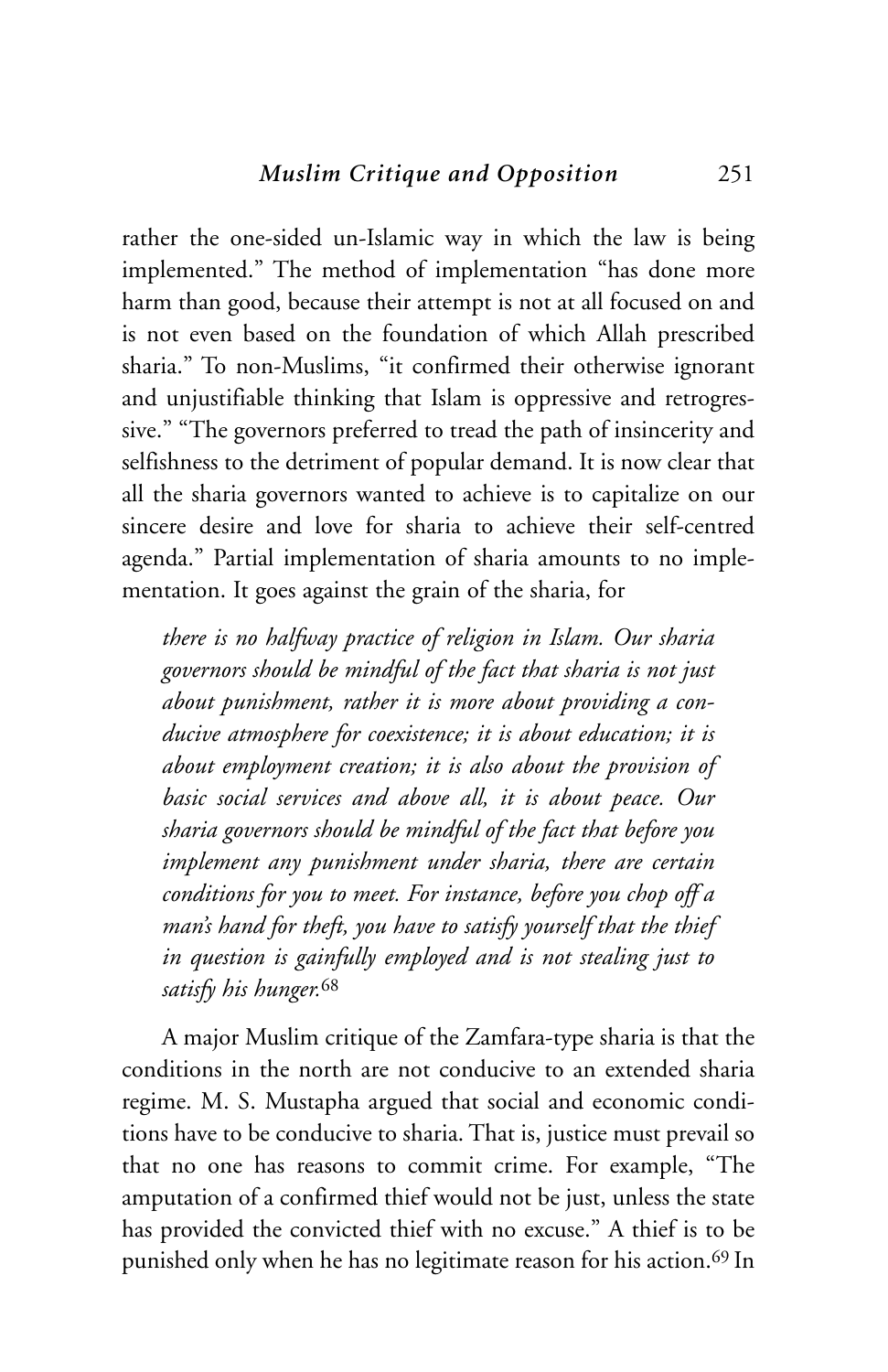fact, these conditions did not prevail in Zamfara when the move was taken, but Mustapha only implies that shortcoming. Hopefully, the utopia is just around the corner.<sup>70</sup>

Baba Ejiga also favours an extended version of sharia, but he is unhappy in the way Governor Sani applies it. In fact, he refers to "some mistakes" and to "the unintelligent ways" of the governor. He lists a number of steps the governor should have taken prior to taking the plunge—and they are biggies!: (a) Systematic elimination of corruption; (b) Eradication of illiteracy; (c) Educating Muslims and others about the sharia; (d) Elimination of oppression and cheating; (e) Provision of social amenities and infrastructure in all localities.71 Wow! How many years is Ejiga prepared to give the governor?! Does he really want sharia? This amounts to asking for the sky! Once again awaiting something akin to a utopia lurking around the corner.

Saleh has a grandiose vision for a wholistic sharia. It should be used "to carve ourselves a place in the field of science and technology, in the economic sector and even social." In this century, instead of cutting the hands of petty thieves and punishing ignorant prostitutes, we can engage in human development and even put pressure on the Nigerian government to take certain political steps, both national and international, in the interest of peace.72

All of these are great ideals, but can the human race climb such heights? Is it capable? What is the difference between these hopes and utopianism? Or the Marxist hope? That is not immediately clear to me.

#### 7. CLASS ORIENTATION AND ECONOMIC MOBILITY

Among the problems identified with sharia were those of class. Many complain that only the poor are brought to sharia courts and sentenced, while the wealthy and powerful go scot-free. As Hassan-Tom put it, Sani and his cohorts have established many courts to condemn the poor for petty theft and adultery, while the elite commit all sorts of atrocities without any fear of being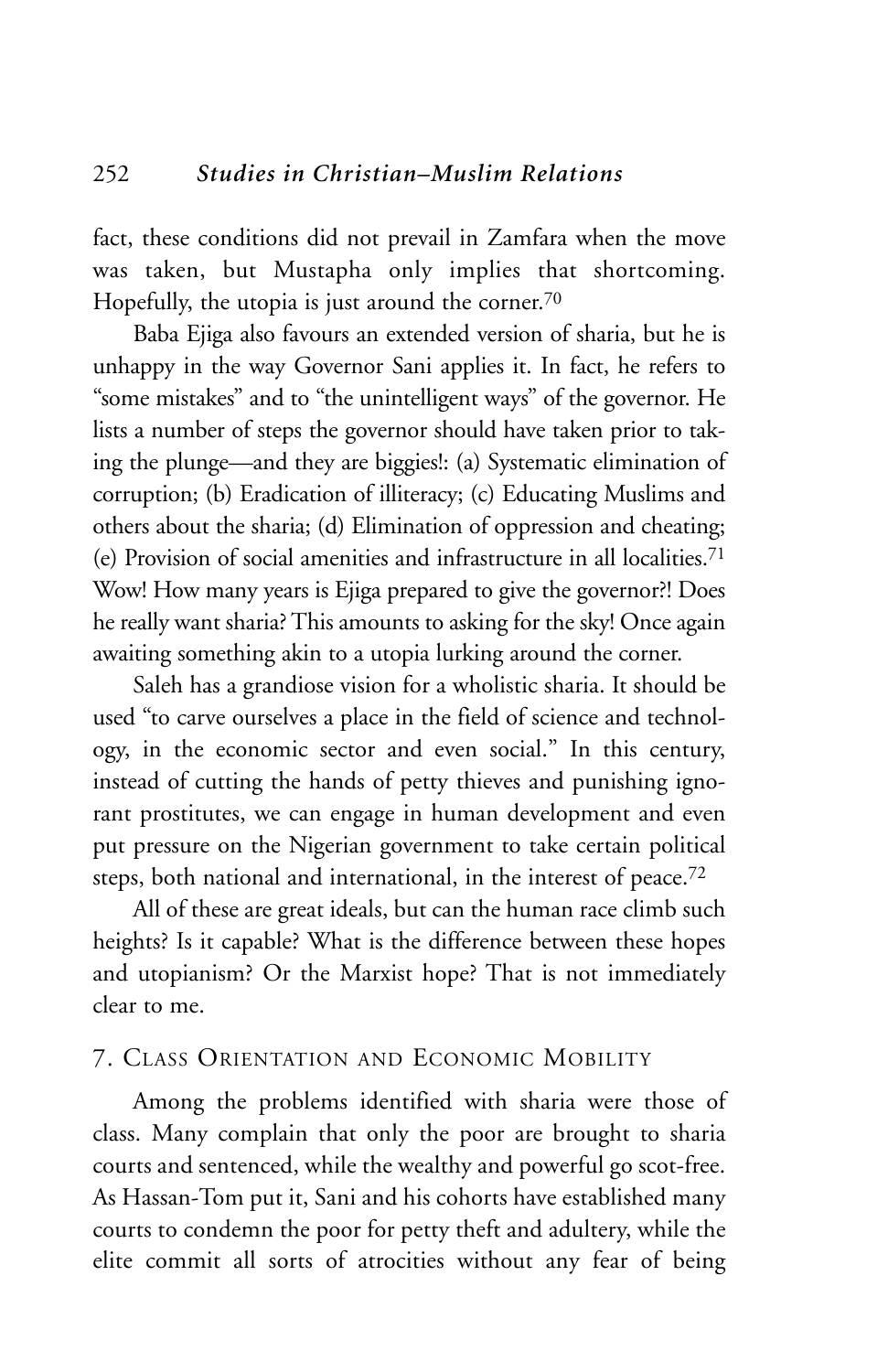caught. Islam is portrayed as an instrument of oppression.73

It is probable that the sharia judges themselves do not bear primary responsibility for this skewed situation. If no one accuses an erring official, how will he appear in court? We have heard of some exceptions in previous chapters. A member of Kano's elite took his wife to sharia court. Governor Turaki of Jigawa was brought to sharia court by his political opponents. These are at least two examples where a sharia court faced a challenge of judging members of the elite. But, yes, in general this is a serious problem that has turned many against sharia.

Ali Ahmad is much disturbed by this strong trend. He wrote,

*The sharia that I know is one that thrives on scholasticism,*<sup>74</sup> *one that seeks to create an atmosphere of peace as well as heightened spirituality for those that want. The sharia in which officials and governments feel encouraged or obliged to provide succour for the poor and the vulnerable and to protect the legitimately earned property of the wealthy. It is one that provides justice for all. I do not see this initiative working toward that direction. Ordinary people had longed for a sharia that will guide their whole lifestyles, which includes but is not limited to the criminal aspect that bugs it down. A sharia that will address the immediate fitnah on their soil: indecency, social injustice, and corruption by public officers. Something is just wrong with a system that is adept in convicting cow thieves but unable to book in two years [even] one public office holder in a sea full of those who betray public trust. Hadd crimes*<sup>75</sup> *must be sent back to the drawing board.*

Ahmad agrees that if the people want sharia, then the government should adopt the system. However, if it means that it can only be applied to peasants and not to the rich, "then it better not be applied at all and should be suspended completely." He concludes his article with a loud call "for the suspension of the Zamfara initiative on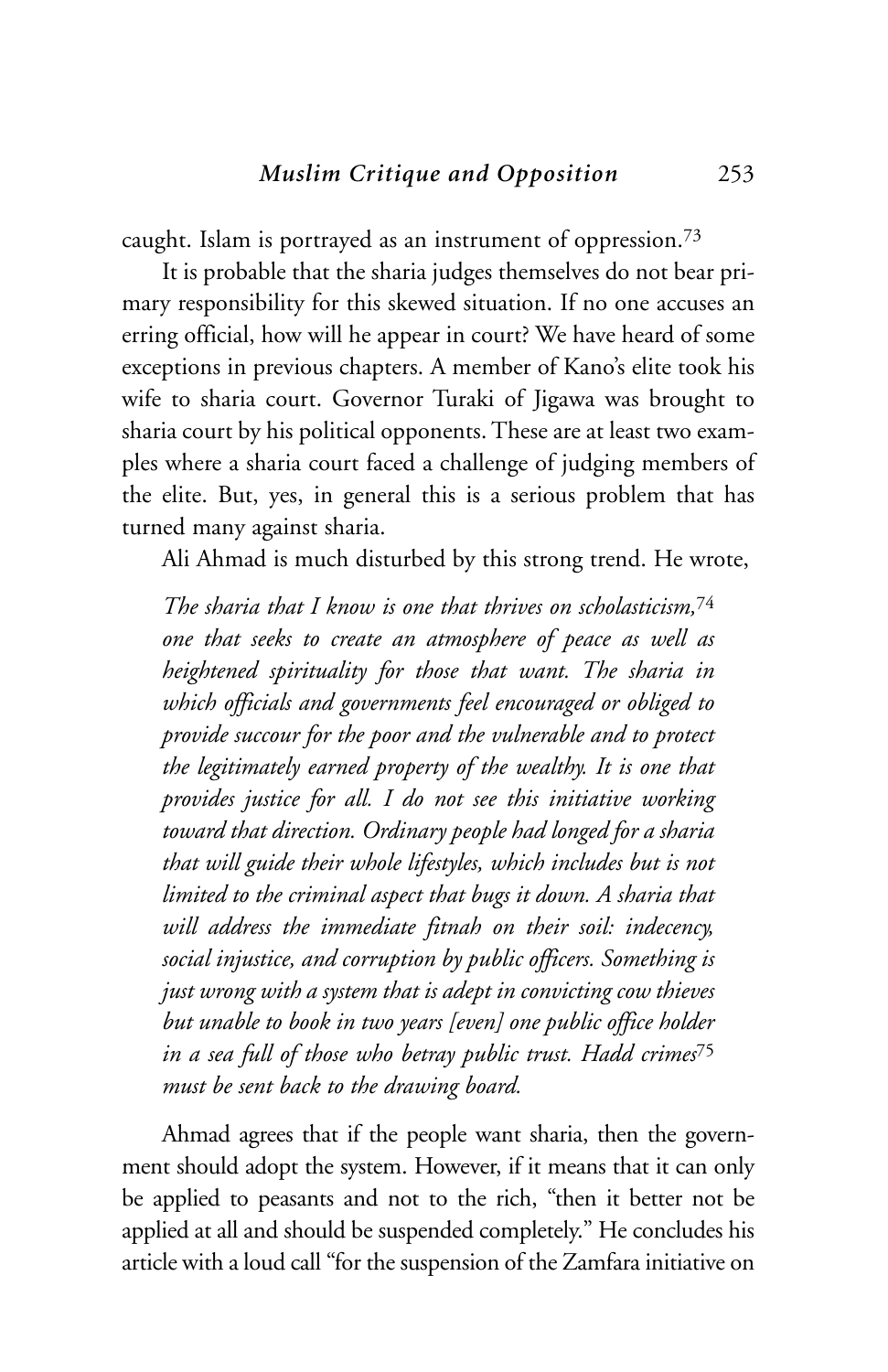*hadd* crimes, until the relevant issues are fixed." "The Zamfara initiative is commendable, but the people are still waiting for sharia."76

Abdulrahman Saketa, "a leading Islamic scholar in Zamfara state," demanded "some amendments" to the Zamfara implementation. He said, "It lacks focus and direction since only the common man suffers its consequences." The real sharia, according to Saketa, ignores the status of a person and applies to every one, but not so in Zamfara, where most of the offences are by "top civil servants and political stalwarts," but they are not charged in court. Sharia "is meant to protect the dignity of the people, not to insult them, especially now when the majority of its victims are common men." "It is very disheartening about what is currently going on now in this state. You can see these offenders, whose offences can be seen glaringly, but because of their relationship with the government, they go scot-free. This is not the real sharia." The sheikh emphasized that the government must "remove its hands from the implementation of sharia, if justice is to prevail." I do wonder what prevents people like Saleh and Saketa from taking these corrupt elite to court? Why don't *they* take the bull by the horns? Why does it always have to be someone else?

Abdulrazaque Bello-Barkindo declared sharia in Iran a failure. It is a failure there because of "incompetent clerics." The reason for sharia failure in Nigeria is different. Here you have "insincere leaders who are making one law for the common man and another for themselves and their families. It is not enough to tell the people what to do, what to wear, how to speak and yet hide and break those laws regardless." In essence, sharia regulates only the lives of the poor. "The message is gradually coming into the open in sharia states. The last three years have glaringly proved that the only alternative is to either find leaders, as General Buhari mentioned, who have the fear of Allah at heart or to get a non-devotional government which does not intimidate the people with a false use of the name of Allah<sup>377</sup>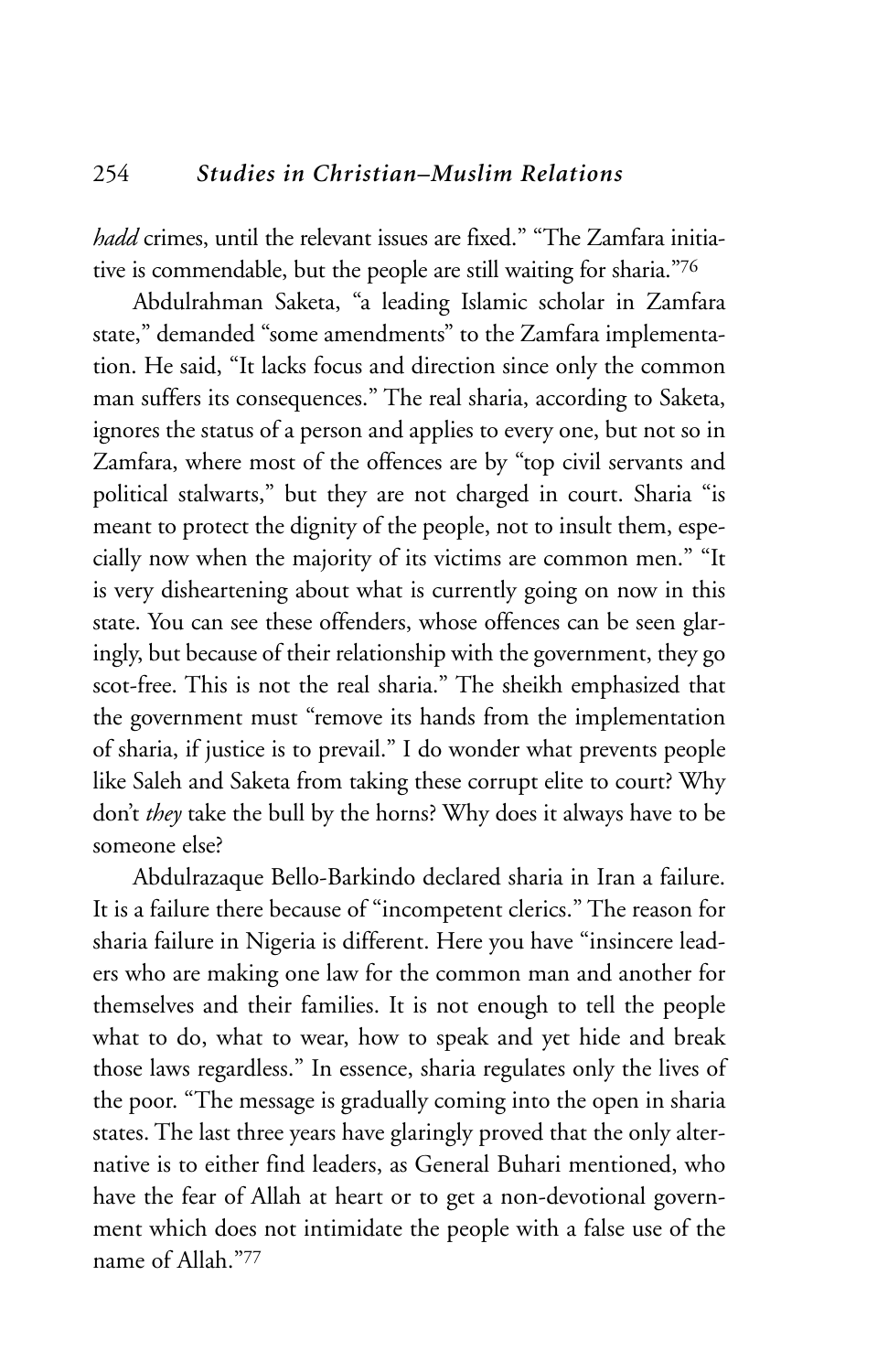Early in 2006, the high society ladies of Zamfara State shocked the ordinary people as well as some Muslim scholars. "Hundreds of drummers and singers" were apparently invited by Hajiya Karima, the wife of Governor Sani, "to come to the state and display their talents" before a group of wives of numerous highly placed politicians and civil servants in the state. They performed many acts that earlier sharia legislation had banned, such as "immoral activities" like drumming, singing, spraying big money and dancing by the women, including Hajiya Karima. Some Muslim scholars strongly critiqued this event. Some suggested that "sharia might have been suspended for some hours." One of them, Nuhu Kaura, stated that this was "an insult to both Islam and Muslims the world over." Many people "expressed sadness, describing it as total disobedience to the sharia." Many, especially youths, began to appeal that all the sharia restrictions prohibiting them from enjoying themselves as they used to do should be repealed. Cinema halls should be reopened, since there now was no reason they should be prohibited. One unnamed scholar said, "this government has failed us and failed the entire Muslim ummah. The immoral activities taking place in the state now are surprising and that is why many people from the beginning refused to support it because they knew that really it was a political gimmick and we are now realising it."78

Well, yes, the class nature of sharia had been brazenly displayed. Sharia was quite obviously meant for the poor to observe, while the elite publicly ignored and practised all that the public had been forbidden. The people had been made unmistakably aware of it.

#### 8. LITERAL VERSUS LIBERAL INTERPRETATION

A major point of controversy is the nature of sharia. How did sharia come about? There are at least two major positions in Nigeria. One emphasises its divine origin, while the other, without denying the divine role, also takes seriously the human and historical that are part of its development. The first emphasis tends to lead to a static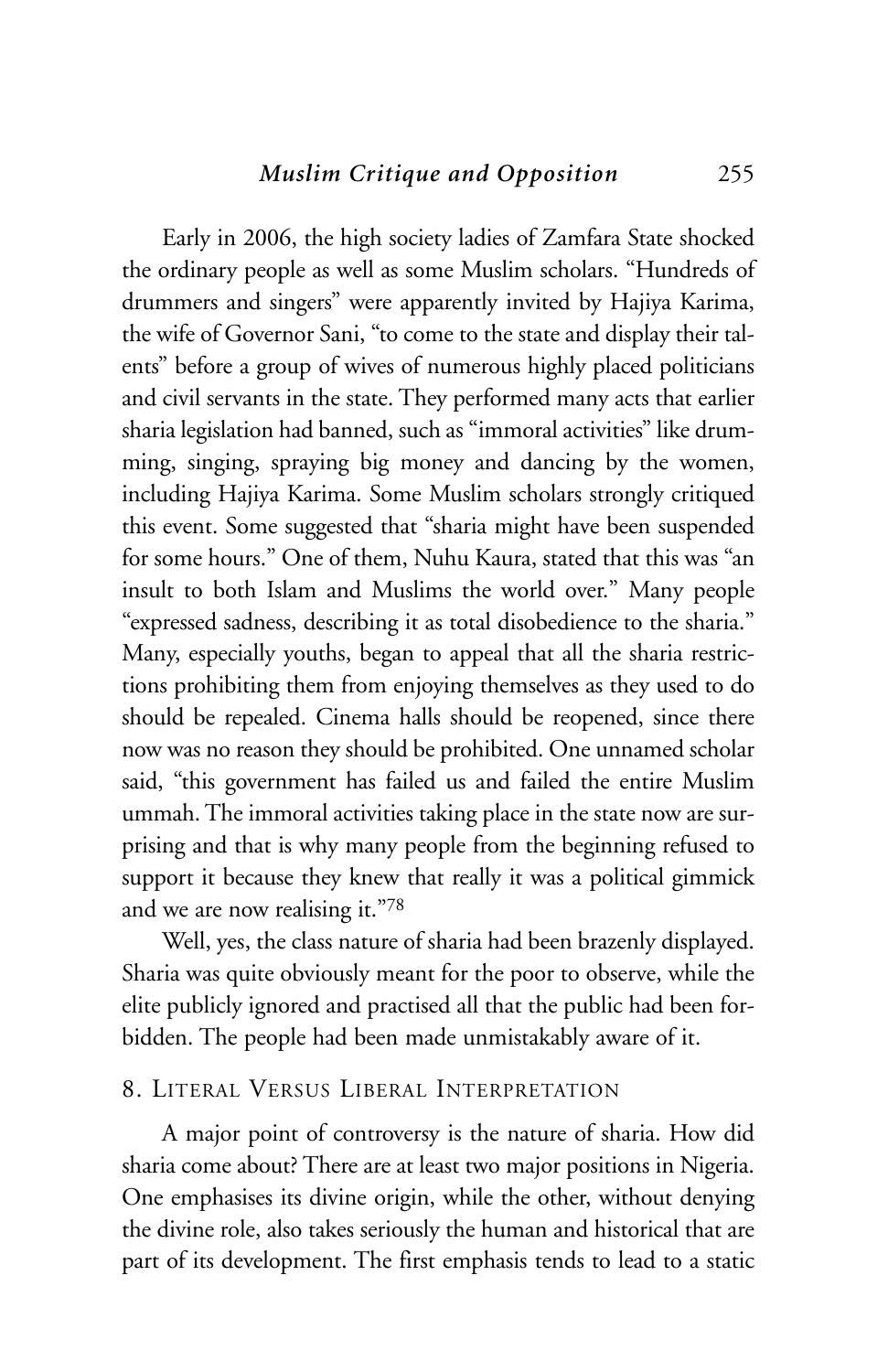view of sharia as an unalterable document and to both a literal interpretation and legalistic implementation. These, in turn, frequently lay behind so-called *hudud* sentences like whipping, amputation and death by stoning. Emphasis on the humanness and historicity of sharia usually leads to a much broader interpretation of the purpose of sharia that takes circumstances and changes into consideration. The first emphasizes punishment; the other, sharia as guide and vision for a just and moral society. These differences can have a profound effect on the course of events. The factors that have produced international hues and cries are those derived from the literalist interpretation, which is more dominant in the sharia states, though not in all. That dichotomy within the Muslim community continues to produce sharp disagreements not only about theories but also how in practice to operate a sharia-friendly system and how to create a sharia-based society. That distinction forms the basis for the following discussion.

Less rigid Muslims point to the reason for the negative developments pictured in the previous sections as well as to the solution. Ali Ahmad of Bayero University suggests that Muslims must learn to apply scholarship and certain technical kinds of traditional judgments known as *ijtihad* that will free them from faulty legalistic judgments. If they cannot do so, "then we have no business running a sharia show. If peasants like Amina79 are the only ones that a government can arrest, if private citizens of Bauchi State are the only ones that can be convicted, our leaders cannot claim to be applying sharia and they are doing irreparable damage to the sharia enterprise."

According to Ahmad, the problem with the "Zamfara initiative" is that it ignores the totally new modern situation that is so different from the original setting in which sharia emerged. Among the new factors are the nation-states, an international human rights regime, globalism, pluralism, the DNA factor, and a colonial "non-Islamic apparatus" running the country.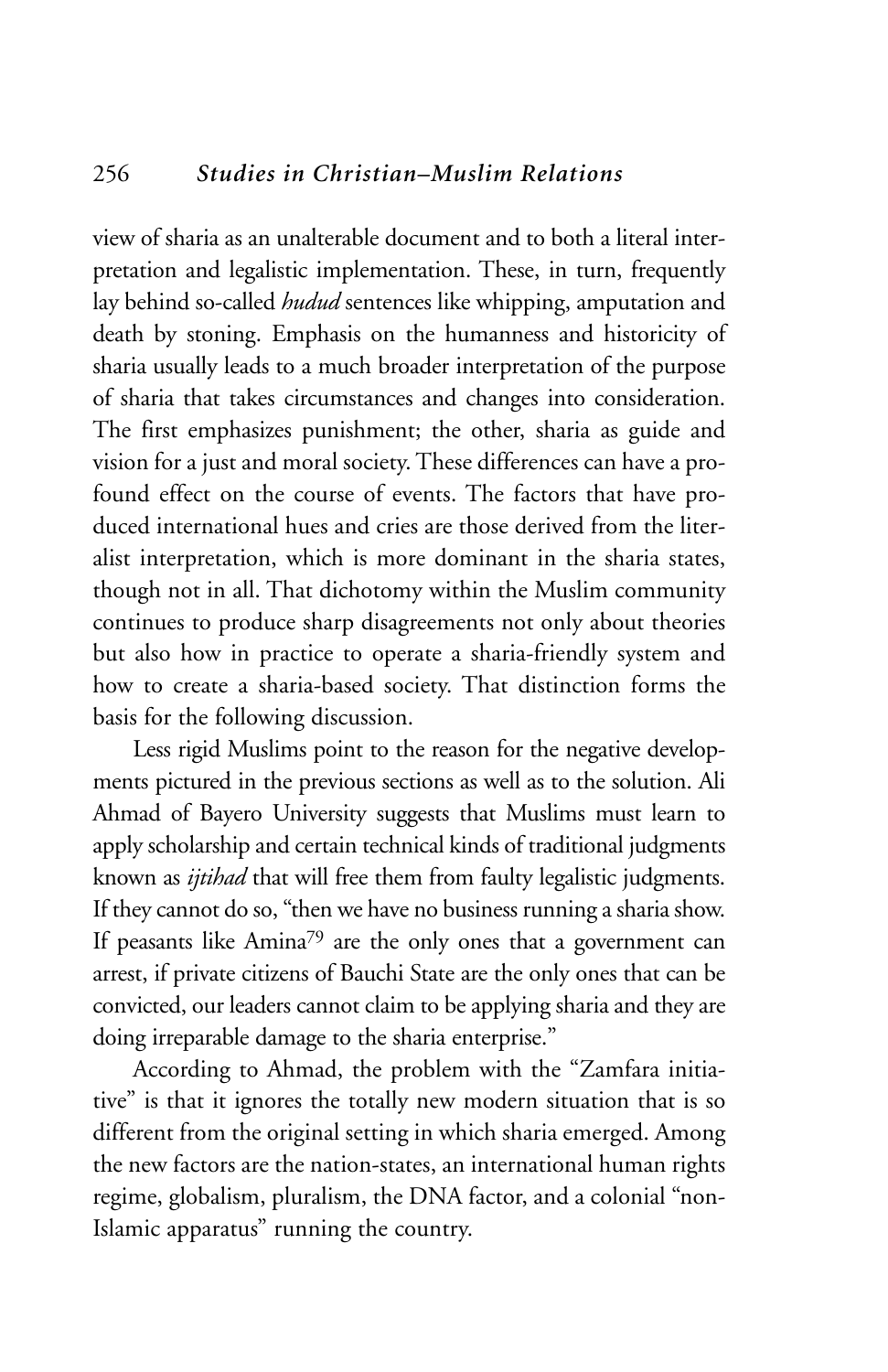*Thus, when you have all these circumstances that were not contemplated when the classical books were written, how do we implement this law, as we are bound to, under a constitutional and pluralistic state? How do we implement this law in a manner that is capable of dealing with peasants like Amina and powerful men all around town? These contemporary issues are thrust upon our generation and we cannot shy away from it by just "cutting and pasting" what has served them so well into our statute books.*

Zamfara ignores all of that.

Abdulsalam Ajetunmobi published an article in which he expressed strong support for Ahmad. He then adds his own:

*Islam is not a hard and fast code of laws, for it does not lay down rigid injunctions regarding minor and ever-changing details. It affords sufficient scope for individuals to exercise their judgment in order to adapt an injunction of a general nature to meet a new and changed situation. And, though the basic principles are unchangeable, as details continue to change, Muslims are not supposed to limit their discretion or fetter their judgment or bind themselves to unnecessary and irksome legislation.* 

He adds, "Of course, I know that this position may not always be welcome among certain sections of the Muslim community." Ajetunmobi thinks of this approach as a better alternative to conspiracy theories that forever seek a villain and always blame America for their troubles. "An insightful Muslim must offer a better way of articulating the Qur'anic point of view—intelligibly, intellectually and convincingly."80

In his comments published by BBC, Muhammad Loquitor writes that those who think of sharia exclusively as God's law that has had no human input are "completely ignorant of Islamic his-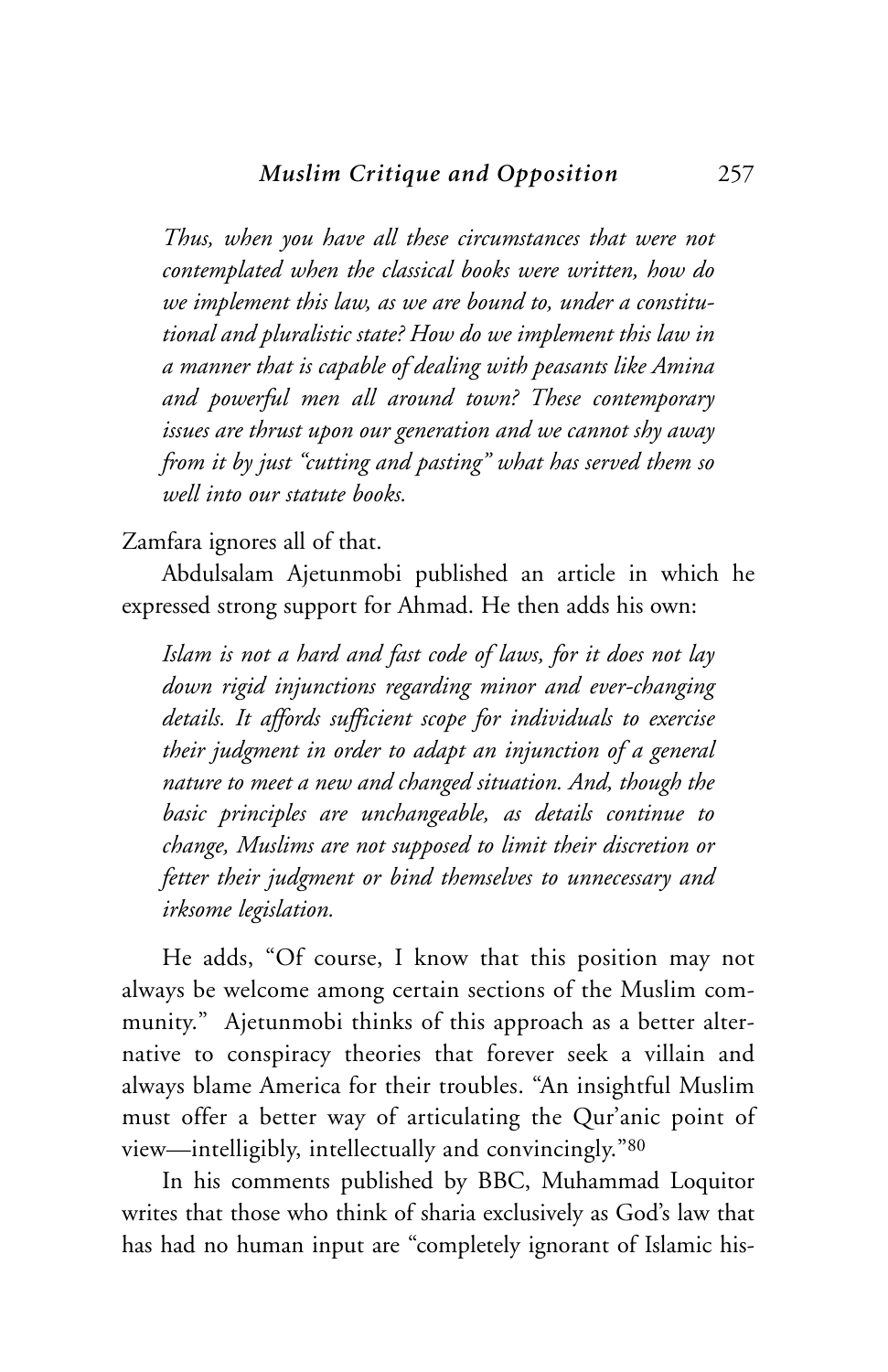#### 258 *Studies in Christian–Muslim Relations*

tory." There are, he points out, various versions and interpretations of sharia. It was first developed some 100 years after the birth of Islam and was not implemented anywhere till a few hundred years further. Only a few of the laws come from either the Qur'an or the *hadiths*. As long as Muslims do not "understand their own faith and history," they will continue to be manipulated by extremists who use false versions of the religion to gain power and influence. The problem, he suggests, is two-fold: extremism among Muslims and intolerance on the part of secularists. Nigerian Muslims have not done enough to assert their rights.<sup>81</sup>

More than a decade earlier, Muhammad Asad wrote in similar vein. Bringing in his discussion will not only help clarify the issues further but also to indicate once again that the topic, so hot during the Sani years, was already current over a decade earlier. In principle, Asad wrote, "Islam offers us a definite, clear-cut outline of a political law of its own, leaving it to the *ijtihad* of the time concerned to elaborate the details." Among the Muslims there are "conservative elements" who think

*that the survival of Islam depends on the maintenance of the very conditions which, because of their sterile rigidity, now make it impossible for Muslims to live in accordance with the true tenets of Islam. Their unwillingness to concede the necessity of any change in our social concepts and habits drives countless Muslims to a helpless imitation of the West. Their insistence that a modern Islamic state would have to be an exact replica of the "historic precedents" of our past is apt to bring the very idea of the Islamic state into discredit and ridicule.* 

A few paragraphs further he wrote,

*By insisting that the political forms and procedures of a contemporary Islamic state must strictly follow the patterns evolved in the early period of Islam, an insistence for which*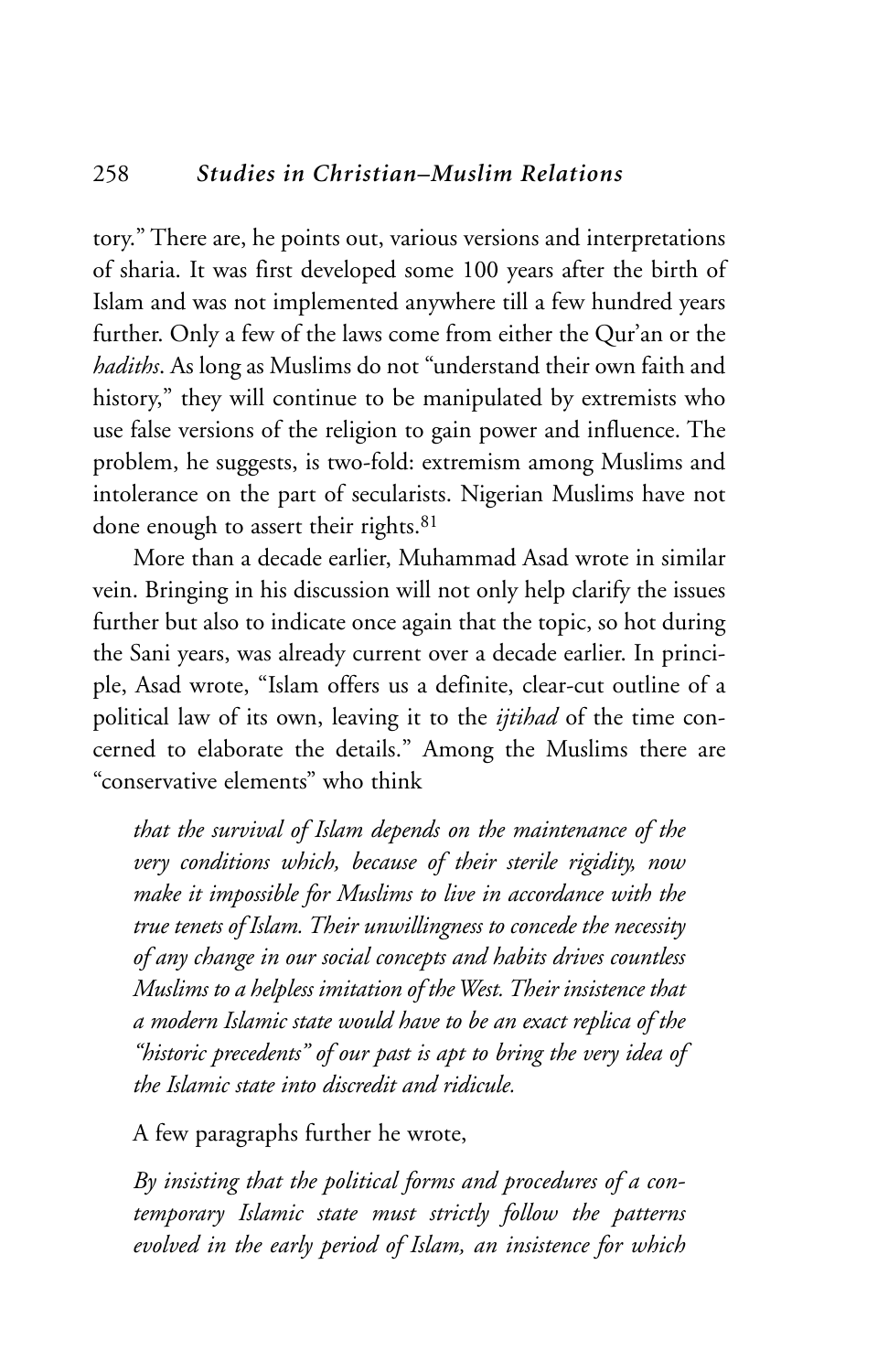*there is not the slightest warrant in either Qur'an or Sunnah, these self-appointed 'guardians' of Islam make it impossible for many educated Muslims to accept the sharia as a practical proposition for our time.*

Asad insisted that "particular care must be taken to differentiate between ordinances intended by the Prophet to be valid for all times and ordinances which were obviously meant to meet the needs of a particular occasion or time." So, not everything out there in the traditions is to serve as guidance for us today. "Only Traditions which meet the highest standards of historical and technical criticism are to be considered, while Traditions which leave the slightest opening for legitimate objections regarding their authenticity should be excluded from the outset." "The true sharia," he wrote, "was never intended to cover every detail and every possible constellation of our lives, but is only a framework within which we are expected to unfold our creative powers and in the light of which we have to regulate our daily affairs. If we remember this, we realize at once how immense the field is within which we must exercise our independent reasoning." We are here, it seems to me, some distance removed from the more rigid descriptions of the sharia found in Chapter 2, as, for example, that of Gumi.

An example of rigidity is the current popular notion of *jihad*, holy war. "By representing the idea, in clear contradiction to all Qur'anic injunctions, as an instrument of aggressive expansion of Muslim rule over non-Muslim territories, they sow fear in the hearts of non-Muslims and fill many righteous Muslims with disgust at the thought of the injustice which such a tendency so obviously implies." Another example is the notion that "the sharia imposes on us the duty to discriminate, in all social aspects of life, between the Muslim and non-Muslim citizens of an Islamic state to the detriment of non-Muslim minorities." This notion "makes it impossible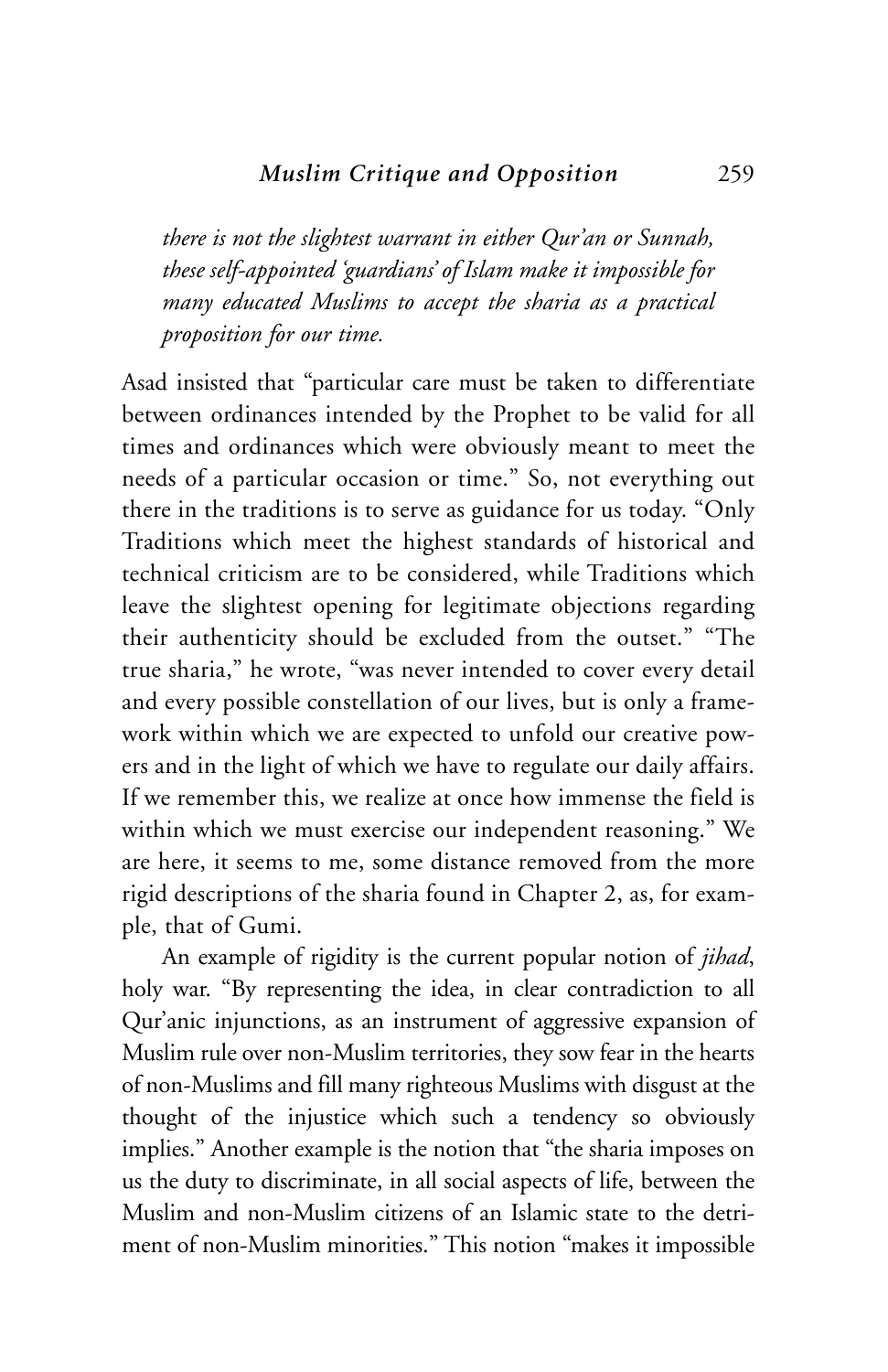for the minorities to bear with equanimity the thought that the country in which they live might become an Islamic state."82

Kano Governor Shekarau eventually found himself in a bind between these two schools of thought about sharia. He has argued the legitimacy of his administration on basis of his "faithful implementation of the sharia." And, indeed, according to Garba Isa, he has "put in place one of the most elaborate frameworks for sharia in Nigeria: The establishment of a Sharia Commission, the *Zakat* Commission and the *Hisbah* Board"83 and more. And yet the cry is heard that there is no sharia in Kano. Why? Shekarau sees sharia in a comprehensive way as social transformation and applies it accordingly, while others want to see the "tangible traditional manifestations" such as separate buses for women, absence of women on motorcycles, elimination of beer parlours, gambling, cinema houses and prostitution. They also expected to see the caning of fornicators in sharia courts and the amputation of the hands of thieves. The Ulama are preparing for a confrontation with the Governor over these issues. Prostitution and other immoralities are still happening openly.84

El-Zakzaky is a major opponent to the Zamfara version of sharia and of the timing. The Zamfara government is not Islamic, he argues. That being the case, "how do you expect a government which is not Islamic to operate an Islamic law? Islamic law should only be operated by an Islamic government in an Islamic environment after an Islamic atmosphere has been created." Since Nigeria has a secular constitution, "the sharia will always come into conflict with the constitution, which in today's Nigeria is supreme to the sharia. With such conflicts, the proponents of sharia in Zamfara will come face to face with the reality that natural processes have to be pursued to achieve an Islamic state."85 This is an argument that is repeated by many opponents.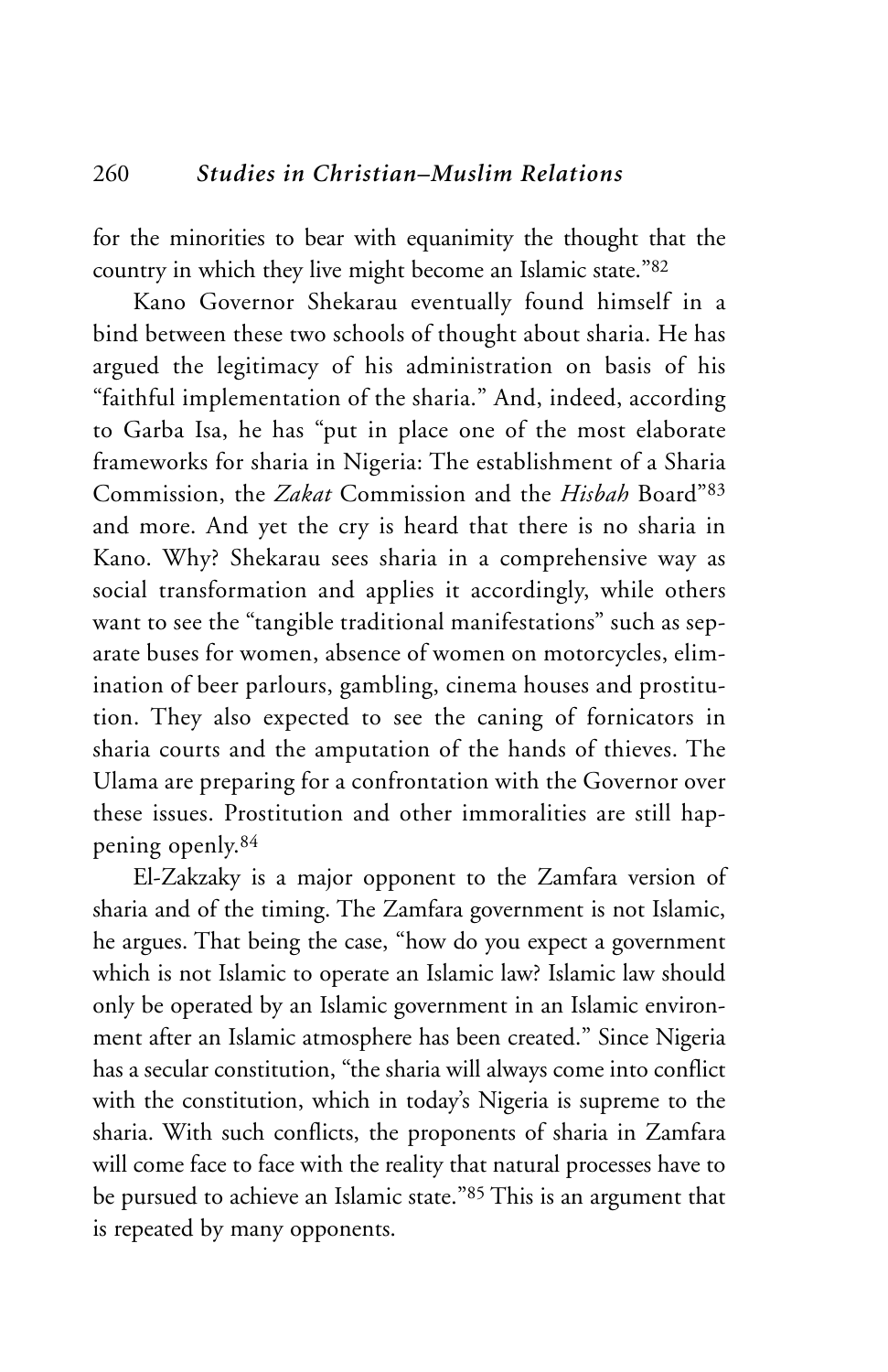#### ▲ *The Jos Conference* \_\_\_\_\_\_\_\_\_\_\_\_\_\_\_\_\_\_\_\_\_\_\_\_\_\_\_

In January 2004, a major sharia conference was held at the University of Jos (UJ). It was organized by a group of scholars from UJ and the German University of Bayreuth. Its basic inspiration was from Westerners, with my friend Philip Ostien, an American in the Law Department of UJ, being the chief organizer. The main financial source was the Volkswagen Foundation of Germany. In keeping with the plan for this monograph, I will review with you some of the Nigerian Muslim attitude(s) towards the conference itself as well as their analyses of some of the speakers. Most of it was quite predictable. Some of it could have been pre-empted by an organizing committee more in tune with the Nigerian situation.

Is-Haq Oloyede, Deputy Vice Chancellor of the University of Ilorin, found that the conference lacked adequate representation among the presenters of "authentic expression of the Nigerian situation." This was a critical issue to which the organizers did not seem to have paid enough attention and that offended many Muslims. As a result, Muslims were "almost unanimous in suspecting the motives of the organisers. A little sensitivity to the feelings of the Muslims would have made the difference." No significant Nigerian sharia proponent was given a role. While the West was adequately represented, Islam was "represented by those whose opinions on sharia implementation in Nigeria are known not to be representative of the majority of Muslims in Nigeria." Oloyede, apparently considering Sanusi a heretic, compared his participation in the conference to having a Jehovah's Witness speak at a conference about the Trinity!86

The general perspective summarized in the previous paragraph is also the perspective in which Sani Tanko viewed the conference: as an extension of the colonial enterprise and its aftermath. That this perspective would have its proponents was, of course, a foregone conclusion. He disqualified the "liberal" Sanusi from addressing the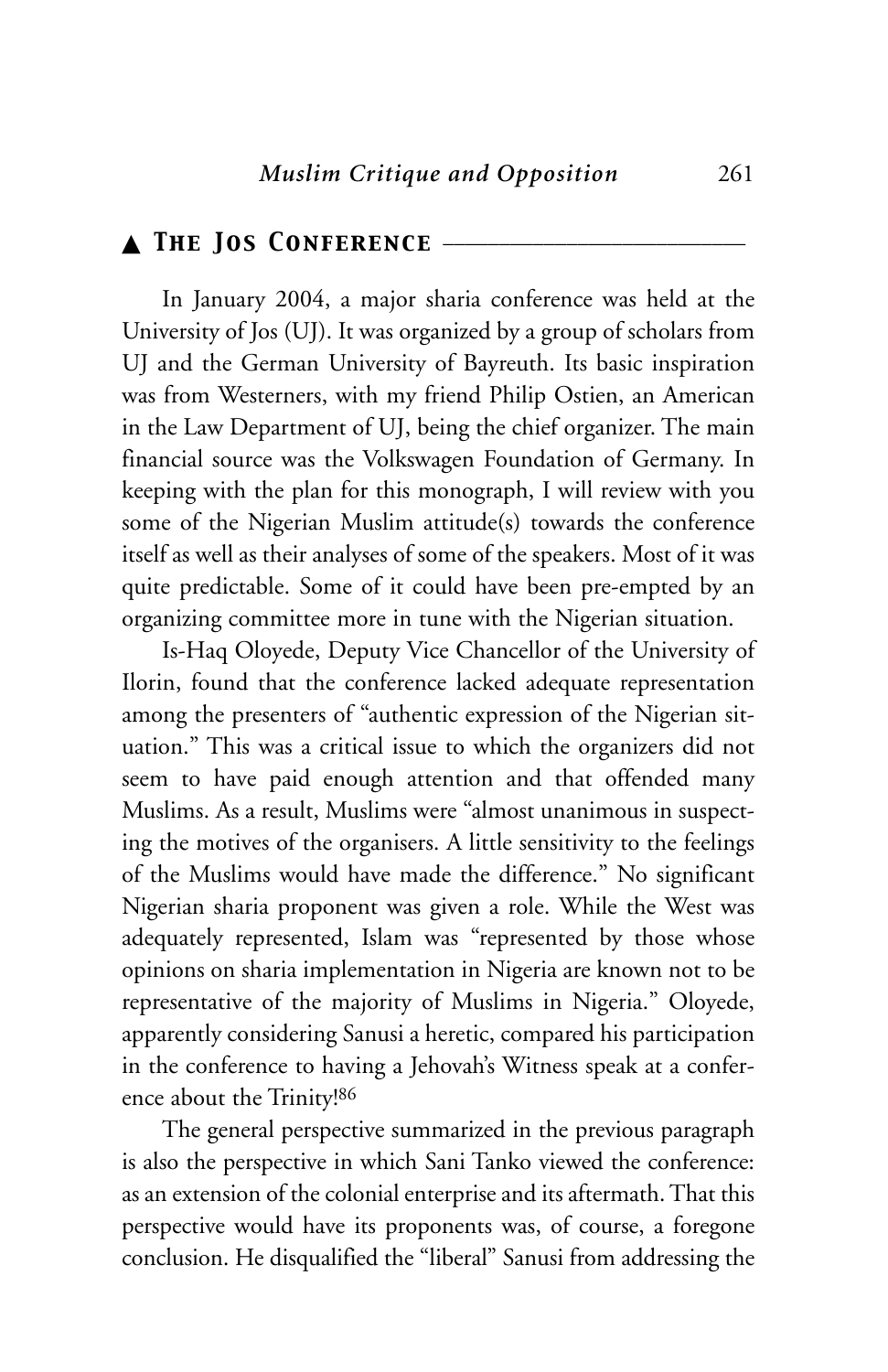sharia issue because he is allegedly biased against it. Tanko was supported by Tani, who also disqualified Westerners, because they are foreigners. The conference, Tanko declared, could not challenge the constitutionality of the Zamfara sharia "because they are not Nigerians, in which case they will be deemed incompetent."87

In fact, Tanko regarded the entire conference with deep hostility as an attack on sharia and accused the foreign speakers, including Africans, of all sorts of negatives: incompetence, mischief, aggression, deceit, misrepresentation, ignoring of the Nigerian situation in favour of other irrelevant cases and of "defaming the sharia." He especially lambasted Abdulkader Tayob, a South African at the International Institute for the Study of Islam in the Modern World, University of Nijmegen, The Netherlands, for suggesting that the violence in Kaduna in February 2000 and 2002, and in Jos during September 2001, was because of sharia. Tayob, he alleged, "intended to deceive Nigerians and the rest of the world to believe that the introduction of sharia in Nigeria was responsible for the crisis." Tanko denied that those riots were instigated by sharia issues. Tayob must have deliberately ignored available documents. The sharia was not even introduced in Jos, he fumed. Tanko was so angry that he actually constructed imaginary faults and mistakes in Tayob's paper. One can hardly demand, as did Tanko, that a conference and its presenters dealing with sharia discuss riots and other issues in Benue and Bayelsa states not related to sharia or other Muslim concerns, at least not directly. His argument that the Jos and Kaduna incidents had nothing to do with sharia is very thin. Some of the riots in Jos and in Plateau State as a whole have to do with land issues between nomadic and settled peoples, but some are directly the result of a perceived ongoing campaign to hijack Plateau into Islam. With sharia having been established in a dozen northern states, its ghost was felt rumbling around ominously in Plateau's closets and attics. Nevertheless, Tayob's description in question does seem a bit of an overkill. And Tanko does have some reason for suspicion, of course,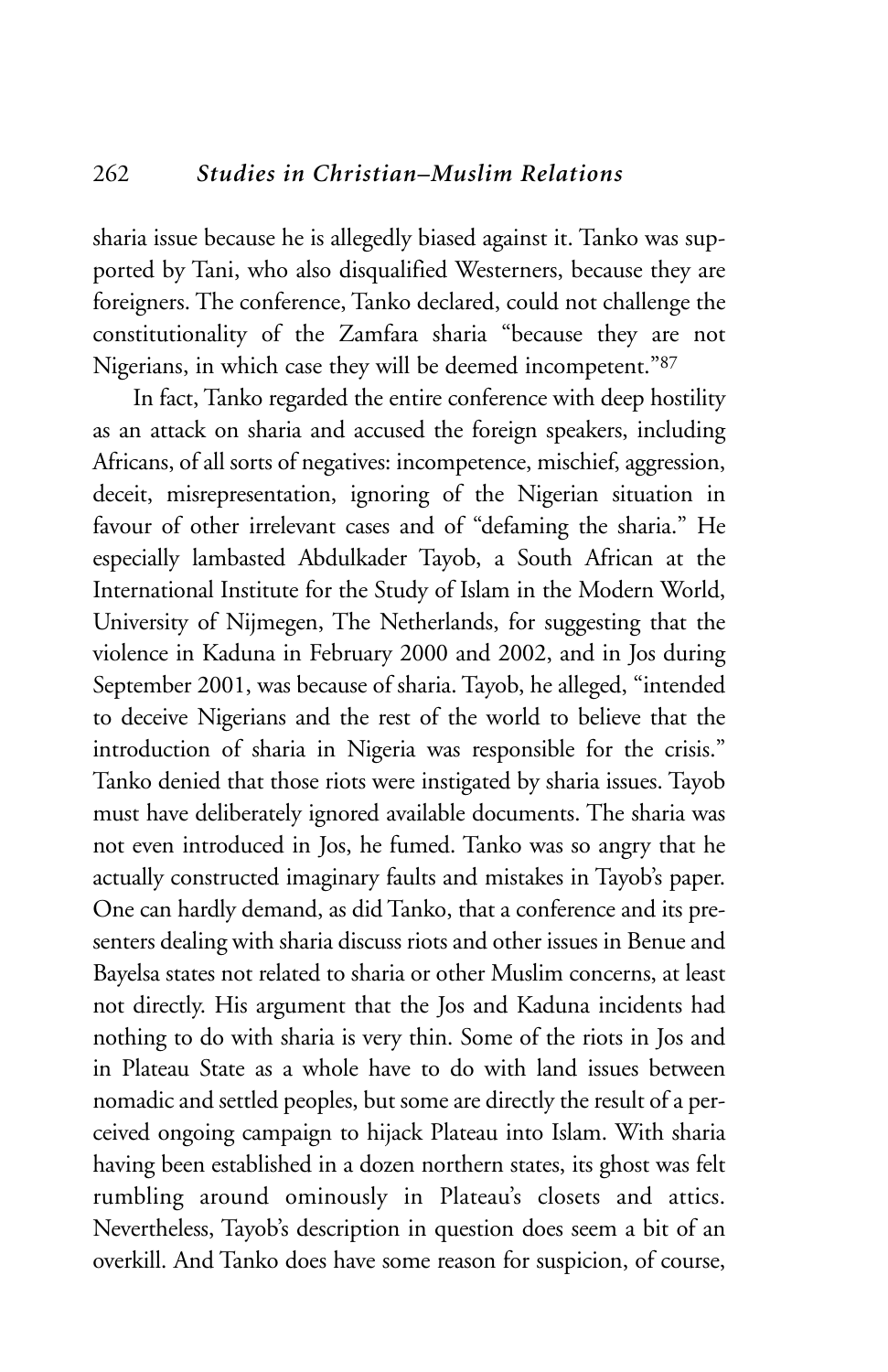about ignorance on the part of the organizers, when at least one of them, John Reitz of the University of Iowa, publicly admitted his ignorance about the Nigerian situation. Another speaker disqualified himself to me privately. From the Nigerian point of view, there was indeed something dubious, if not suspicious, about inviting nonexperts when knowledgeable speakers were ready to jump in.

Tanko also critiqued Abdullah Ahmed An-Na'im of Emory University in Atlanta, U.S.A. Tanko was aghast that a Muslim can view the sharia as the product of "collective interpretations of the Islamic scholars during the first three centuries of Islam, which resulted in various schools of Islamic jurisprudence." As a result, An-Na'im concluded that sharia is "theoretically problematic and practically unworkable in relation to the present Islamic societies." In fact, all states that enforce sharia "are encountering severe problems." Sharia, according to the professor, "is more damaging than a secular state for the freedom of religion and integrity of religious experience of Muslims as well as non-Muslim citizens." Why, Tanko wondered, did An-Na'im not mention the "successful" model of Saudi Arabia? His endeavour to incite Nigerian Christians to insist on their rights vis-à-vis sharia "is both uncivilised and predicated on inadequate knowledge" of the Nigerian situation. He was, Tanko suggested, "believed to be in search of greener pastures" from his native Sudan to the U.S.A. and seeking to fulfill "his American mandate to frustrate the sharia application in Nigeria."

Tanko praised other Muslim participants for behaving in "very reasonable terms of maturity." Unfortunately, the organizers were very partial in not giving Muslims from either the UJ itself or other Nigerians a fair opportunity to present their perspective. It was a lopsided affair. Furthermore, Muslims were denied the chance to respond adequately. "In the wake of clamours and agitations to contribute, the organisers terminated the proceedings with [a strong] sense of animosity, disgust and con-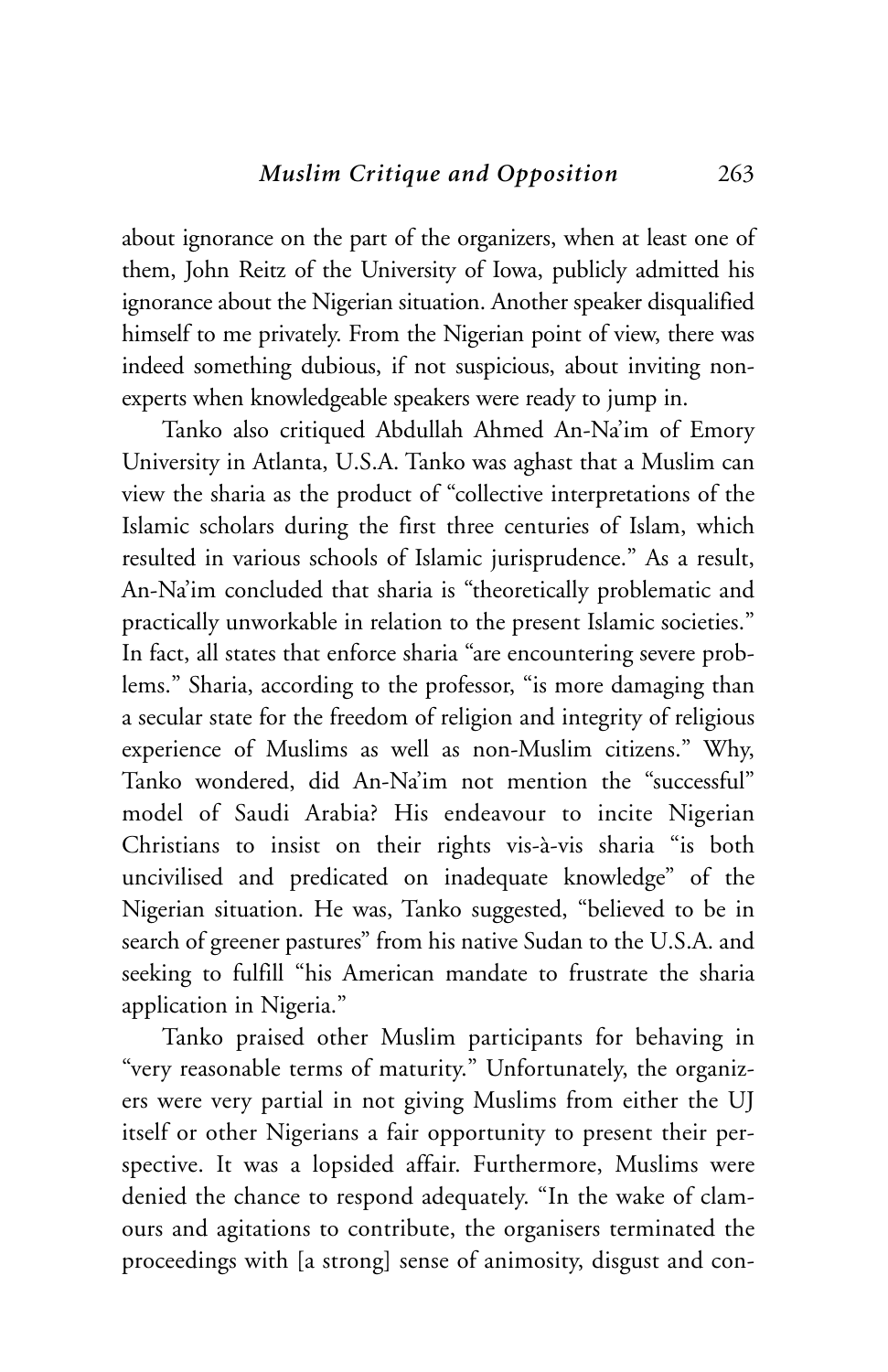tentiousness." Unfortunately, "the organisers have systematically destroyed and have undoubtedly said goodbye to intellectual integrity, objectivity and fairness."88

Kurawa also commented extensively on the conference. He sharply criticized Saudatu Mahdi's keynote speech for approvingly quoting a "Muslim Secularist, who believes in subjecting sharia to Western notions of human rights and equality. Furthermore, her categorization of Muslim nations is faulty." In short, she failed to "present the ideal Muslim perspective."89

If Mahdi was critiqued for not toeing the line of tradition, then An-Na'im, the one considered "the jewel" by the organizers, did not have a ghost of a chance. Especially offensive to Kurawa was his

*impolite tone when he stated that the audience had turned the place into a political rally with shouts of "Allahu Akbar" and that he was not going to be engaged in rhetoric. His most bizarre statement was that there was never an Islamic state in history, whatever the state means to him, because he made no clear definitions of any terms in his presentation. He also asserted that the sharia was only implemented during the time of the Prophet. Therefore, Muslims cannot implement it now, and any attempt would lead to civil war as was the case in his native Sudan. These statements were insensitive and an invitation to anarchy, hence giving credence to the allegation that his sponsors are more interested in destabilization than the promotion of academic discourse.*

Kurawa asked, "How can somebody who is sponsored by those who control global political power and economy reform Islam for the Muslims? Elementary understanding of power relations demands Muslims question his motive. This is because he believes in the abolishing of the public law of sharia." His mission is to secularize Muslims "by historicizing Qur'anic injunc-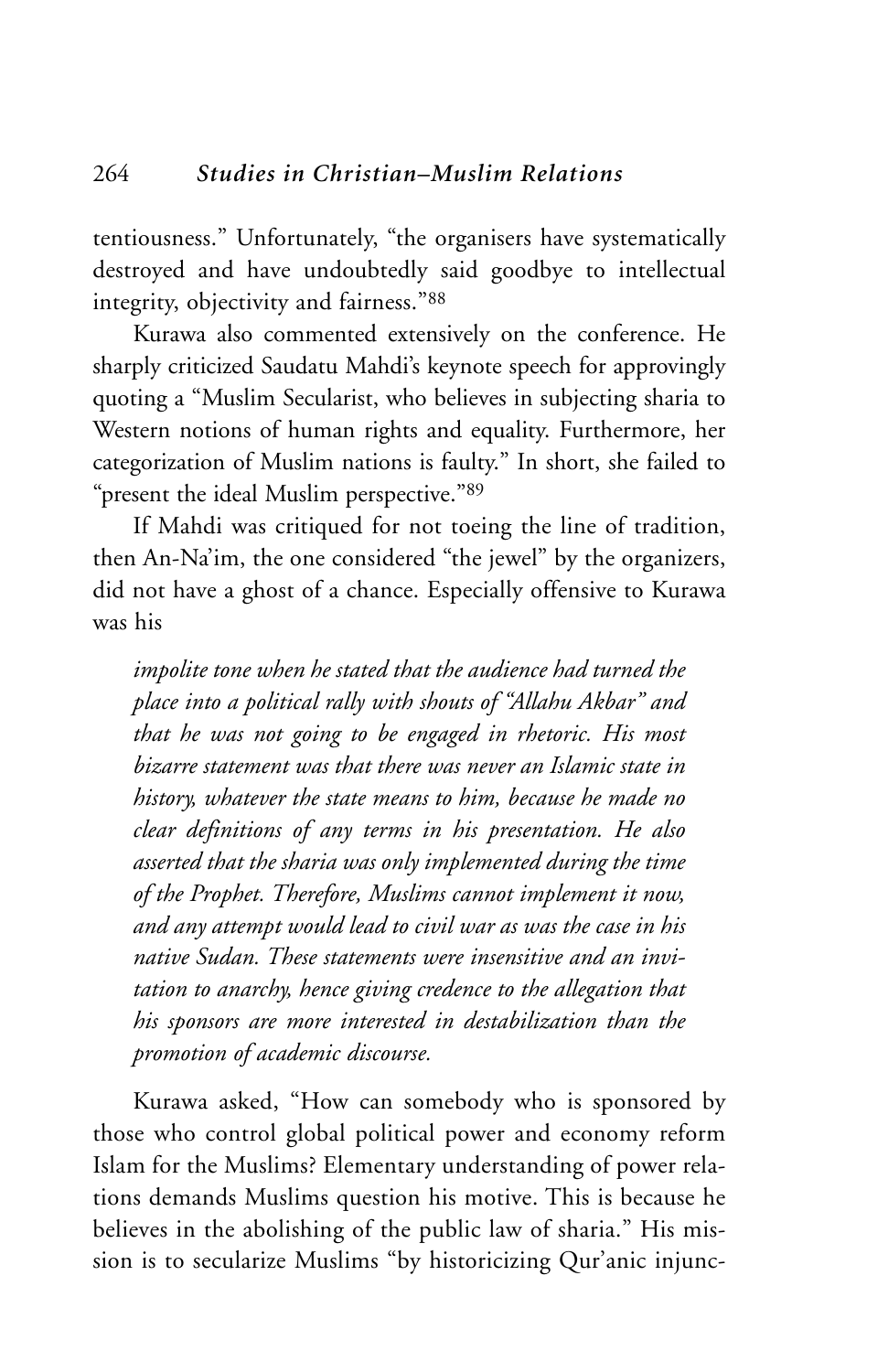tions so that Islam could be abolished from the public sphere as Christianity was abolished as a result of the Protestant Reformation, which laid the foundation for its own demise." An-Na'im and others are trying to find ways to become secular without losing faith in Islam. He knows secularism is unpopular amongst Muslims. So he proposes to reform Islam so as to transform its relation to public life. Subsequent discussion in the conference led An-Na'im to say that Muslims have themselves chosen the sharia. "This," concluded Kurawa, "closes the argument." It shows that Nigerian Muslim interpretation of sharia "is valid," while "his own contradictory but intellectually convenient definition of the sharia as the one that breeds civil war in pluralistic societies is invalid." " In the end, his intellectual intimidation was resisted and he was unable to convince this writer and others<sup>"90</sup>

Kurawa was deeply suspicious about Western involvement in the conference. Western interest in sharia is from the perspective of human rights, he explained. He appreciated the concern of non-Muslims on the sharia issue, but rejected attempts by some to dictate to others how they should live—the very thing Westerners constantly insist on doing. Westerners, he wrote, "only pretend to care for the human rights of others. History has shown that they are the most brutal to human beings, whenever there is a clash of interest." Samuel Huntingdon, at one time working for the U.S. National Security Council, confessed that

*they never contemplated human rights in Saudi Arabia, because they had other interests. The concern of the EU and their corporations is not for the so-called victims of sharia but how to ultimately make European libertarian values universal values. So that religiously-inspired laws will become obsolete and, for example, same-sex marriage will become acceptable. People will become Europeanized and eventually justify western*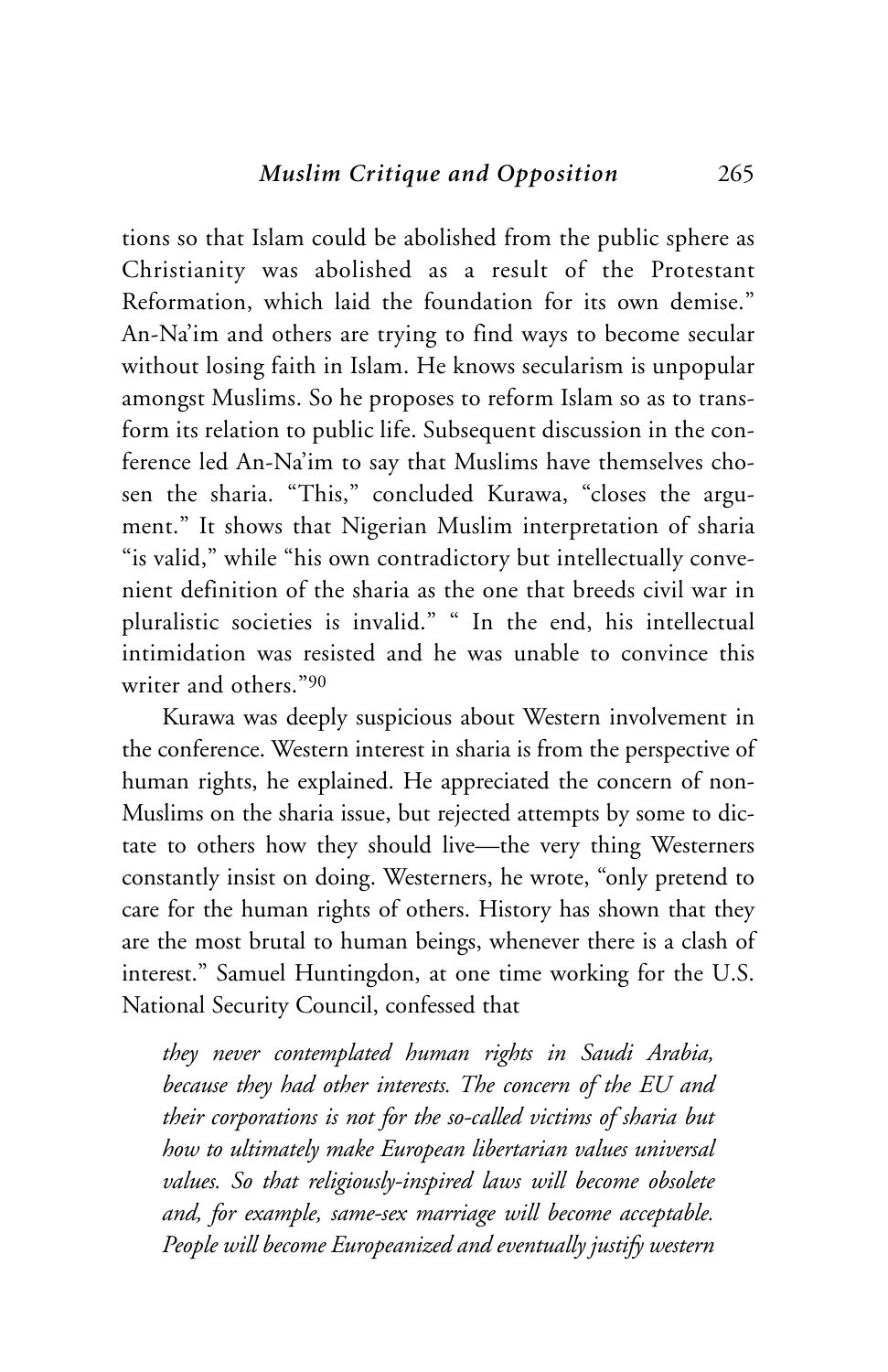#### 266 *Studies in Christian–Muslim Relations*

*domination and looting of the resources of Africans. Volkswagen Foundation and the U.S. Government supported the conference not for academic reasons but for ideological reasons.*<sup>91</sup>

As to the conference itself, when they heard about it, various sharia states, including Kano, Jigawa and Bauchi, announced it over the radio. They encouraged their Muslim citizens to attend the event in order to "make positive contributions to defend the cause of sharia, as many people had developed moral suspicion," even before the meeting. They feared "that something wrong was planned to either whittle the sharia away or set the national or international communities against its galloping rise and unprecedented expansion in northern Nigeria." Kano State especially was active. The "Kano State Concerned Muslims" published an advertorial "to pre-empt the hypocrisies designed in the conference by America's local agents and their house boys in Nigeria." The Kano State Sharia Advisory Committee issued a similar statement.92

Ahmad Garba represented a lone Muslim voice in his positive attitude towards the conference. He disagreed strongly with the evaluations of both Sani Tanko and Kurawa. He rejected their complaints about lack of balance and claimed that the Muslim community of the UJ was adequately represented. He called Kurawa's complaint about research assistants "frivolous." In fact, he considered Kurawa's comments unfitting for a scholar of his stature.93

# ▲ *Concluding Remarks* \_\_\_\_\_\_\_\_\_\_\_\_\_\_\_\_\_\_\_\_\_\_\_\_\_

You may remember Asad's problem with conservative Muslims. I quote his statement a second time in this chapter. Conservatives "insist on the maintenance of all traditional forms" that are based "not so much on the real values of Islam as on the social conventions evolved in the centuries of our decadence."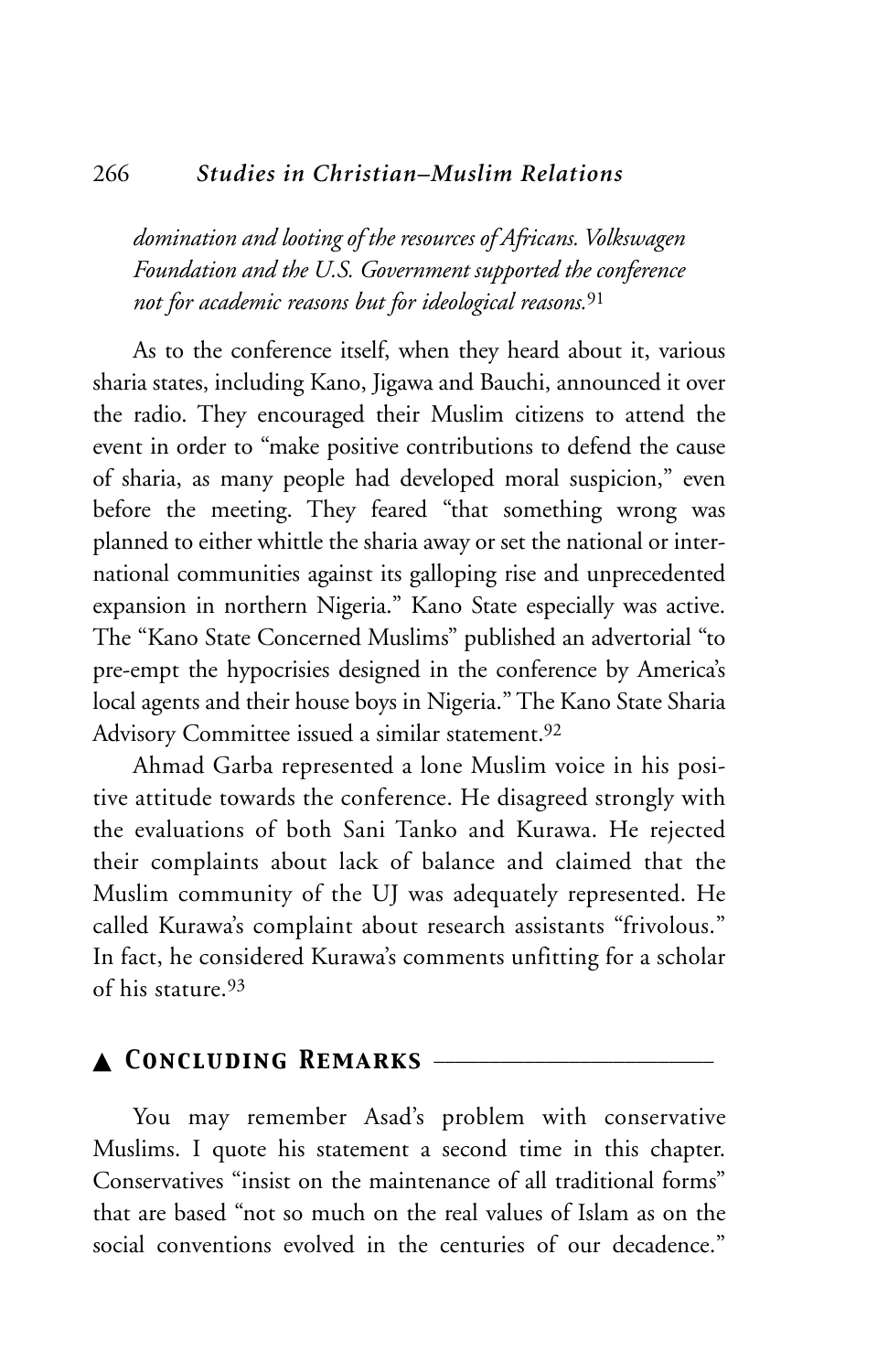They hold the "assumption that Islam and the conventions of Muslim society are one and the same thing."

I am hearing something similar from Ruud Peters, a Dutch participant in the Jos conference, about the current situation. The new sharia regimes claim they are returning to the situation that prevailed before Western intrusion. Peters comments, "This, of course, is illusory." In pre-colonial days Islamic criminal law was developed not by legislation but "by referring the judges to the classical works." Under the new regimes the practice has been by legislation. This, according to Peters, "is a consequence of modern Western ideas on the relationship between state and law that became current in the Islamic world." This is hardly returning to the traditions of old. The result is "something new," "a hybrid form of criminal law consisting of Islamic substantive rules in Western garb with Western type courts and Western institutions like the state prosecutor."94

Peters is a Westerner, but some significant Muslim scholars agree with him. Khaled El Fdal states that "fundamentalist Islamic groups are thoroughly a product of modernity…All Islamic groups, regardless of their orientation, are part of a modern reality which they, for better or worse, help shape and define."95 Joseph Lumbard goes even further. In concert with other writers in the bundle he edited, he asserts that Fundamentalism is a "modern phenomena which…represents a complete break with traditional Islamic teachings—not a conscious development from them or of them." "These are the least representative of its [Islam's] traditional teachings and classical heritage, for they have no scriptural, historical, or intellectual foundations. As such, they cannot provide sustainable solutions for Muslim people…."96

Proponents of the new sharia regime, as we have seen, generally hold very negative attitudes towards fellow Muslims who approach sharia from a more critical standpoint. They attribute all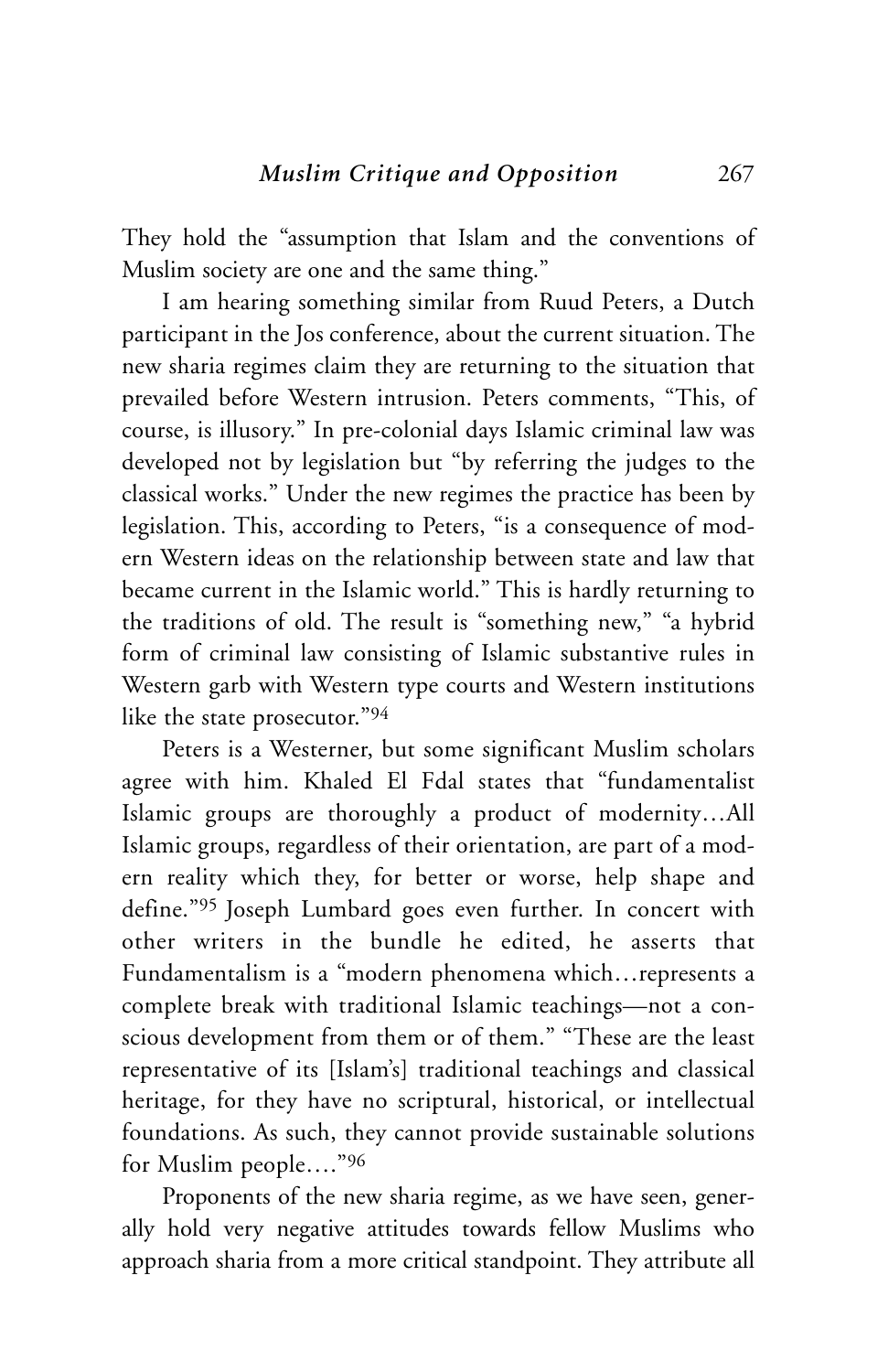kinds of base motives to them. This situation is not unique to Nigeria. Khaled El Fadl, writing about the global Muslim community, comments that to sharia proponents

*a call for critical introspection…is tantamount to accusing Islam of being deficient or flawed, and understandably they take great offence at such an insinuation. Muslims who believe that Islam is perfect and immutable regard a call for introspection with considerable suspicion and perhaps even hostility. Furthermore, in the light of the historical conflicts between Islam and the West, calls for introspection are often seen as nothing more than poorly veiled attempts at appeasing the West by maligning Islam. A considerable number of Muslims believe wholeheartedly that fellow Muslims who attempt to adopt a critical stance toward the Islamic tradition are nothing more than self-promoters seeking to placate the West at Islam's expense.*<sup>97</sup>

Given the general hostility between these two Muslim camps, it is surprising that the editor of *The Pen* published such a sympathetic review of the book by Muhammad Asad, for his book was very critical of an ahistorical approach to sharia. After all, *The Pen* was an ardent supporter of the literal sharia in the pre-Zamfara era. Animosity and hostility, yes. Rough name calling, yes. Nevertheless, in the pages of that literal pro-sharia biweekly these two visions could coexist. And even if the reaction of Nigerian literal sharia advocates to their more critical co-religionists is typical, that does not make it wrong. I have done enough serious academic-level study of colonialism and its aftermath to realize that colonialists and their successors have been masters at both camouflaging their crimes against their victims and buying up the sons of the soil by turning them into their gatemen or houseboys.98 When it came to protecting their interests and pursuing their goals, few moral scruples stood in their way. It only goes to support a point I am making throughout this series, that, with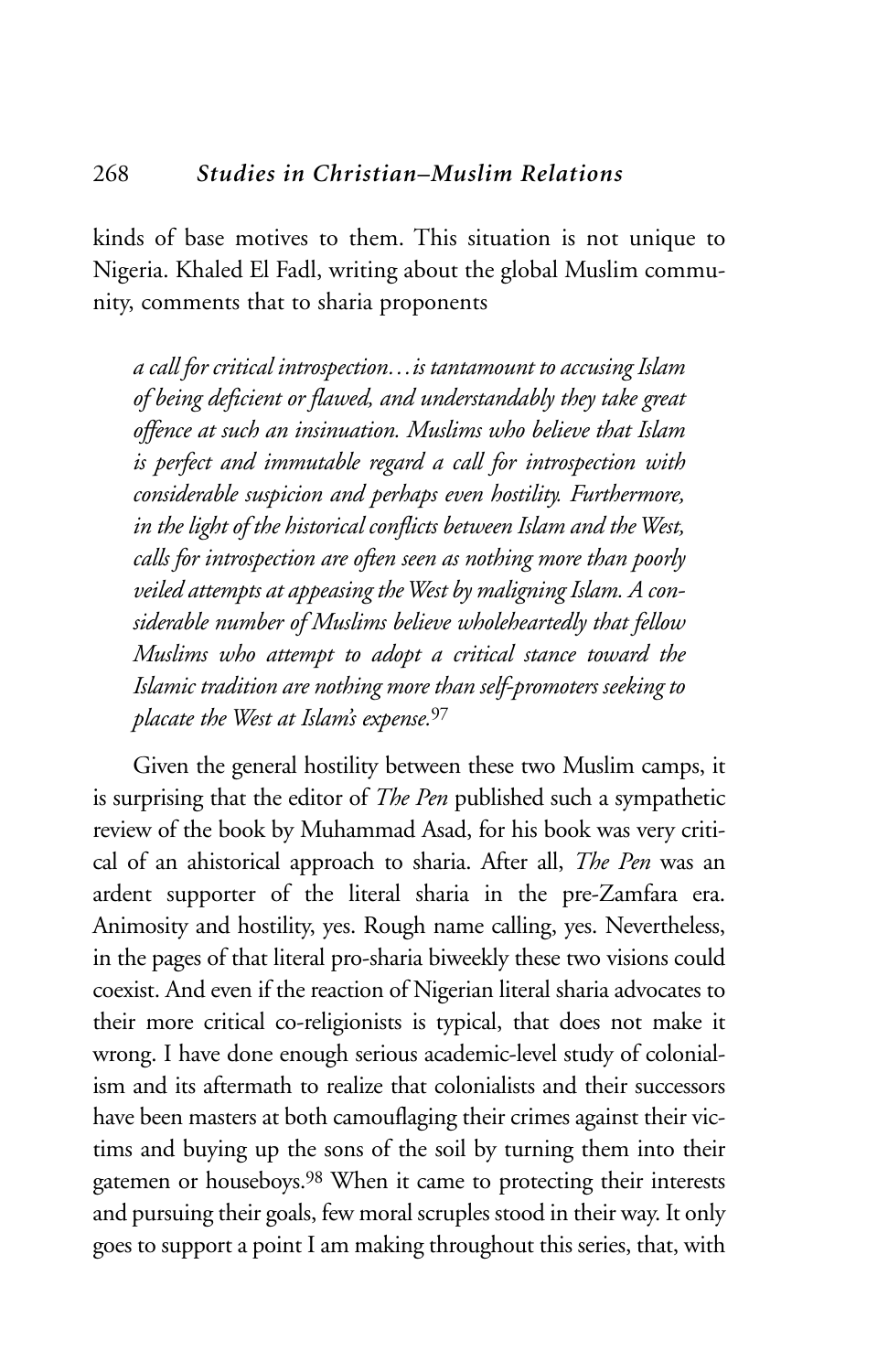all its unique attributes, the Nigerian struggle is representative of the Muslim situation everywhere.

It has been made abundantly clear that the Muslim community is deeply divided on the sharia issue—and sharply! They allow little space for calm exchange of opinions or compromise. Everything tends to be argued furiously in black and white terms. If we expect Muslims to understand the Christian perspective, Muslims must first come to terms with themselves. And if Christians are called on to understand Muslims, they have an array of opinions to choose from and understand. Where is the real Muslim? Well, that's the way it is with religions. That's what we have to work with.

At this point, I am not sure where all this leaves us. But I do want to close the chapter with the challenge to sharia advocates that they better know their traditions before they impose a legal system that has no basis anywhere. Of course, hybrids and innovations have their place, but then they must be developed consciously with a full awareness of all the issues, not on basis of illusions. Sharia advocates owe that debt to both Muslims and the entire nation. A system based on ignorance will in the long run boomerang and flounder—or, as per President Obasanjo, "fizzle out."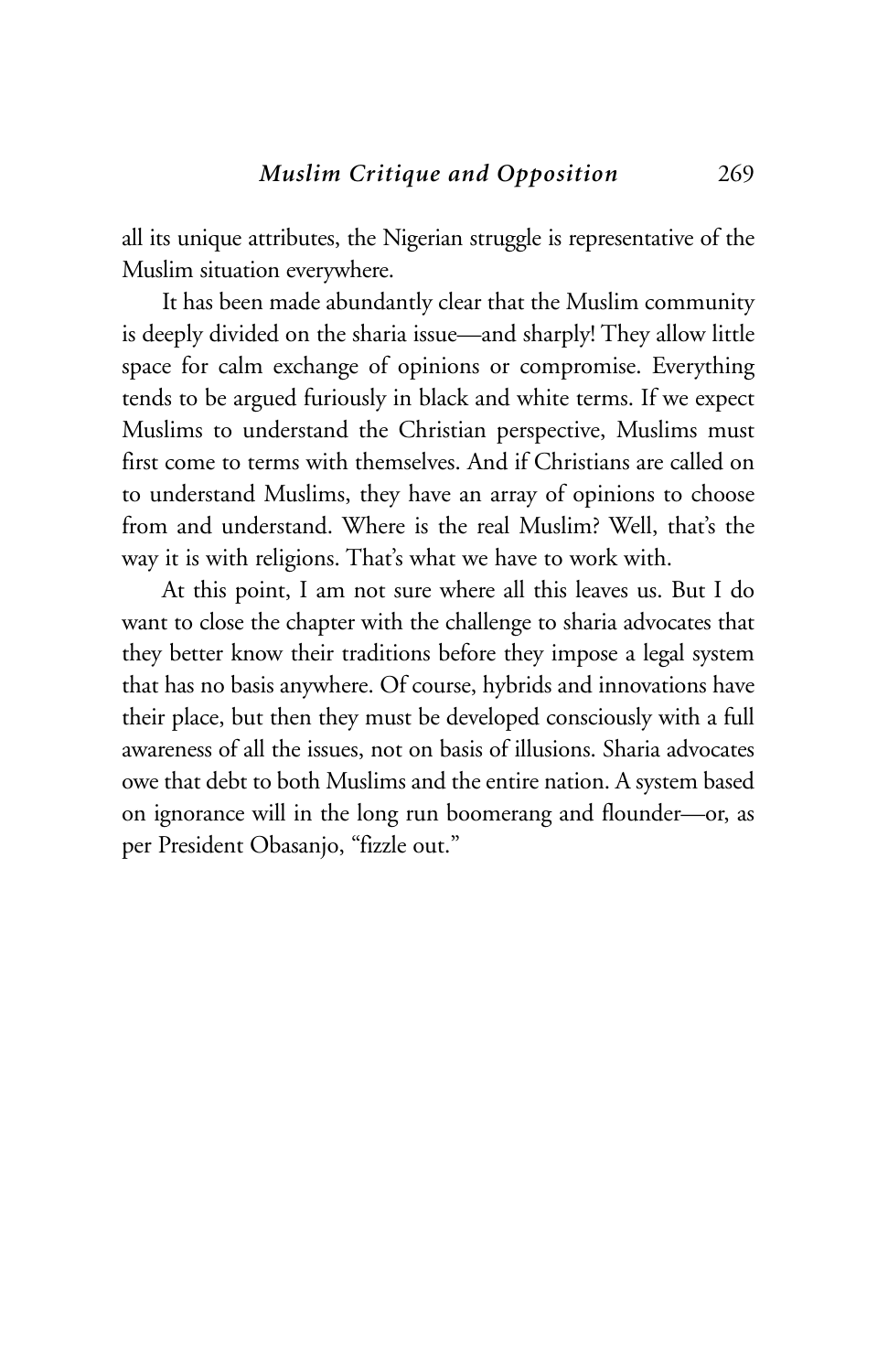# ▲ *Notes* \_\_\_\_\_\_\_\_\_\_\_\_\_\_\_\_\_\_\_\_\_\_\_\_\_\_\_\_\_\_\_\_\_\_\_\_\_\_\_\_\_\_\_\_\_

1I. I. Bello, 23 Dec/88. Appendix 11. Hausa original: "*Hana Musulmi sharia ya fi hatsari da hana su numfashi*."

2 J. Badamasuyi, 1989, p. 3.

3 A. Mahmud, 1988, pp. 58, 61.

4 S. Rabiu, "On Obasanjo…"

5 M. Mustapha, 16 Dec/99.

6 S. Maina, 4 Nov/99.

7 A. Muhammad, "Sharia, Human Rights…"

8 In the expanded version of this book on the *Companion CD* you are treated to a fuller discussion of Sanusi in Chapter 6 under the heading "The Sanusi Phenomon." Space demanded its deletion from this version.

9 This is not the only time Sanusi is "soft" on non-Muslims. In another context he wrote, "I do not believe that every Muslim minister is good and every non-Muslim minister is bad, or that we will have a good government if we fill it with Muslims. Each person is an individual with personal virtues and vices, and we must be fair in our judgement of fellow human beings." S. Sanusi, 3 May/2005. In a situation where the demonization of Christians and the West is a popular pasttime, such comments add fuel to the already raging fire and only serve to increase his opponents' resolve against him.

10 D. Mohammed, "A Response…"

11 For two other articles against Sanusi, see M. Yelwa, "Sanusi L. Sanusi and Shaikh Ja'afra." And Y. Musa, "Lamido: Between..." For a supporter, see J. Lawal, May/2005. Appendix 30.

12 Maliki law is one of four recognized law systems in Islam. It is the one held authoritative in Nigeria.

13 S. Sanusi, 3 May/2005.

14 I. Inuwa, May/2005.

15 M. Sarki, June/2005.

16 O. Director, 15 Nov/99, p. 15.

17 S. Obassa, 26 Feb/2000.

18 A. Bello-Barkindo, "Wanted…" and "Faith Can Move…"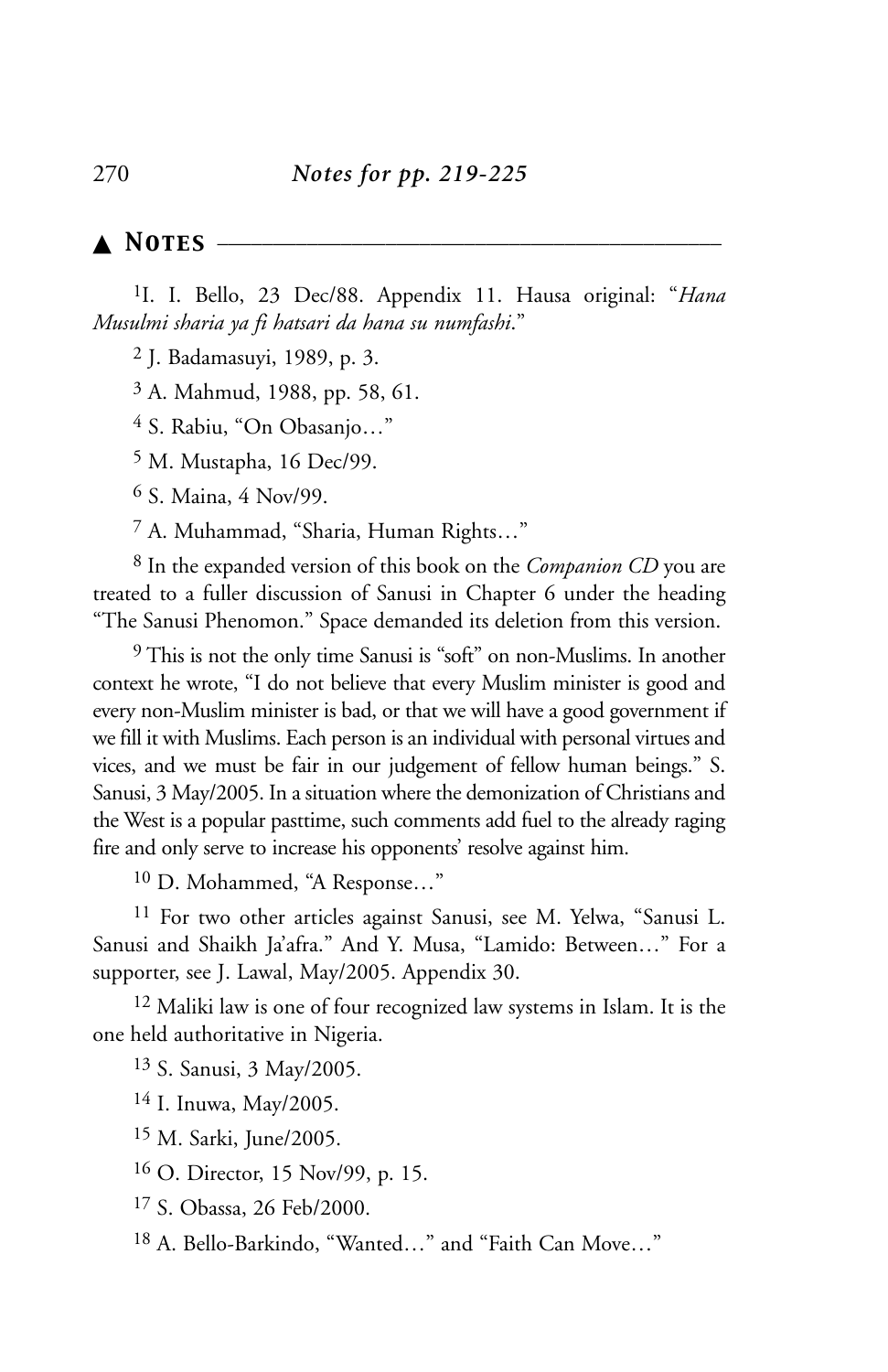D. Mohammed, Apr/2003.

M. Asad, 7 July/88, p. 5.

 O. Director, 15 Nov/99, p. 15. The Sultan died in a plane crash the end of October, 2006

*Vanguard*, 14 Feb/2003.

O. Director, 15 Nov/99, p. 18.

For Kaduna, see J. Boer, 2003, vol. 1, pp. 63-78.

R. Nweke, May/2001, p. 7.

*NN*, 11 July/2001.

A. Anwar, 17 May/2005.

D. Nmodu, 6 Mar/2000, p. 24.

*NN*, 2 Mar/2000, p. 15.

<sup>30</sup> These are those who have been sentenced by sharia courts and about whom we will hear more.

A. Bego, Apr/2003.

C. Ndulaka, 20 Sep/2000.

BBC, 10 Jan/2003.

J. Ajani, 21 Jan/2003. P. Odili, 15 Jan/2003.

 *Vanguard*, 27 Jan/2003. A. Bashir, 27 Feb/2003. H. Esin, 28 Feb/2003. O. Onabu, 20 Mar/2003. Buhari's claim that no non-Muslim was brought before a sharia court during his presidency is doubtful. In vol. 7 we will read that it happened frequently, but since sharia was not a burning national issue at the time, such cases would not have been brought to his attention.

A. Madugba, 27 Jan/2003.

H. Yakoob, 27 Jan/2003. T. Anthony, 1 Apr/2003.

A. Muhammad, "Sharia, Human Rights…,"

O. Director, 15 Nov/99, p. 18.

M. Yakasai, 21 June/2005.

B. Abdulkadir, 19 Jan/2000.

 D. Adeyanju and A. Ahmed, 19 Sep/2000. As to the atmosphere between the two parties in the state, see E. Ochigbo, 10 Jun/2001, pp. 17-18.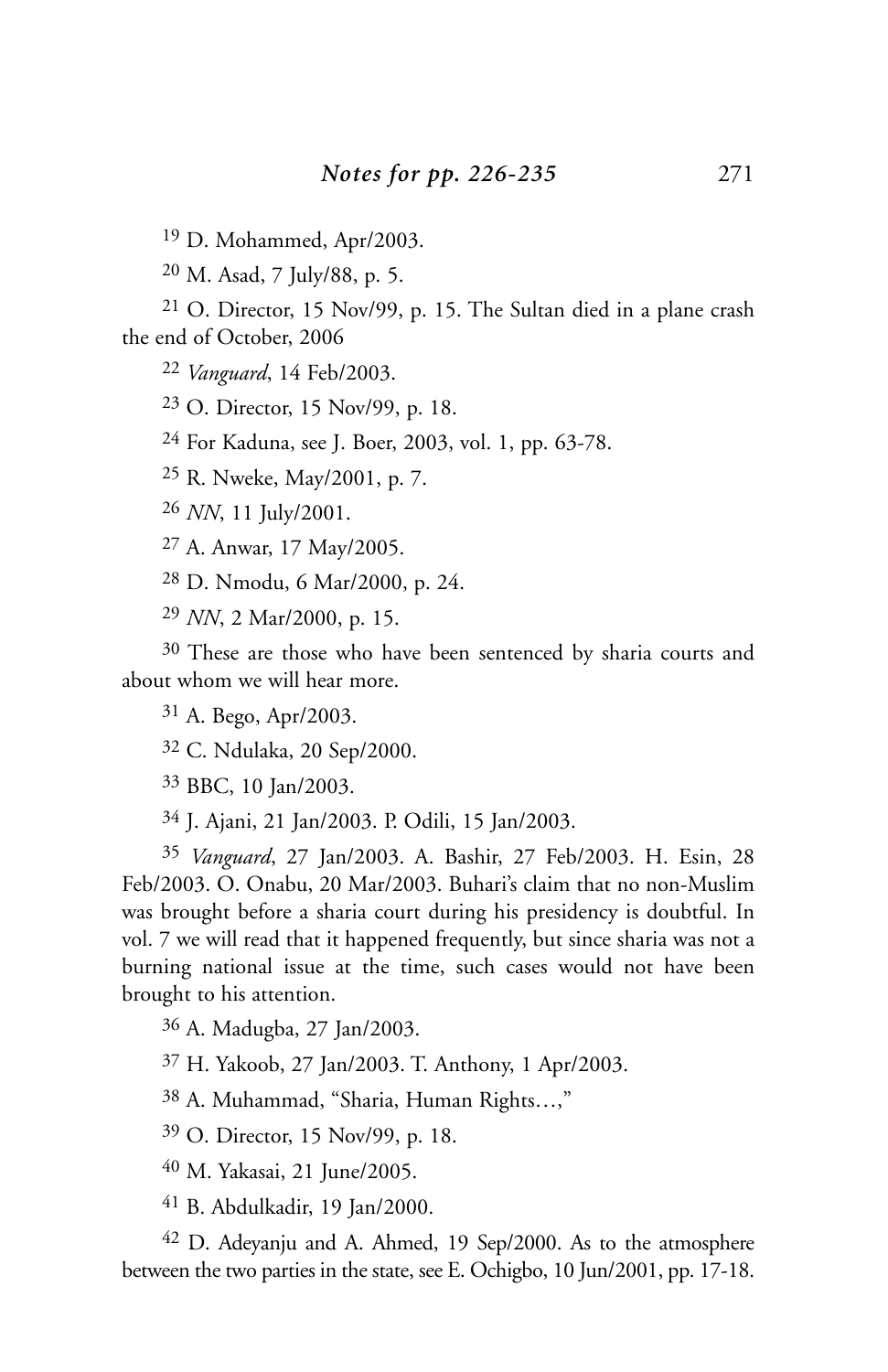43 A. Akinkuotu, 17 Apr/2000, p. 16.

44 O. Director, 15 Nov/99, p. 16.

45 M. Mumuni, 15 Nov/99, p. 17.

46 I. Umar, 9 Nov/99.

47 I. Ado-Kurawa, 2000, p. 342-343.

48 S. Sanusi, 16-17 June/2005.

49 A. Bego, Apr/2003.

50 K. Ologbondiyan, 24 May/2005.

51 J. Lawal, May/2005. Appendix 30.

52 H. Amin, *Daily Trust,* 16 May/2005. A. Fagge, *Daily Trust*, 16 May/2005. J. Boer, Volume 1, 2003, pp. 39-41, 48; Volume 3, 2004, pp. 37, 39, 108, 168-171.

53 Safiyah is one of the women condemned to death by stoning by an early sharia court. Hers was one of the cases that drew much international indignation. Her story is found in Ch. 7.

54 Maishanu, 8 Sep/2005.

55 I. Sada, "Commentary," p. 175.

56 Usman passed away. I met Usman at a Marxist conference in 1983. He sounded so much like a Marxist that Marxists claimed him as their own. He objected and insisted on being a Muslim. In a personal conversation with me he explained that he became a strong social critic through his reading of Usman Danfodio and of popular Hausa poetry! He was of the NEPU stripe [J. Boer, 1983]. Usman passed away in September 2005. For articles on Usman see *Companion CD*, Folder <Yusufu Bala Usman>. For my meeting him and his Marx-like Muslim orientation, see *Companion CD* file <1983 Boer>.

57 J. Boer, vol. 2, 2004, pp. 114-116. For the full story, see Y. Usman, 1987.

58 J. Boer, vol. 1, 2003, pp 50-55. See also "Kafanchan" in Index in vol. 2, 2004; vol. 3, 2004.

59 Y. Usman, 1987, p. 148.

60 A. Ajetunmobi, 25 Apr/2005. Appendix 27. My own view of secularism can be found in Monograph 5, Part 2. It is far less optimistic than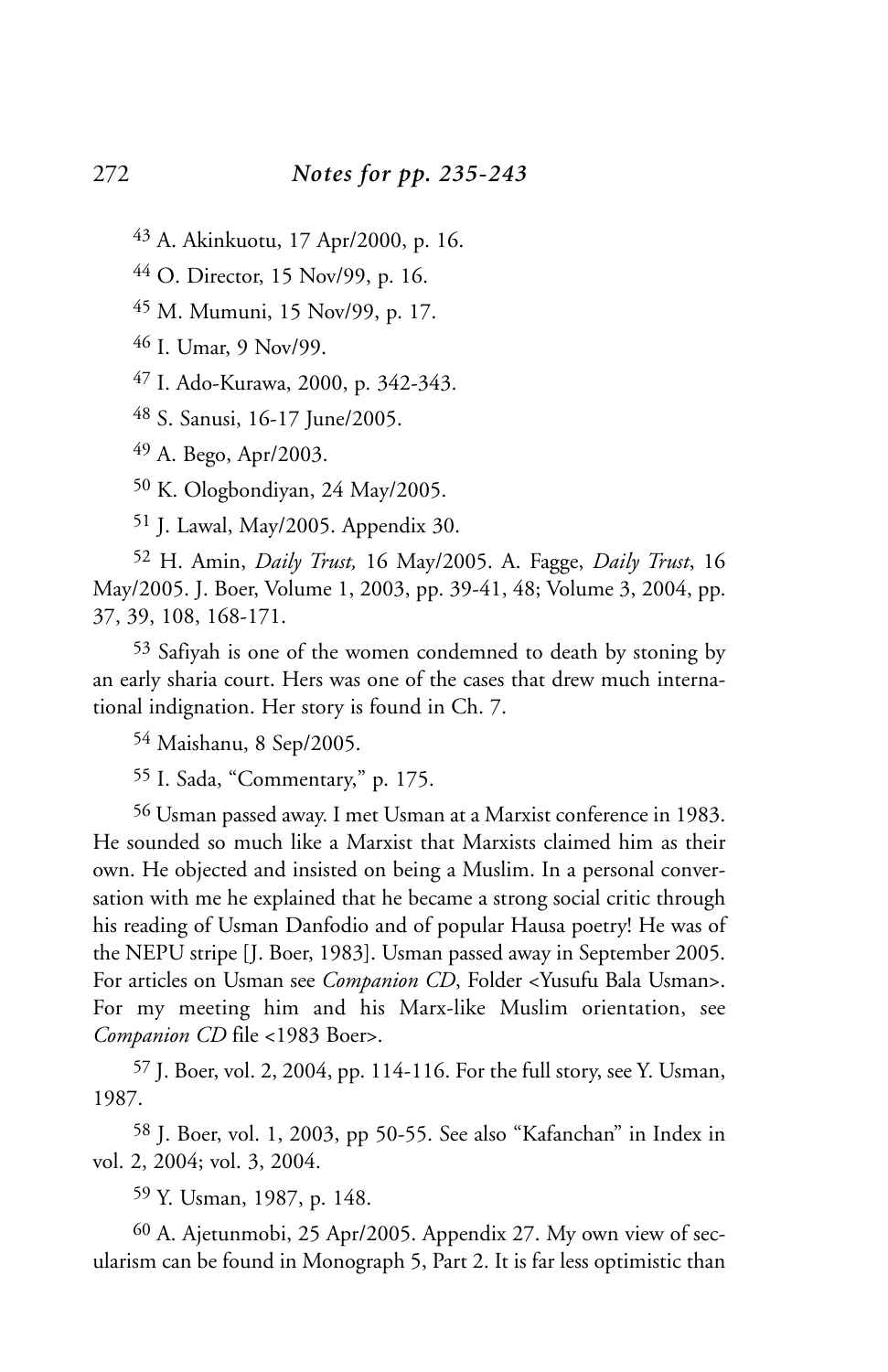that of Ajetunmobi.

I. Ado-Kurawa, 2000, pp. 393, 397, 400.

*NN*, 31 Jan/2000.

 "Hajiya" is the Hausa title for a woman who has done the pilgrimage. It is the feminine of "*alhaji*."

S. Ahmad, 1 Feb/2000. Appendix 29.

A. Bego, "2003 Elections…," Apr/2003.

J. Lawan, 9 Nov/99.

A. Hassan-Tom, Apr/2003.

A. Hassan-Tom, Apr/2003.

M. Mustapha, 16 Dec/99.

 The term "utopia" is not used much in the Nigerian discussions. K. El Fadl is one Muslim writer who does use it to refer to false future social expectations among Muslims. See his *The Great Theft*, pp. 47, 81, 84.

B. Ejiga, 13 Nov/99.

K. Saleh, *"The Sharia*…," Apr/2003.

A. Hassan-Tom, Apr/2003.

 "Scholasticism" here does not refer to Thomistic philosophy. Ahmad is talking about the need for scholarship, for scholarly research and reflection.

 The term "hadd crimes," in Nigeria sometimes called "*hudud* crimes," refers to "unalterable punishment prescribed by canon law," in this case sharia, and includes punishment for sexual sins and amputation of limbs. H. Gibb, 1961, p. 116. In Nigerian writings the term refers almost exclusively to these controversial punishments.

A. Ahmad, 5 Oct/2003. Appendix 51.

A. Bello-Barkindo, "Wanted…" and "Faith Can Move…"

S. Maradun, 16 Jan/2006.

 Amina Lawal was one of the first women to be sentenced to be stoned to death for adultery. See Chapter 7.

A. Ajetunmobi. Appendix 27.

M. Loquitor, 24 Sep/2003.